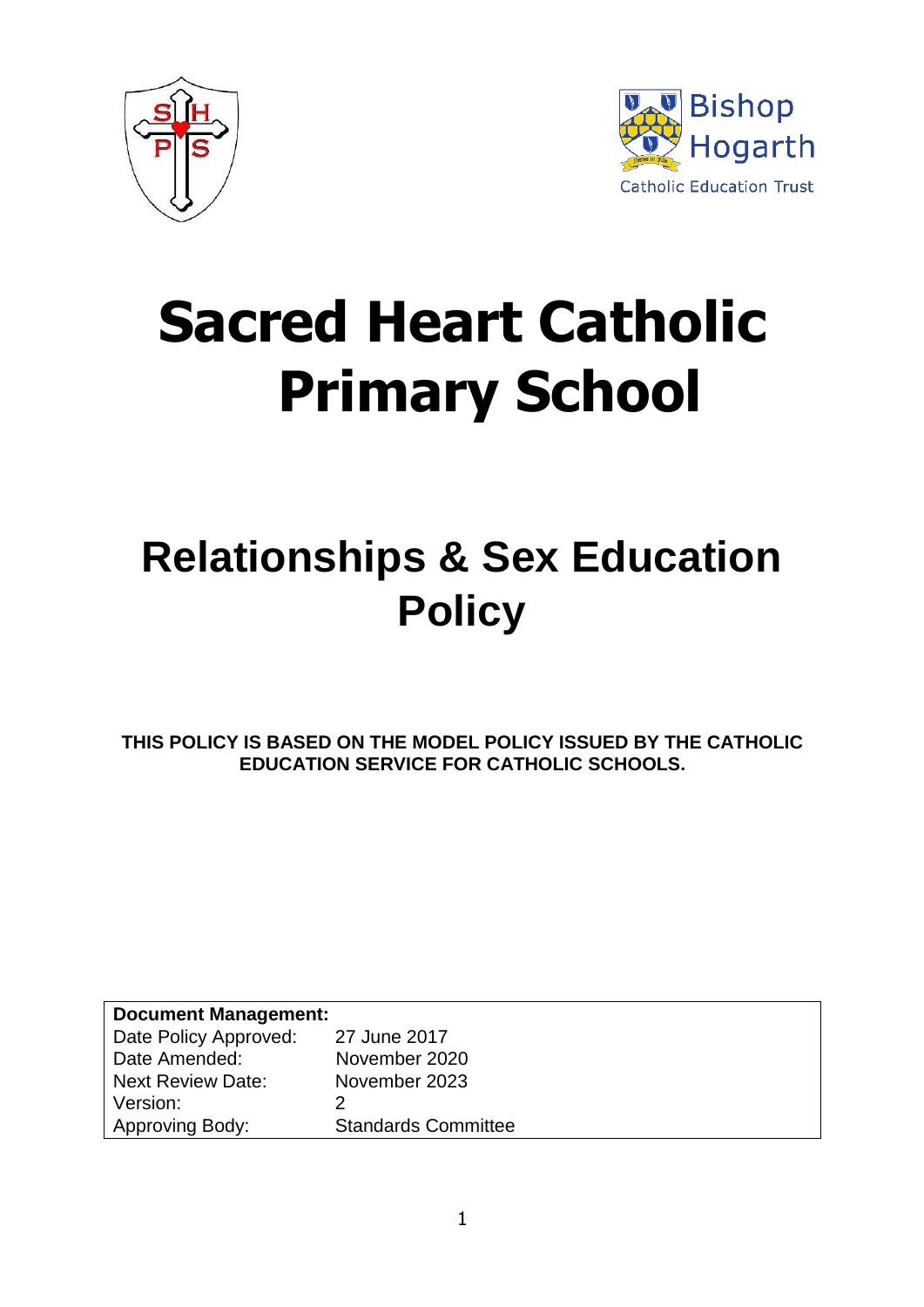#### **1. Introduction**

In this policy the Directors, Governors and teachers, in partnership with pupils and their parents, set out their intentions about relationships and sex education (RSE), and rationale for and approach to relationships and sex education in the school. This policy has been prepared following changes in the law and in particular the requirement to place such education in a moral framework, having due regard for the value of family life.

The DFE guidance defines RSE as *"lifelong learning about physical, moral and emotional development. It is about the understanding of the importance of marriage and family life, stable and loving relationships, respect, love and care. It is also about the teaching of sex, sexuality*  and sexual health<sup>"1</sup>. It is about the development of the pupil's knowledge and understanding of her or him as a sexual being, about what it means to be fully human, called to live in right relationships with self and others and being enabled to make moral decisions in conscience. The DFE identifies three main elements: *"attitudes and values, personal and social skills, and knowledge and understanding"<sup>2</sup> .* 

Relationship and sex education is mandatory in schools within the framework of the Curriculum (in particular in Health Education) with an opt-out clause for those parents who wish to take it. We are legally required to teach those aspects of RSE which are statutory parts of National Curriculum Science.

There is also a separate requirement for maintained secondary schools to teach about HIV, AIDS and sexually transmitted infections. This does not apply to academies. The concern and sensitivity around AIDS and HIV, coupled with parental and educators anxiety over the misinformation concerning sex and healthy relationships provided by the media, has placed greater emphasis on the requirement for sex education in schools and at home.

This RSE policy is to be delivered as part of the PSHEE framework. It includes guidelines about pupil safety and is compatible with other policy documents (for example, Bullying, Safeguarding etc.). Pupils with particular difficulties whether of a physical or intellectual nature will receive appropriately differentiated support in order to enable them to achieve mature knowledge, understanding and skills. Teaching methods will be adapted to meet the varying needs of this group of pupils. Learning about RSE in PSHEE classes will link to/complement learning in those areas identified in the RSE audit.

#### **2. Rationale**

*'Love is patient, love is kind. It does not envy, it does not boast, it is not proud. It does not dishonor others, it is not self-seeking, it is not easily angered, it keeps no record of wrongs. Love does not delight in evil but rejoices with the truth. It always protects, always trusts, always hopes, always perseveres. Love never fails. But where there are prophecies, they will cease; where there are tongues, they will be stilled; where there is knowledge, it will pass away.' (1 Corinthians 13:4-8)*

*'I have come that you may have life and have it to the full' (Jn.10.10)*

 $\overline{a}$ 

<sup>&</sup>lt;sup>1</sup> Sex and Relationship Education Guidance, DfEE, 2000

<sup>2</sup> ibid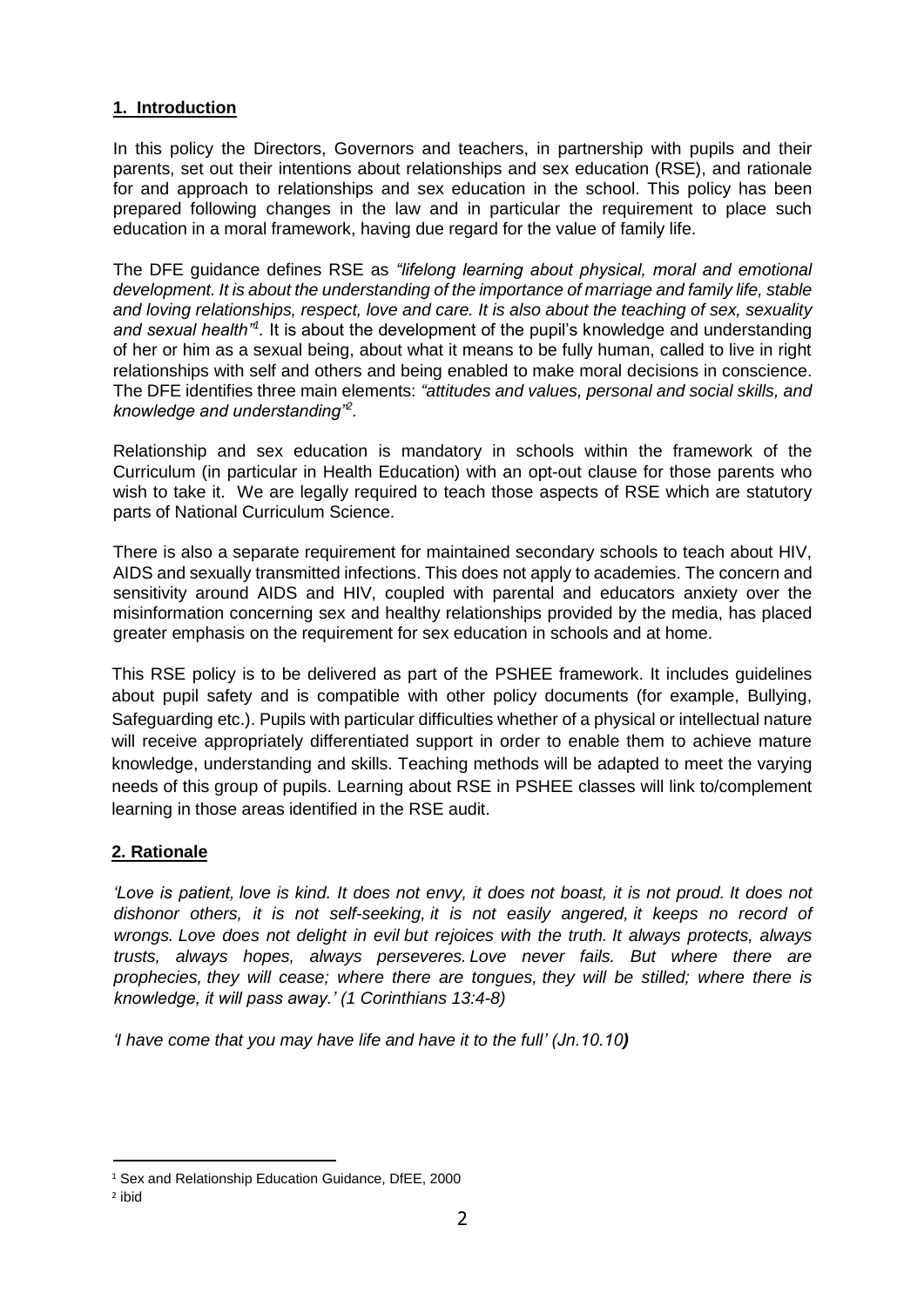We are involved in relationships and sex education precisely because of our Christian beliefs about God and about the human person. The belief in the unique dignity of the human person made in the image and likeness of God underpins the approach to all education in a Catholic school. Our approach to RSE therefore is rooted in the Catholic Church's teaching of the human person and presented in a positive framework of Christian ideals.

At the heart of the Christian life is the Trinity, Father, Son and Spirit in communion, united in loving relationship and embracing all people and all creation. As a consequence of the Christian belief that we are made in the image and likeness of God, gender and sexuality are seen as God's gift, reflect God's beauty, and share in the divine creativity. RSE, therefore, will be placed firmly within the context of relationship as it is there that sexuality grows and develops.

Following the guidance of the Bishops of England and Wales and as advocated by the DFE, RSE will be firmly embedded in the PSHEE framework as it is concerned with nurturing human wholeness and integral to the physical, spiritual, emotional, moral, social and intellectual development of pupils. It is centred on Christ's vision of being human as good news and will be positive and prudent, showing the potential for development, while enabling the dangers and risks involved to be understood and appreciated.

For such education to be successful it must be fully integrated into the curriculum, for, by its very nature, it is cross curricular: science, religious education, health education, literature, the arts and PE all have a key role to play. The whole curriculum conveys value and helps in the moral growth of pupils. *"The Church is formally opposed to an often widespread form of imparting sex information dissociated from moral principles" (Familiaris Consortio 37).*

Education in sexuality should be developmental; relationship and sex education should enable sexuality to be integrated into personal growth from infancy through adolescence and beyond. This requires primary and secondary phases to meet physical, spiritual, moral and emotional requirements of their pupils through the education they offer. This necessarily involves dialogue and cooperation between primary and secondary spheres of schooling and with parents.

As a Catholic School, a teacher should point out to pupils, as appropriate, the Catholic Church's teaching regarding sex outside of marriage, contraception and other aspects of Catholic morality. There is a mandatory duty to publish RSE curriculum information on the school website.

All RSE will be in accordance with the Church's moral teaching. It will emphasise the central importance of marriage and the family whilst acknowledging that all pupils have a fundamental right to have their life respected, whatever household they come from, and support will be provided to help pupils deal with different sets of values.

The Bishops of England and Wales have, in Conference, expressed the vision that education in sexual matters should have a whole person and whole school approach in line with the mission of schools as Christian communities. This is now the policy of the Catholic Church in England and Wales.

Education in sexuality is a part of education in relationships. Every young person is entitled to experience a school climate in which the quality of relationships between staff and pupils, between the pupils themselves, is marked by honesty, personal identification, warmth, trust and security.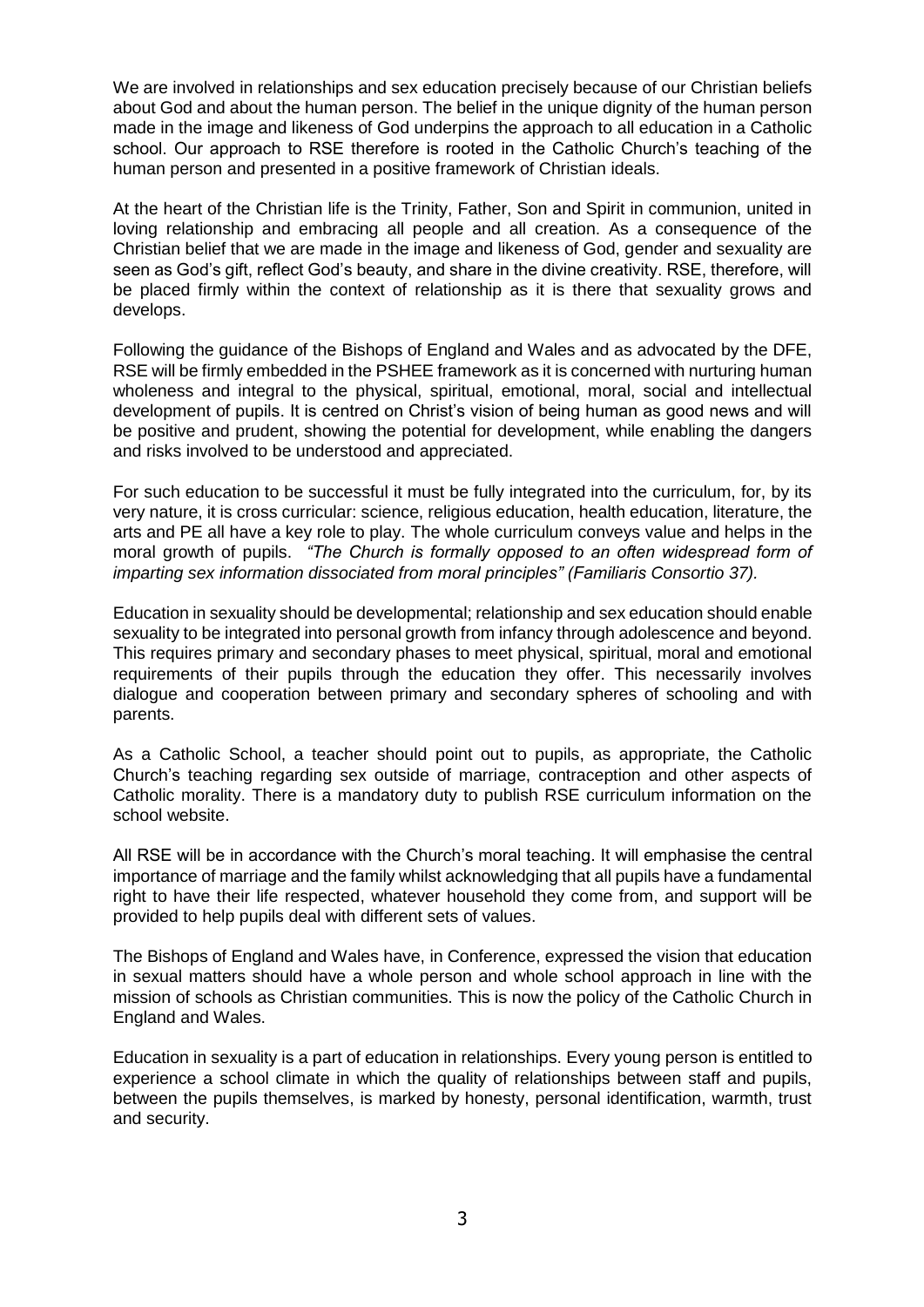#### **3. What is Relationships and Sex Education?**

Relationship and sex education concerns the acceptance of one's own sexuality and the recognition that it is an expression of personality and relationship with others. Education in sexuality covers learning required in order to understand our own and other's sexuality and to develop skills and relationships, based on informed decisions and choices. Relationship and sex education encompasses more than an understanding of the workings of the reproductive system; it embraces the understanding of values, attitudes and beliefs towards anatomy, physiology and relationships. Above all, it includes the development of emotional maturity and the acceptance of responsibility and commitment.

#### **4. Our Vision & Values**

Our programme enshrines Catholic values relating to the importance of stable relationships, marriage and family life. It also promotes those virtues which are essential in responding to the God's call to love others with a proper respect for their dignity and the dignity of the human body. The following virtues will be explicitly explored and promoted: faithfulness, fruitfulness, chastity, integrity, prudence, mercy and compassion.

Our Mission Statement commits us to the education of the whole child (spiritual, physical, intellectual, moral, social, cultural, emotional) and we believe that RSE is an integral part of this education. Furthermore, our school aims state that we will endeavour to raise pupils' selfesteem, help them to grow in knowledge and understanding, recognise the value of all persons and develop caring and sensitive attitudes.

It is in this context that we commit ourselves: In partnership with parents, to provide children and young people with a *"positive and prudent sexual education"<sup>3</sup>* which is compatible with their physical, cognitive, psychological, and spiritual maturity, and rooted in a Catholic vision of education and the human person.

*Our Vision:* Our schools will be places of excellence – providing service and witness to children, their families and the wider Catholic community, adding value as a family of schools and enriching the learning and experience of all our young people so they may achieve their full potential.

*Our Values:* The following values underpin everything the Trust and our Schools will do:

- **BEING** Just and Responsible: We seek to act justly, fairly and responsibly in all our relationships to ensure 'The Common Good' is upheld.
- **PROMOTING** Spiritual and Human Development: We believe a knowledge of and a personal relationship with Christ gives meaning and purpose to our lives.
- **ACHIEVING** Quality in Teaching and Learning: We believe everyone should gain dignity and self-worth through quality teaching and learning which allow all in our school community to excel.
- **SHOWING** Respect for Every Person: We believe that all are created in the image of God and therefore we will respect the unique and intrinsic value of every person, promoting equality and celebrating diversity.
- **CREATING** Community: We believe our schools to be faith communities where Gospel values of truth, honesty, forgiveness and reconciliation are lived and where there is special care for those most in need.
- **COMMUNICATING:** We value the views and opinions of the communities whom we serve and will actively engage and respond.

 $\overline{a}$ 

<sup>3</sup> *Gravissimum Educationis 1*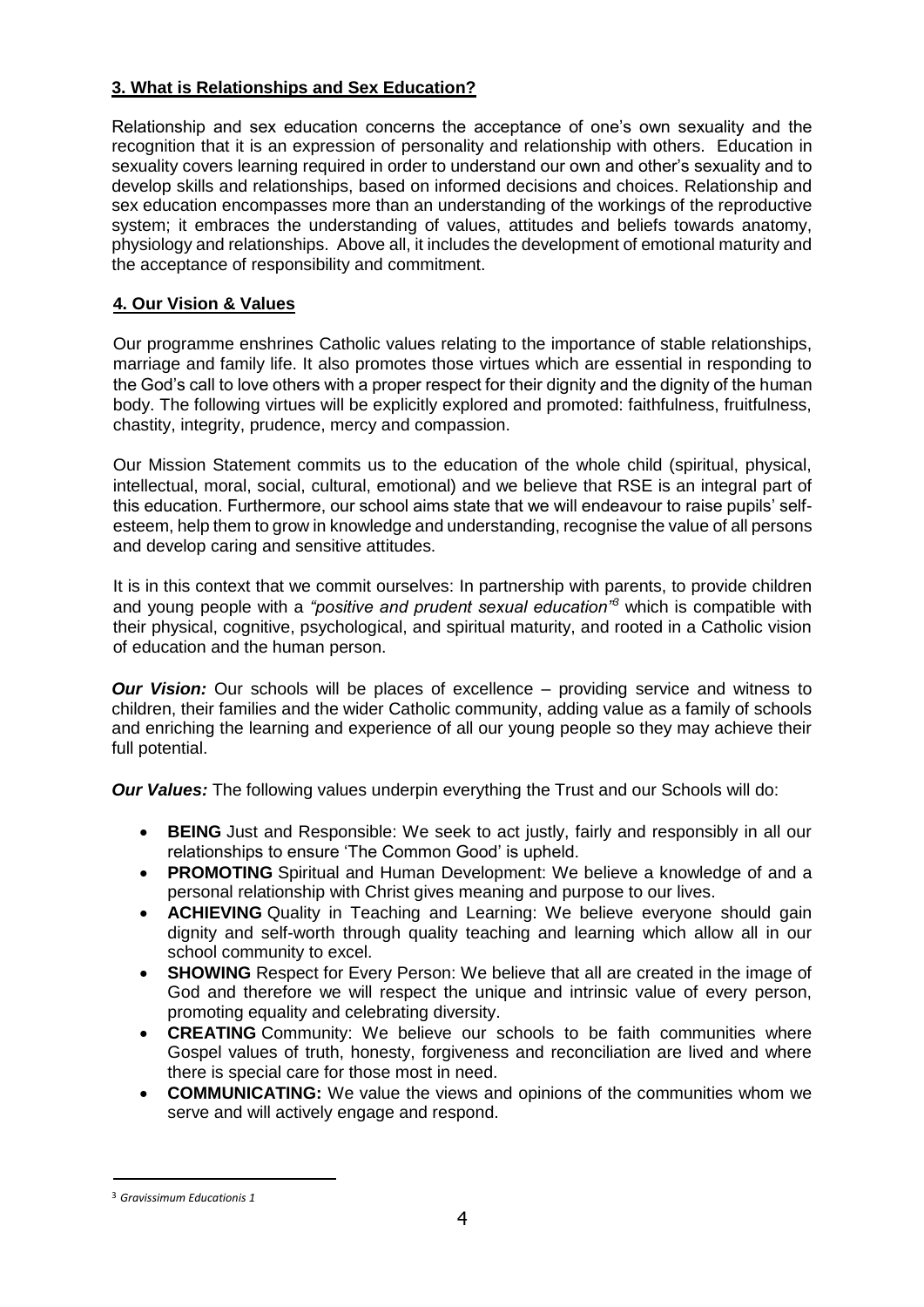#### **The objectives of our policy:**

Three aspects of RSE - attitudes and values, knowledge and understanding, and personal and social skills will be provided in inter-related ways: the whole school / ethos; crosscurricular and specific relationships and sex curriculum.

#### **To develop the following attitudes and virtues:**

- reverence for the gift of human sexuality and fertility;
- respect for the dignity of every human being in their own person and in the person of others;
- joy in the goodness of the created world and their own bodily natures;
- responsibility for their own actions and a recognition of the impact of these on others;
- recognising and valuing their own sexual identity and that of others;
- celebrating the gift of life-long, self-giving love;
- recognising the importance of marriage and family life;
- fidelity in relationships.

#### **To develop the following personal and social skills:**

- making sound judgements and good choices which have integrity and which are respectful of the individual's commitments;
- loving and being loved, and the ability to form friendships and loving, stable relationships free from exploitation, abuse and bullying;
- managing emotions within relationships, and when relationships break down, with confidence, sensitivity and dignity;
- managing conflict positively, recognising the value of difference;
- cultivating humility, mercy and compassion, learning to forgive and be forgiven;
- developing self-esteem and confidence, demonstrating self-respect and empathy for others;
- building resilience and the ability to resist unwanted pressures, recognising the influence and impact of the media, internet and peer groups and so developing the ability to assess pressures and respond appropriately;
- being patient, delaying gratification and learning to recognise the appropriate stages in the development of relationships, and how to love chastely;
- assessing risks and managing behaviours in order to minimise the risk to health and personal integrity.

#### **To know and understand:**

- the Church's teaching on relationships and the nature and meaning of sexual love;
- the Church's teaching on marriage and the importance of marriage and family life;
- the centrality and importance of virtue in quiding human living and loving;
- the physical and psychological changes that accompany puberty;
- the facts about human reproduction, how love is expressed sexually and how sexual love plays an essential and sacred role in procreation;
- how to manage fertility in a way which is compatible with their stage of life, their own values and commitments, including an understanding of the difference between natural family planning and artificial contraception and why the Church teaches there is a moral difference
- how to keep themselves safe from sexually transmitted infections and how to avoid unintended pregnancy, including where to go for advice.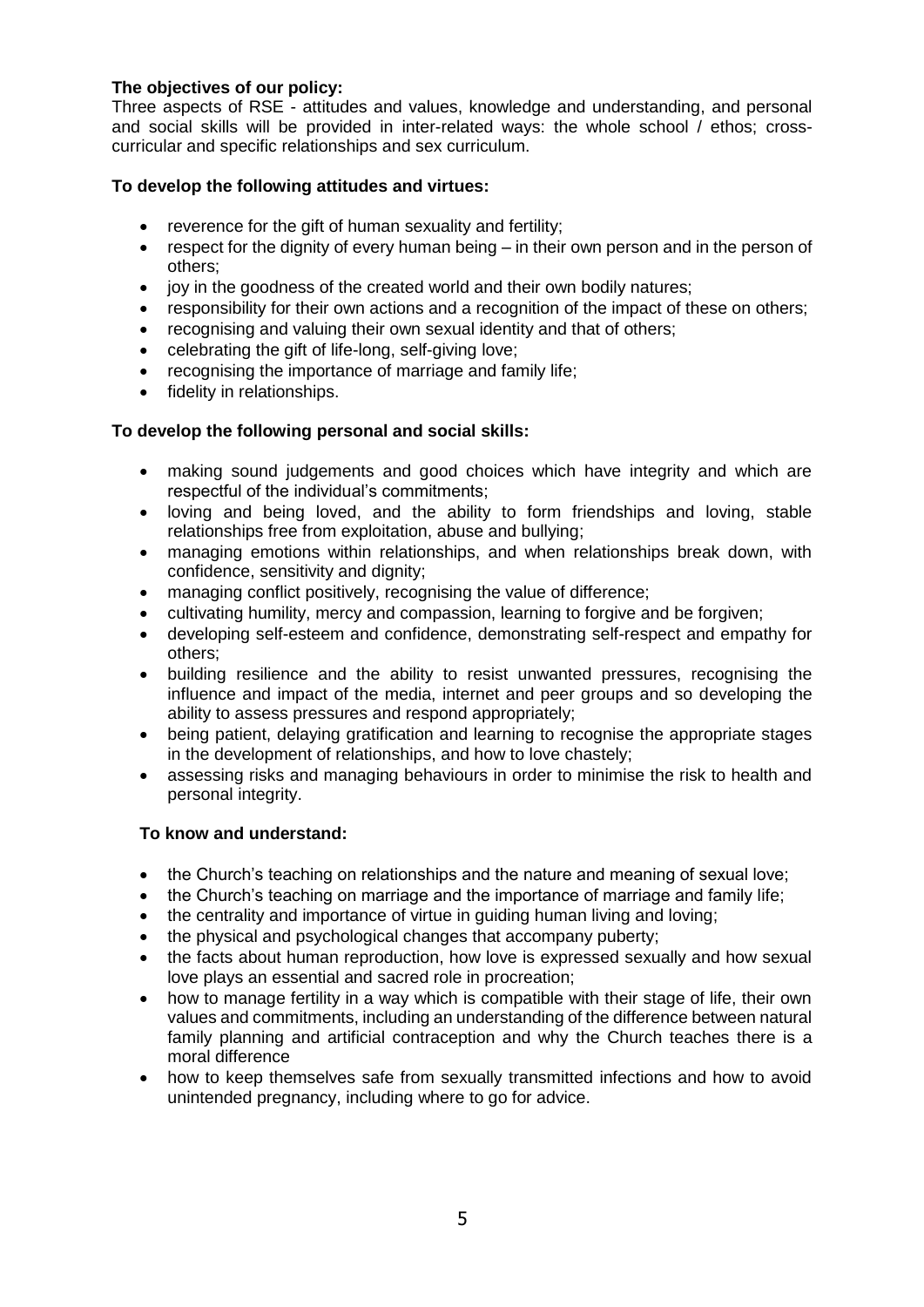#### **5. Safeguarding**

As a result of discussion in class, pupils will sometimes seek staff to discuss personal problems, ranging from sexual advice on pregnancies and abortion, and exceptionally marriage preparation and guidance. If the issue relates to a possible case of child abuse, then the matter will be handled in line with the Trust's policy on Safeguarding, and referred to the Designated Safeguarding Lead. If a teacher believes a pupil is in danger or suspects sexual abuse he/she should refer the matter to the Designated Safeguarding Lead who will then follow the Trust's Safeguarding Policy.

#### **6. Inclusion and Differentiated Learning**

We will ensure RSE is sensitive to the different needs of individual pupils in respect to pupils' different abilities, levels of maturity and personal circumstances; for example their own sexual orientation, faith or culture and is taught in a way that does not subject pupils to discrimination. Lessons will also help children to realise the nature and consequences of discrimination, teasing, bullying and aggressive behaviours (including cyber-bullying), use of prejudice-based language and how to respond and ask for help.

#### **7. Equalities Obligations**

The Trust and our Academies have wider responsibilities under the [Equalities Act 2010](http://www.legislation.gov.uk/ukpga/2010/15/contents) and will ensure that our school strives to do the best for all of the pupils, irrespective of disability, educational needs, race, nationality, ethnic or national origin, pregnancy, maternity, sex, gender identity, religion or sexual orientation or whether they are looked after children.

#### **8. Balanced Curriculum**

Whilst promoting Catholic values and virtues and teaching in accordance with Church teaching, we will ensure that pupils are offered a balanced programme by providing a range of other viewpoints on issues. Pupils will also receive clear scientific information as well as covering aspects of the law pertaining to RSE (Including issues relating to forced-marriage, female genital mutilation, abortion, the age of consent and legislation relating to equality). Knowing about facts and enabling young people to explore differing viewpoints is not the same as promoting behaviour and is not incompatible with our school's promotion of Catholic teaching. We will ensure that pupils have access to the learning they need to stay safe, healthy and understand their rights as individuals. Please refer to **Appendix 3** for the model curriculum.

Three aspects of RSE - attitudes and values, knowledge and understanding, and personal and social skills will be provided in three inter-related ways: the whole school / ethos dimension; a cross-curricular dimension and a specific relationships and sex curriculum.

Teaching strategies will include: establishing ground rules, distancing techniques, discussion, project learning, reflection, experiential, active, brainstorming, film & video, group work, roleplay, trigger drawings, values clarification. (See also [Relationships Education Relationships](https://assets.publishing.service.gov.uk/government/uploads/system/uploads/attachment_data/file/805781/Relationships_Education__Relationships_and_Sex_Education__RSE__and_Health_Education.pdf)  [and Sex Education RSE and Health Education: Statutory Guidance](https://assets.publishing.service.gov.uk/government/uploads/system/uploads/attachment_data/file/805781/Relationships_Education__Relationships_and_Sex_Education__RSE__and_Health_Education.pdf))

#### **9. Responsibility for Teaching the Programme**

Each of our Academies will identify a lead to the specific relationships and sex education programme, however, all staff will be involved in developing the attitudes and values aspect of the RSE programme. They will be role models for pupils of good, healthy, wholesome relationships as between staff, other adults and pupils. They will also be contributing to the development of pupils' personal and social skills.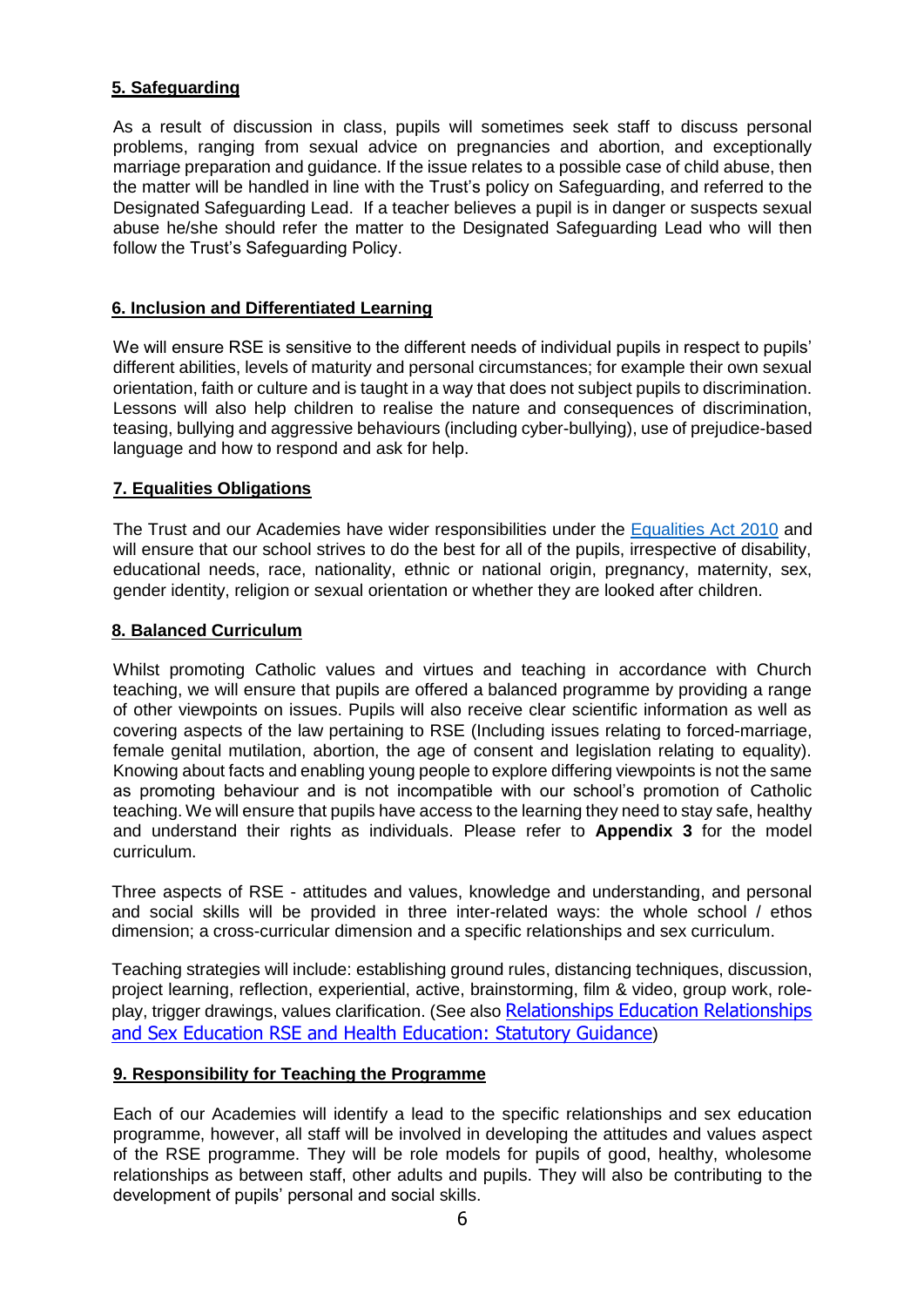#### **10. Specific Roles**

#### **The Role of Parents and Carers**

*"Sex education, which is a basic right and duty of parents, must always be carried out under their attentive guidance, whether at home or in educational centres chosen and controlled by them. In this regard, the Church reaffirms the law of subsidiarity, which the school is bound to observe when it cooperates in sex education, by entering into the same spirit that animates the parents"<sup>4</sup>* 

We recognise that parents (and other carers who stand in their place) are the primary educators of their children. As a Catholic school, we provide the principal means by which the Church assists parents and carers in educating their children. Therefore the school will support parents and carers by providing material to be shared with their children at home and workshops to help parents/carers to find out more. Parents/carers will be informed by letter when the more sensitive aspects of RSE will be covered in order that they can be prepared to talk and answer questions about their children's learning.

Parents must be consulted before this policy is ratified by the governors. They will be consulted at every stage of the development of the RSE programme, as well as during the process of monitoring, review and evaluation. They will be able to view the resources used by the school in the RSE programme. Our aim is that, at the end of the consultation process, every parent and carer will have full confidence in the school's RSE programme to meet their child's needs.

Parents have **the right to withdraw** their children from RSE except in those elements which are required by the National Curriculum science orders. Should parents wish to withdraw their children they are asked to notify the school by contacting the headteacher. The school will provide support by providing material for parents to help the children with their learning.

We believe that the controlled environment of the classroom is the safest place for this curriculum to be followed.

#### **The Role of Directors & Governors**

To determine a vibrant, imaginative and challenging curriculum ensuring that provision is broad and balanced and which meets the requirements of pupils with varying levels of ability, from the gifted to those with special needs. Also to review and approve policies that contribute to the curriculum including relationships and sex education, SEN, gifted and talented, RE and collective worship.

The Directors will regularly review and approve this RSE Policy curriculum.

Governors will:

- Consult with parents and teachers on any review of the Trust Policy;
- Ensure that the policy is available to parents;
- Ensure that the policy is in accordance with other whole school policies, e.g. SEN, the ethos of the school and our Christian beliefs;
- Ensure that parents know of their right to withdraw their children;
- Establish a link governor (School Improvement & Curriculum Governor) to share in the monitoring and evaluation of the programme, including resources used;

 $\overline{a}$ <sup>4</sup> The Truth and Meaning of Human Sexuality, Pontifical Council for the Family, 1995.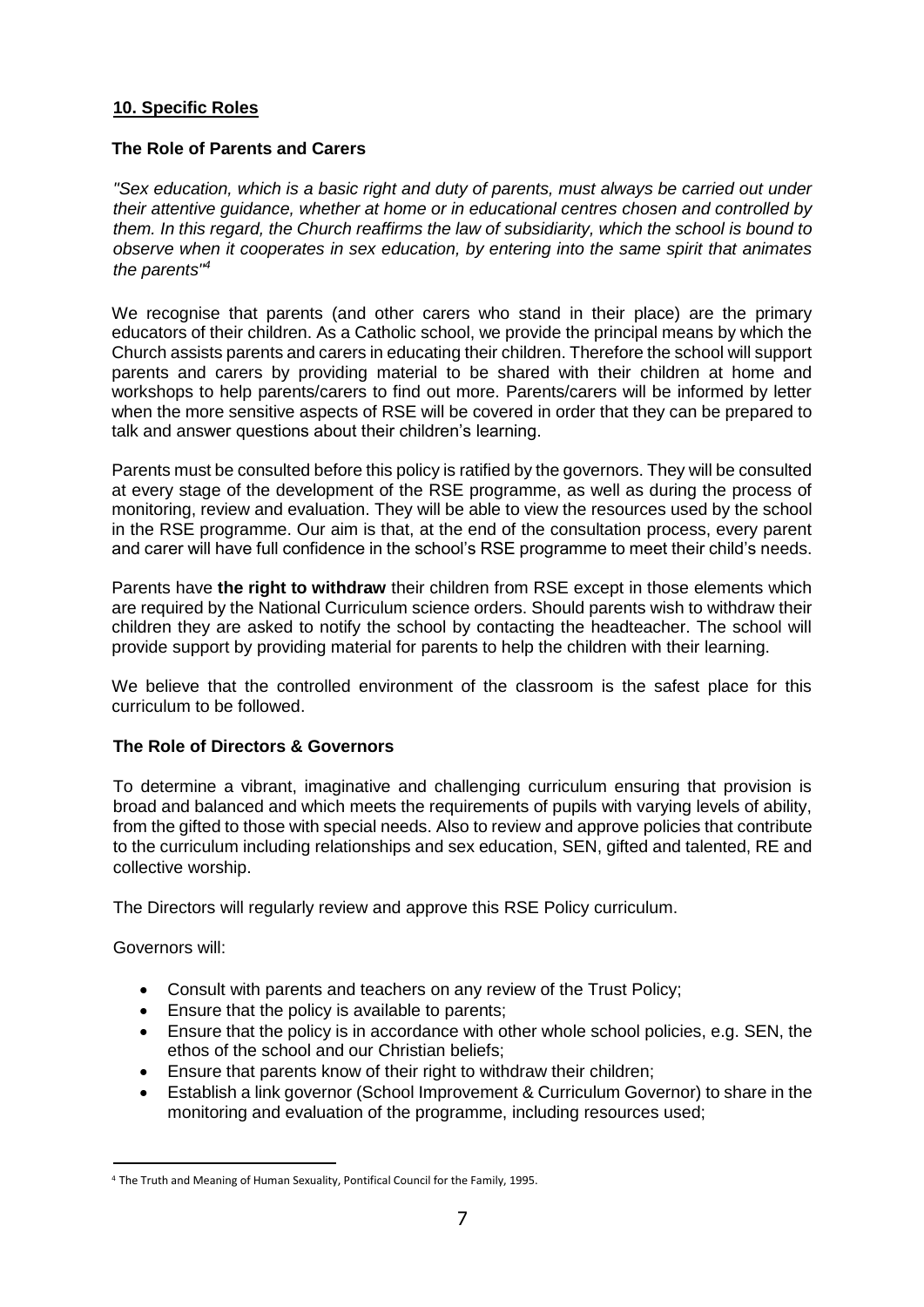• Ensure that implementation of the policy is supported by proper and adequate coverage of relevant National Curriculum science topics and the setting of RSE within PSHEE.

Governors will review the curriculum and curriculum resources that are being used by school to support its RSE programme (through **Appendix 2**)

Governors also have a key role in ensuring that RSE is of the highest quality and meets the needs of children and young people in their school community. An audit tool for the Local Governing Committee is available in **[Appendix 1](#page-12-0) A** [Governor Audit for Monitoring RSE](#page-12-0)

#### **The Role of the Principal/Headteacher and delegated responsibility**

The Headteacher takes overall delegated responsibility for the implementation of this policy and for liaison with the Lead, parents, the Diocesan Schools' Service and also appropriate agencies.

The Principal/Headteachers have a particular duty to respect and support the primary role of parents in this field. They will make alternative arrangements if parents express the right to withdraw children and young people from RSE [\(Section 405 of the Education Act 1996\)](http://www.legislation.gov.uk/ukpga/1996/56/section/405) and provide material for parents to help the children and young people with their learning. The Principal/Headteacher will ensure that there is a statement in the school prospectus on RSE and that the details of the RSE curriculum are included on the school website. The duty to publish details of the RSE programme on the school website is mandatory.

The Principal/Headteacher will appoint a suitable and appropriately trained RSE lead. The lead with the Principal/Headteacher will have a responsibility for supporting other members of staff in the consultation and implementation of the school's RSE policy. They will provide a lead in the dissemination of the information relating to RSE and the provision of continual professional development (CPD) in RSE. CPD will also ensure that all teachers of RSE are familiar with the Church's vision and teaching in this field. They will ensure that any discussion or treatment of sexuality in the school curriculum is consistent with Catholic teaching. They will be supported by the curriculum leader and the Designated Safeguarding Lead.

The RSE lead will work with other RSE leads across the Trust in developing and moderating the curriculum and CPD.

The Principal/Headteacher and/or delegated RSE Coordinator will provide parents with opportunities for consultation and involvement in any proposed RSE programme before it is initiated and make parents aware of their right to withdraw their children from these lessons.

#### **PSHEE/RSE Co-ordinator**

The co-ordinator with the Principal/Headteacher has a general responsibility for supporting other members of staff in the implementation of this policy and will provide a lead in the dissemination of the information relating to RSE and the provision of in-service training.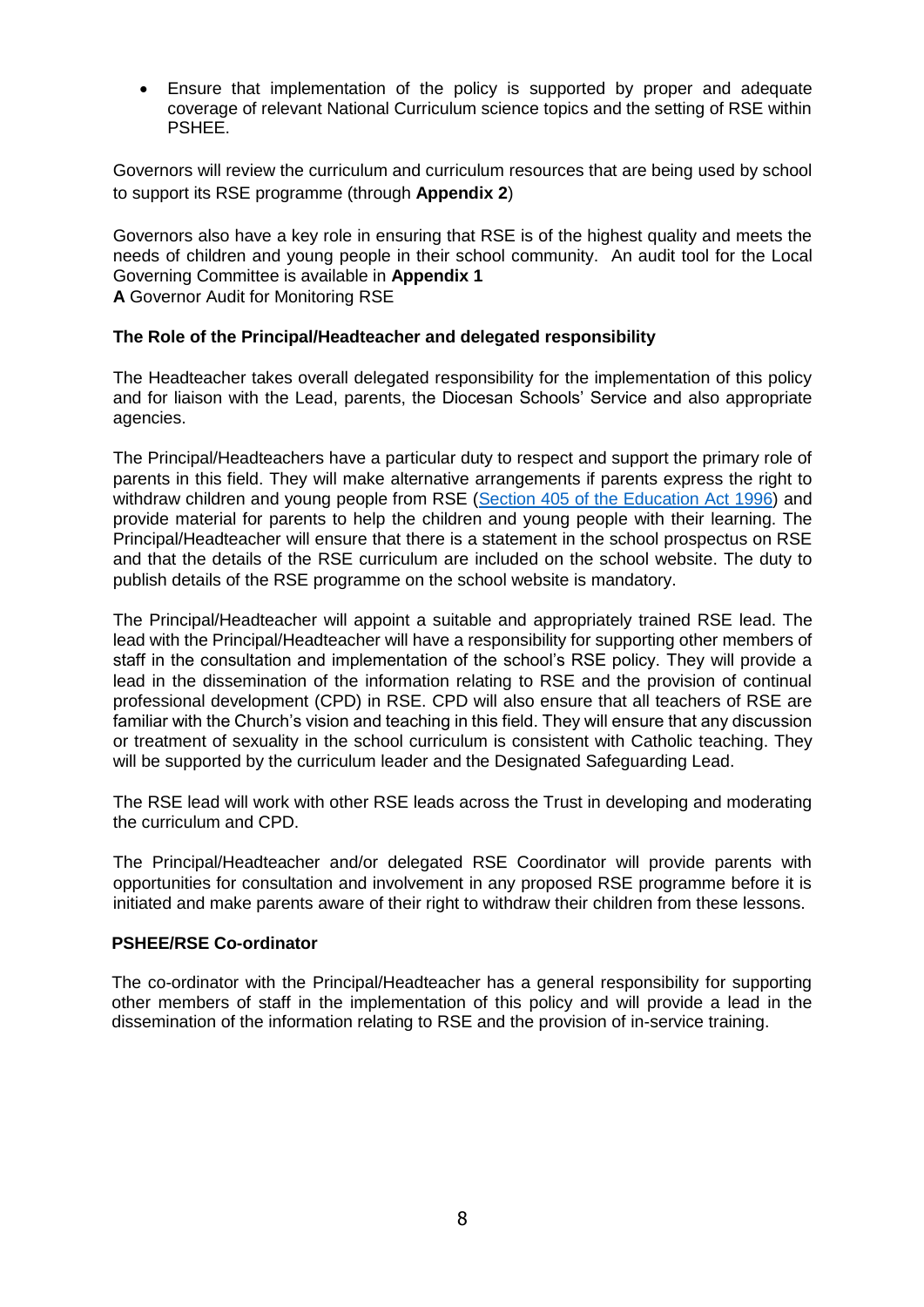#### **The Role of Staff**

RSE is a whole school issue. All teachers have a responsibility of care; as well as fostering academic progress they should actively contribute to the guardianship and guidance of the physical, moral and spiritual well-being of their pupils. Teachers will be expected to teach RSE in accordance with the Catholic Ethos of the school. Appropriate training will be made available for all staff teaching RSE. All staff have been included in the development of this policy and all staff should be aware of the policy and how it relates to them.

Each child and young person is entitled to experience "a school climate in which the quality of relationships between staff and pupils, between pupils themselves, is marked by honesty, personal identification, warmth, trust and security*.*" <sup>5</sup> All adult members of the school community are role models of good relationships and educators in this dimension of pupils' development. However, the teacher is the single most important contributor. The teacher's role, in particular, is to value and affirm all pupils, to actively promote open and honest relationships, to develop gospel-inspired pastoral systems and to provide effective learning in RSE.

All teachers have a responsibility of care; as well as fostering academic progress they should actively contribute to the guardianship and guidance of the physical, moral and spiritual wellbeing of their pupils.

#### **The role of visitors and external agencies including the school nurse or any on-site health clinic**

Our Trust will often call upon help and guidance from outside agencies and health specialists to deliver aspects of RSE. Such visits will always complement the current programme and never substitute or replace teacher led sessions. It is important that any external visitor is clear about their role and responsibility whilst they are in school delivering a session. Any visitor will be vetted in accordance with the Trust policy on visitors to school (See Political Indoctrination Policy)

Health professionals should follow the school's policies, minimising the potential for disclosures or inappropriate comments using negotiated ground rules and distancing techniques as other teachers would. They will ensure that all teaching is rooted in Catholic principles and practice. Health professionals are bound by their professional codes of conduct.

Visitors with particular expertise can also support the Trust through CPD, supporting the RSE coordinator with curriculum design and working with parents.

#### **11. Children's Questions**

 $\overline{a}$ 

The Directors and Governors want to promote a healthy, positive atmosphere in which RSE can take place. They want to ensure that pupils can ask questions freely, be confident that their questions will be answered, and be sure that they will be free from bullying or harassment from other children and young people.

#### **Controversial or Sensitive issues**

There will always be sensitive or controversial issues in the field of RSE. These may be matter of maturity, of personal involvement or experience of children, of disagreement with the official teaching of the Church, of illegal activity or other doubtful, dubious or harmful activity. The

<sup>5</sup> Education in Sexuality. Some Guidelines for Teachers and Governors in Catholic Schools, CES, 1994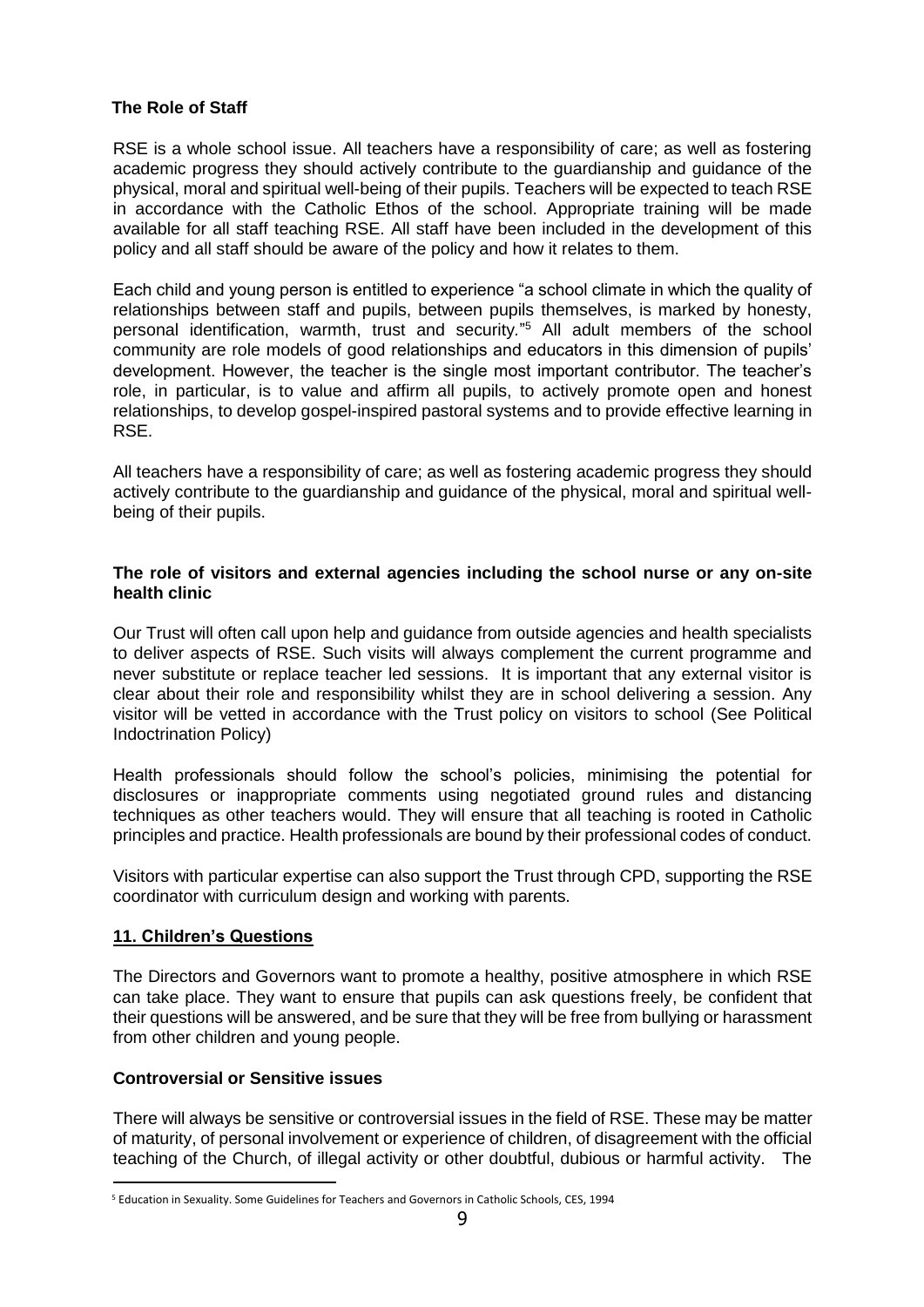governors believe that children are best educated, protected from harm and exploitation by discussing such issues openly within the context of the RSE programme. The use of ground rules, negotiated between teachers and pupils, will help to create a supportive climate for discussion. [\(See also Sex and Relationship Guidance, 4.5 'Dealing with questions' 0116/2000,](http://webarchive.nationalarchives.gov.uk/20130401151715/https:/www.education.gov.uk/publications/eorderingdownload/dfes-0116-2000%20sre.pdf)  [Department for Education and Employment, July 2000](http://webarchive.nationalarchives.gov.uk/20130401151715/https:/www.education.gov.uk/publications/eorderingdownload/dfes-0116-2000%20sre.pdf) for more detail)

Some questions may raise issues which it would not be appropriate for teachers to answer during ordinary class time, e.g., where a child or young person's questions hints at abuse, is deliberately tendentious or is of a personal nature.

#### **12. Supporting Children and Young People Who Are At Risk**

Children will also need to feel safe and secure in the environment in which RSE takes place. Effective RSE will provide opportunities for discussion of what is and is not appropriate in relationships. Such discussion may well lead to disclosure of a safeguarding issue. Teachers will need to be aware of the needs of their pupils and not let any fears and worries go unnoticed. Where a teacher suspects that a child or young person is a victim of or is at risk of abuse they are required to follow the Trust's safeguarding policy and immediately inform the designated senior member of staff responsible.

#### **13. Confidentiality**

All governors, teachers, support staff, parents and pupils are aware of the Trust's Safeguarding Policy, particularly as it relates to issues of advice and confidentiality.

All lessons, especially those in the RSE programme, will have the best interests of pupils at heart, enabling them to grow in knowledge and understanding of relationships and sex, developing appropriate personal and social skills and becoming appreciative of the values and attitudes which underpin the Christian understanding of what it means to be fully human.

Pupils will be encouraged to talk to their parents/carers about the issues which are discussed in the programme. Teachers will always help pupils facing personal difficulties, in line with the school's pastoral care policy. Teachers will explain to pupils that they cannot offer unconditional confidentiality, in matters which are illegal or abusive for instance. Teachers will explain that in such circumstance they would have to inform others, e.g., parents, headteacher, designated safeguarding lead but that the pupils would always be informed first that such action was going to be taken.

#### **14. Sensitive Issues**

In accordance with our Catholic ethos, sensitive issues as identified in guidance from the Catholic Education Service will be included in the RSE Curriculum. Our approach will be in line with our Mission Statement and the aims and objectives as described previously.

#### **14.1 Sexually Transmitted Infections (STIs)**

Within the Curriculum we will inform, at appropriate stages, all pupils of the different sexually transmitted diseases, symptoms, effects and prevention.

#### **14.2 HIV & AIDS**

We will endeavour to act in such a way so that no one living with or affected by HIV and AIDS, is excluded or prevented from benefiting from the services our school offer.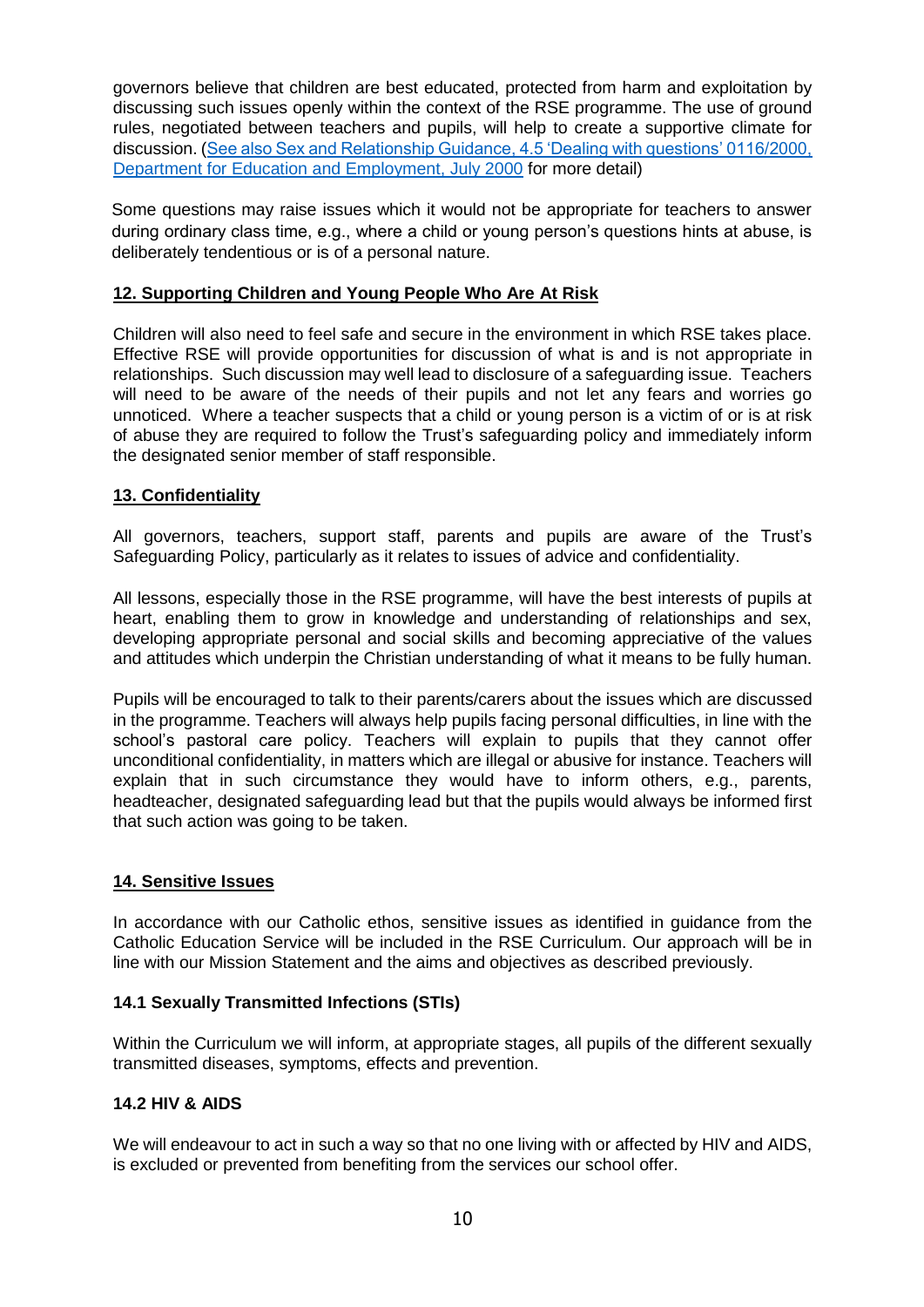Confidentiality concerning a person's HIV status must be safeguarded at all times.

As part of our Religious Education curriculum, we provide clear information about the nature of the virus, transmission, misconceptions and attitudes. We endeavour to foster a sense of responsibility and respect for oneself and others, and to provide young people with the selfesteem, confidence and skills they need to develop healthy relationships.

#### **14.3 Contraception**

The DfE makes the following statement about contraceptive advice:-

"It is important to distinguish between, on the one hand, the schools function of providing education generally about sexual matters and on the other, counselling and advice to individual pupils on these issues ............ particularly if this relates to their own sexual behaviour".

"Particular care must be exercised in relation to contraceptive advice to pupils under 16, for whom sexual intercourse is unlawful. The general rule must be that giving an individual pupil advice on such matters without parental knowledge or consent would be an inappropriate exercise of a teacher's professional responsibilities".

#### **14.4 Homosexuality**

As in line with [Equal Opportunities legislation,](http://www.legislation.gov.uk/ukpga/2010/15/contents) we endeavour to explore this issue in a sensitive and caring way. As teachers, we have a responsibility to educate all pupils about the diversity within society, to encourage pupils to feel positive about their choices and feel free from discrimination.

The issue of homosexuality is addressed through the wider issue of relationships. As a community of Catholic School, we point out to pupils the Church's teachings and we encourage pupils to be non-judgemental in their daily lives towards a person of a different creed, race, sexual orientation, sex or ability through the academic and pastoral curriculum, in lessons, assemblies, retreats and additional activities.

#### **14.5 Marriage (Same Sex Couples) Act 2013**

The [Same Sex Couples Act 2013](http://www.legislation.gov.uk/ukpga/2013/30/contents/enacted) extends marriage to same sex couples in England and Wales. Teaching about the nature of marriage must reflect this following Catholic Church teaching and guidance. Nothing in the Act affects the Trust's rights to teach marriage or the position of the Catholic faith on same sex relationships provided it is done in an appropriate, sensitive, reasonable, professional, objective and positive way.

#### **15. Monitoring and Evaluation**

This policy will be reviewed every three years in consultation with the Headteacher, RSE Coordinator, the Local Governing Committee and Staff. The next review date is June 2023.

The RSE lead co-ordinator will monitor the provision of the various dimensions of the RSE programme by examining plans, schemes of work and samples of pupils work at regular intervals. Governors remain ultimately responsible for the policy.

School Improvement staff will review the RSE provision through reference to the Quality Standard for RSE attached at **Appendix 4.**

The Bishops on the CES management committee have approved the following Catholic RSE resources for use in Catholic schools. These resources have been developed using expertise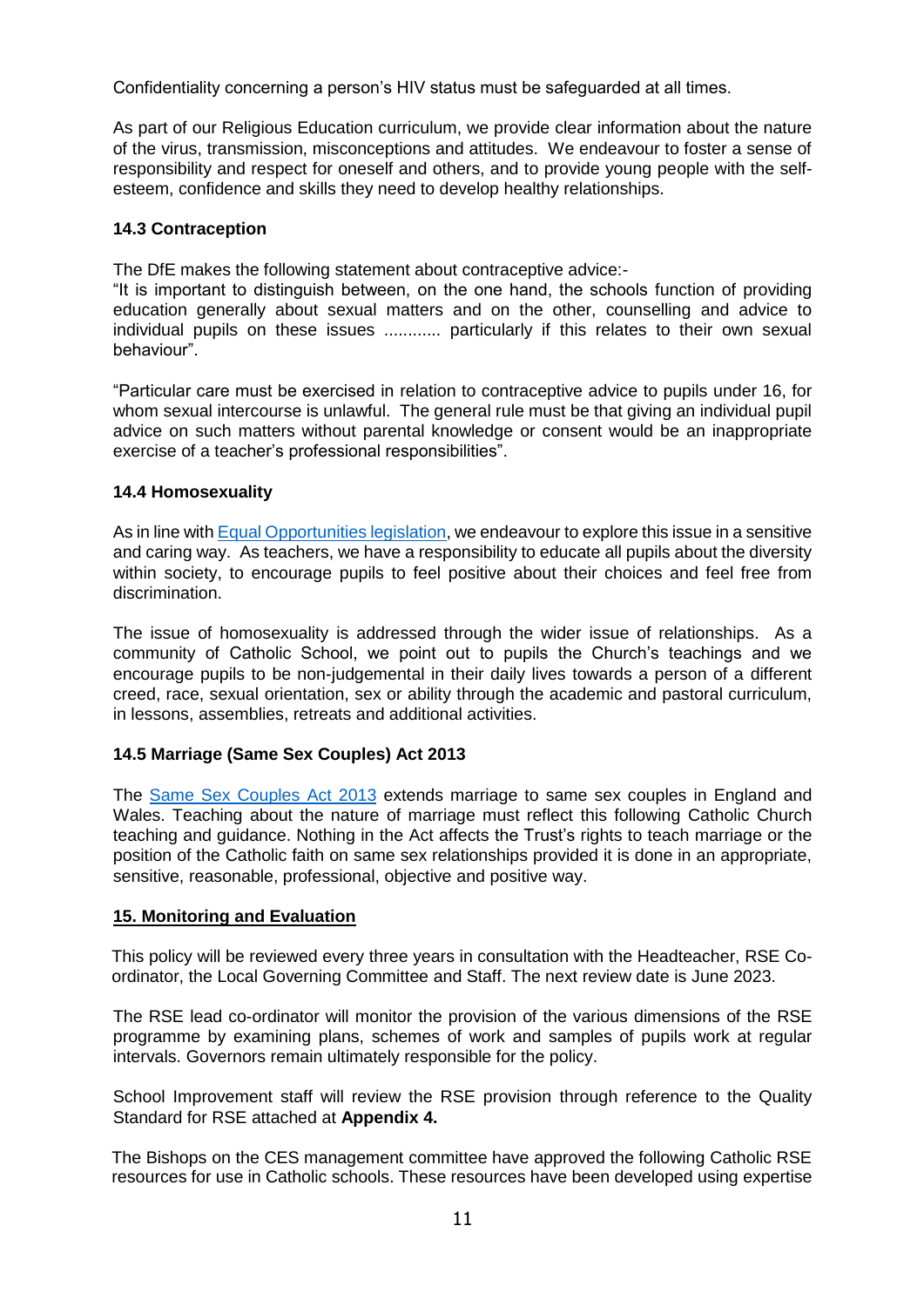of teachers who deliver RSE and PSHEE in a Catholic context. The resources are available to download at:

<https://www.catholiceducation.org.uk/schools/relationship-sex-education>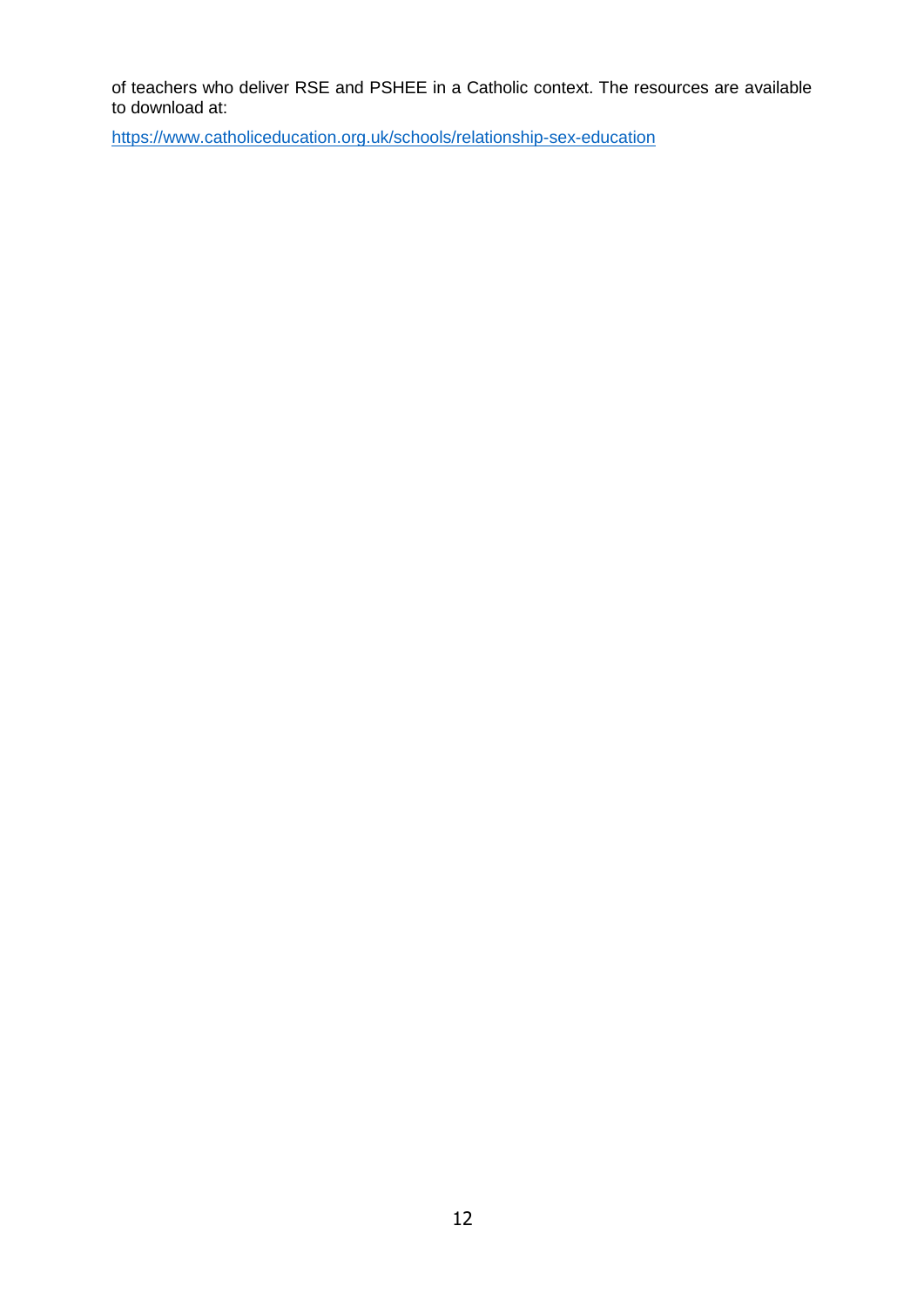#### <span id="page-12-0"></span>**A Governor Audit for Monitoring RSE**

This checklist is to support the school's processes of self-evaluation and should be completed in partnership with governors and those responsible for RSE in the school.

| Criteria                                                                                                                                                                                                                   | Fully | Partly | <b>Not</b><br>Evidenced |
|----------------------------------------------------------------------------------------------------------------------------------------------------------------------------------------------------------------------------|-------|--------|-------------------------|
| The school has an up-to-date RSE policy in place. This<br>covers the content and organisation of RSE and how it will<br>be taught and reviewed to ensure that the needs of the<br>children and young people are being met. |       |        |                         |
| The policy has been ratified by the Board of Directors.                                                                                                                                                                    |       |        |                         |
| The policy is consistent with the Catholic mission and ethos<br>statement of the school and in accordance with Catholic<br>teaching.                                                                                       |       |        |                         |
| The policy has been developed and is reviewed regularly in<br>consultation with the whole school community, including<br>staff, governors, parents/carers, pupils and outside<br>agencies.                                 |       |        |                         |
| Findings from any review and monitoring processes are<br>written into the school's development plan.                                                                                                                       |       |        |                         |
| There is a statement included in the school's prospectus<br>regarding the school's approach to RSE.                                                                                                                        |       |        |                         |
| Details of the RSE curriculum are published on the school's<br>web site.                                                                                                                                                   |       |        |                         |
| There is a designated senior member of staff (or team)<br>responsible for RSE in the school with an agreed<br>description of their role and responsibilities in relation to<br>RSE.                                        |       |        |                         |
| There is a designated governor to monitor RSE (School<br>Improvement & Curriculum Governor).                                                                                                                               |       |        |                         |
| Governors are aware of how RSE is taught across the<br>school and have been engaged in the choice of resources<br>used.                                                                                                    |       |        |                         |
| A range of appropriate RSE resources are used to meet the<br>needs of all pupils.                                                                                                                                          |       |        |                         |
| Clear, developmental schemes of work identify the<br>elements of RSE taught across subjects and show how the<br>requirements of RSE within PSHEE and the National<br>Curriculum are covered.                               |       |        |                         |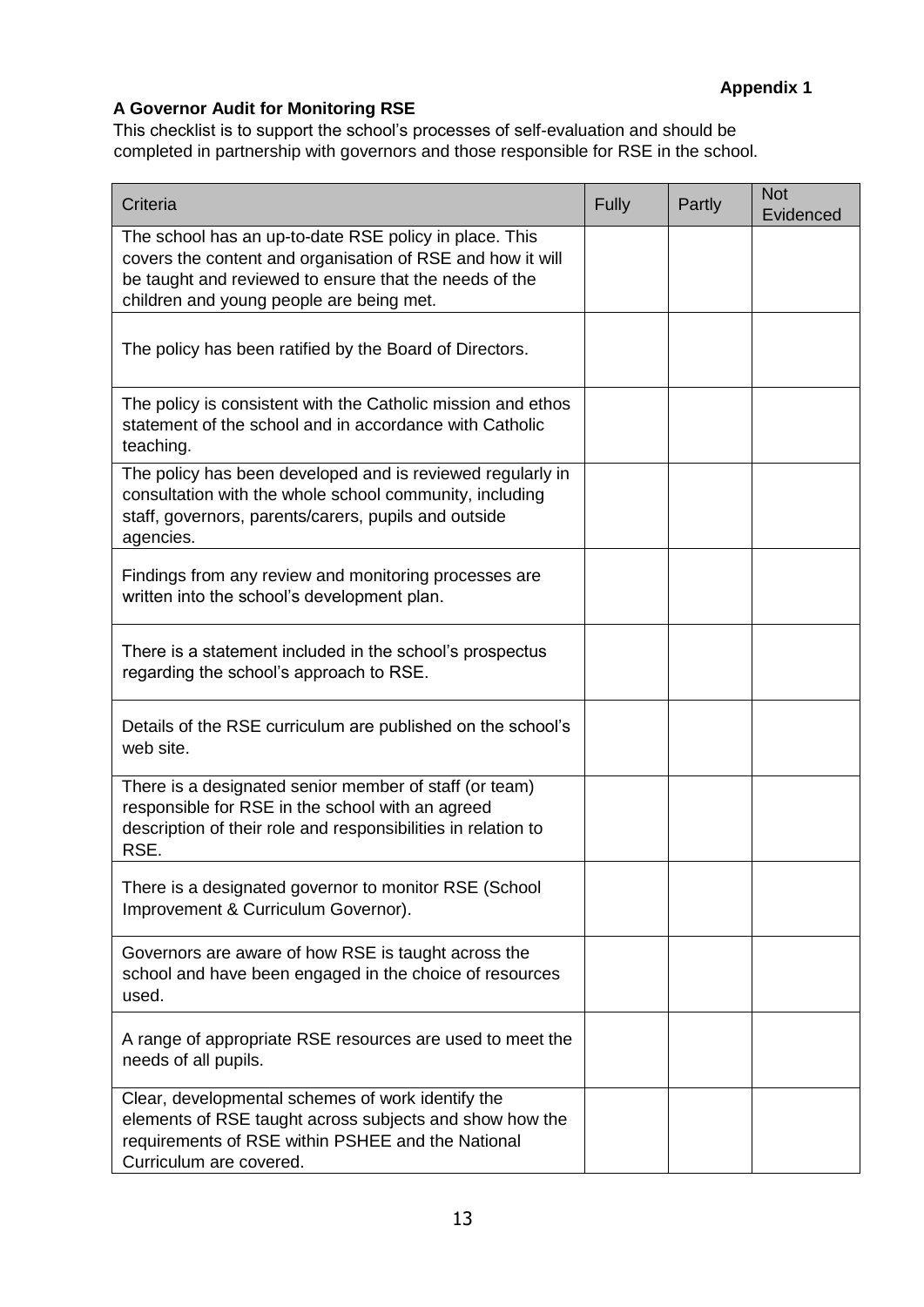| Parents/carers are regularly made aware of how RSE is<br>taught throughout the school.                                                                                                                                                                                                  |  |  |
|-----------------------------------------------------------------------------------------------------------------------------------------------------------------------------------------------------------------------------------------------------------------------------------------|--|--|
| Parents/carers are provided with opportunities to view<br>resources to be used when appropriate and informed of<br>their right to withdraw their child from RSE lessons.                                                                                                                |  |  |
| The school is supporting parents who have withdrawn their<br>child to fulfil their responsibility to deliver RSE at home?                                                                                                                                                               |  |  |
| The policy has been disseminated among staff (including<br>support staff and chaplaincy), pupils and parents/carers and<br>included in induction arrangements for new staff, pupils and<br>prospective parents.                                                                         |  |  |
| All staff understand their role in the delivery of RSE.                                                                                                                                                                                                                                 |  |  |
| Staff training needs are audited to help determine the<br>programme of CPD for RSE.                                                                                                                                                                                                     |  |  |
| The policy takes into account issues related to equal<br>opportunities.                                                                                                                                                                                                                 |  |  |
| There is a confidentiality policy developed in consultation<br>with parents/carers, young people and governors. The<br>policy supports RSE by setting out clear boundaries for<br>pupils and parents about the sharing of information and how<br>to make the learning environment safe. |  |  |
| Next steps:                                                                                                                                                                                                                                                                             |  |  |
|                                                                                                                                                                                                                                                                                         |  |  |
|                                                                                                                                                                                                                                                                                         |  |  |
|                                                                                                                                                                                                                                                                                         |  |  |
|                                                                                                                                                                                                                                                                                         |  |  |
| Completed by:<br>Date:                                                                                                                                                                                                                                                                  |  |  |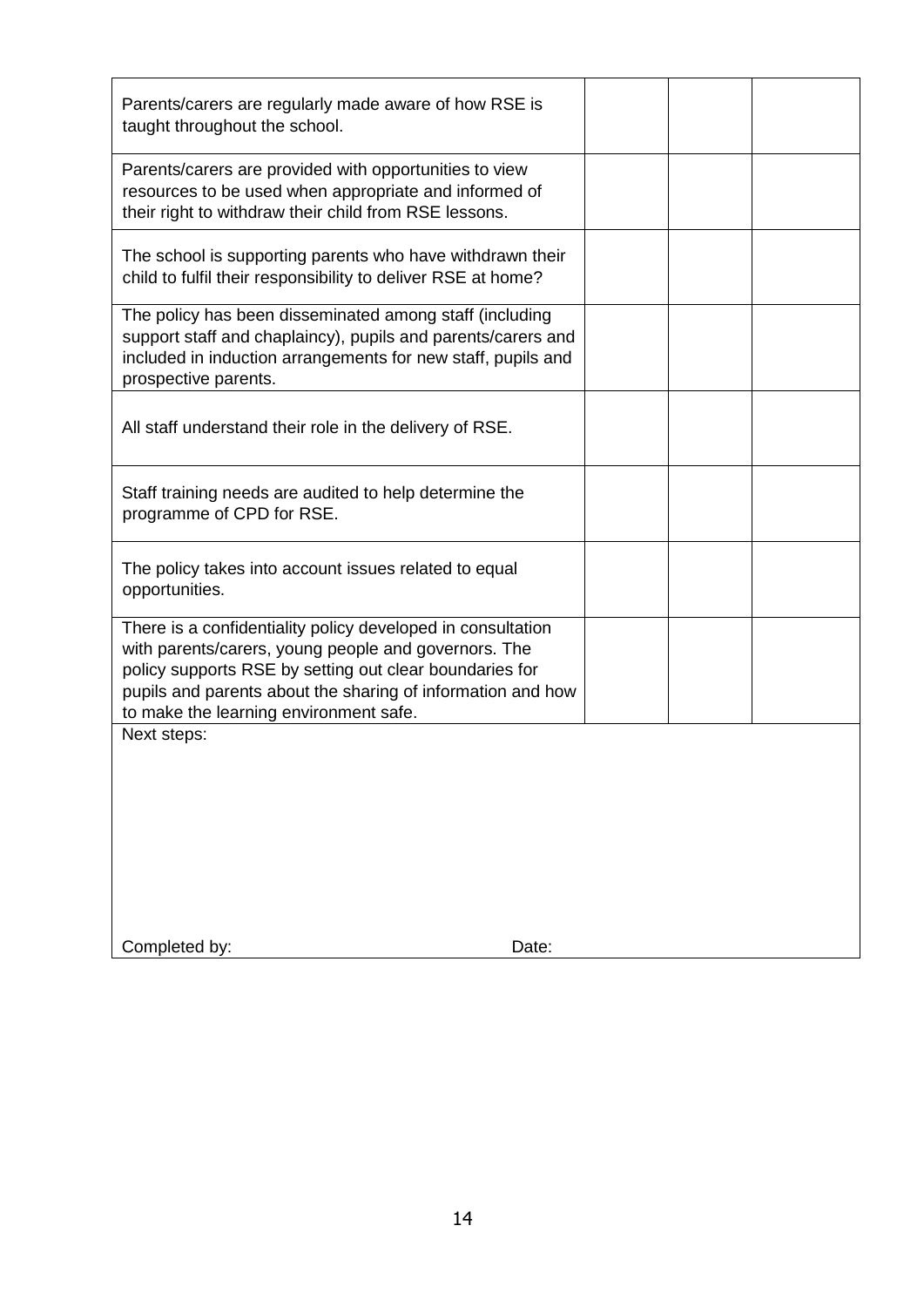#### **Use of Materials and Selection of Resources**

The Trust will use resources endorsed by the Diocese to teach the RSE Curriculum when this is not the case the following will apply:

- Is the resource in accordance with the moral teaching of the Catholic Church?
- Does the resource promote a 'positive and prudent' approach to RSE?
- Is the resource consistent with the vision and values set out in the school's RSE policy?
- Are the facts given accurate and up-to-date?
- Is the material appropriate to children and young peoples' age and stage of development and cultural background e.g. language, content, pupils with SEND.
- Are the materials user-friendly and easily accessible for pupils and teachers?
- Are teachers familiar with resources used and have they received appropriate training?
- Is there a range of types of resource being used e.g. DVD, games, models, audio and visual and do they encourage participatory learning?
- Does the resource show positive images of a range of children and young people and is it inclusive?
- Does the resource fit into a planned and developmental programme of RSE?
- Will the resource be used in its entirety or will it be adapted or used selectively?
- Are parents and carers familiar with and have been consulted about resources in use?
- Have resources been evaluated by children and young people and feedback acted upon?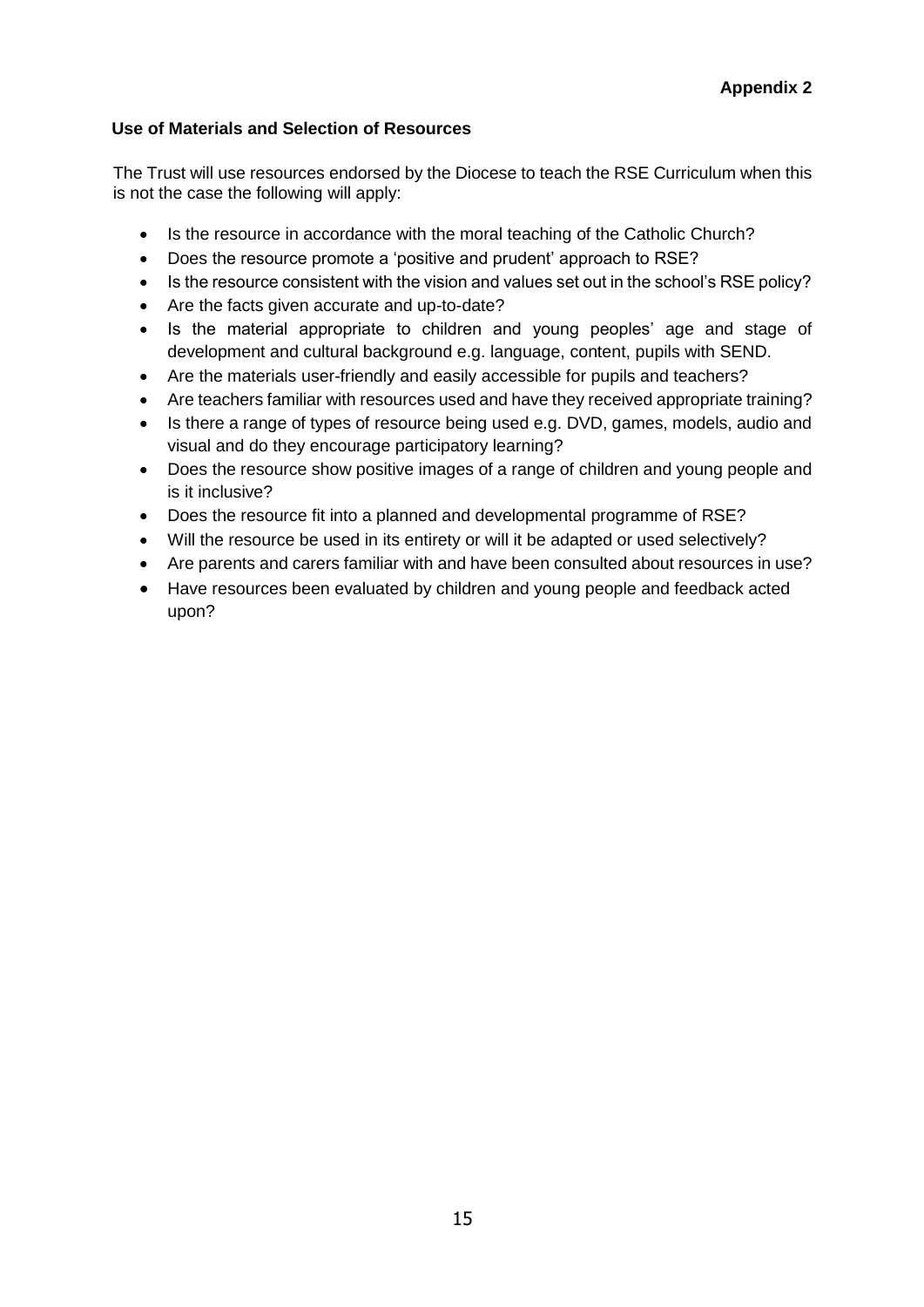**Appendix 3**



## **Model Catholic RSE curriculum**

 **Autumn 2016**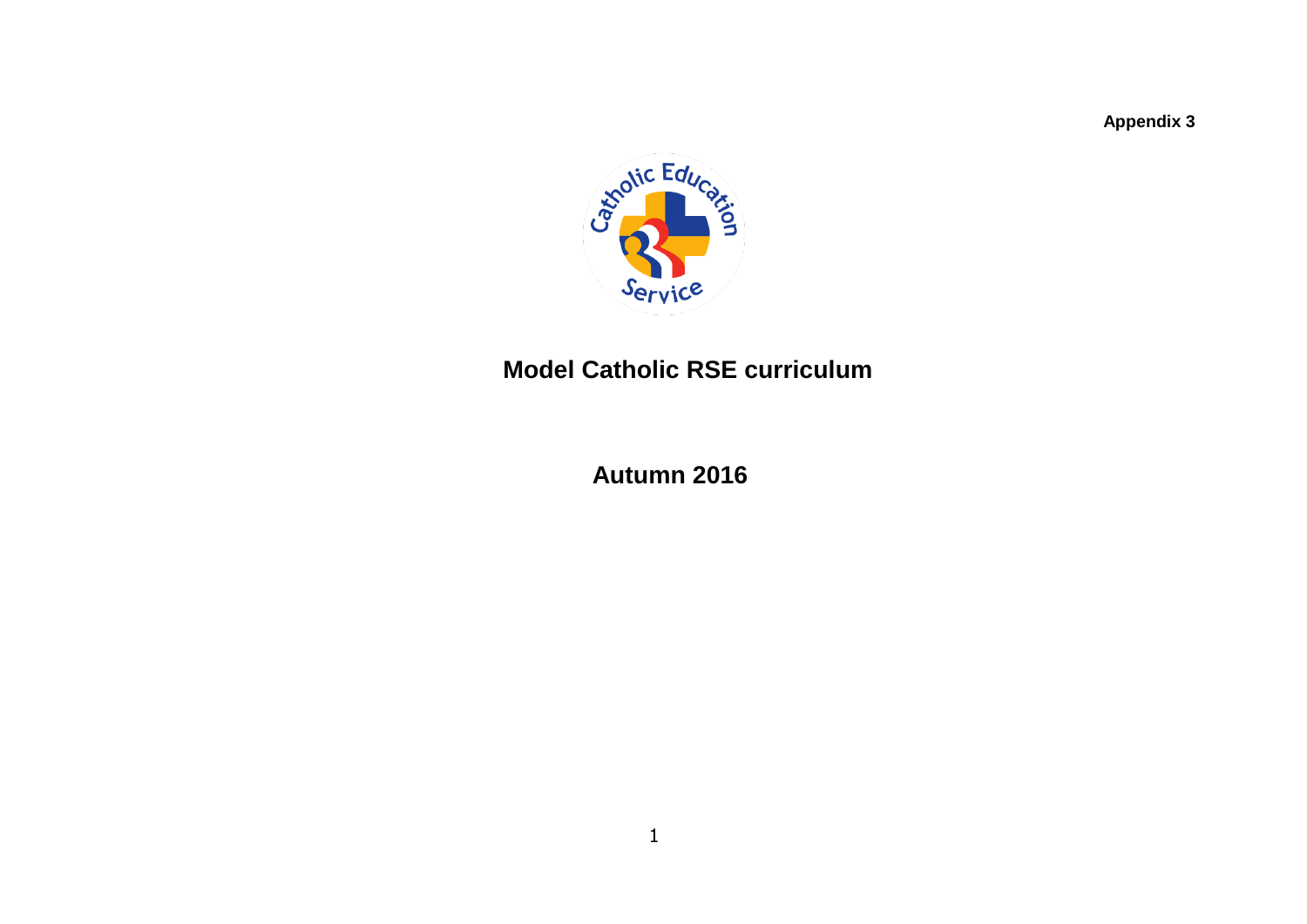#### **Introduction**

Any teaching about love and sexual relationships in a Catholic school must be rooted in the Catholic Church's teaching about what it is to be truly human in Christ, what it means to live well in relationship with others and be presented within a positive framework of Christian virtue. For this reason, we encourage Catholic schools to speak about Relationship and Sex Education (RSE) rather than Sex and Relationship Education (SRE), since this emphasises the importance of healthy relationships to human well-being, as the core learning within an RSE curriculum.

#### Pedagogical principles

A good RSE programme must enshrine core pedagogical virtues – that it is, it must, above else, qualify as good education. Therefore, it will be:

#### Progressive & Developmental

The learning needs to reflect each stage of the development of the person. It needs to be part of both the Primary and Secondary phase of education and it needs to be appropriate to the age and stage of development of children and young people during the different phases of their education. It also needs to be continuous and developmental. It should be a process which is planned from beginning to end with one phase of education informing the work of the next so that children and young people can be led to a deeper and fuller understanding by degrees at a rate which corresponds to their maturing.

#### **Differentiated**

Schools must ensure that RSE is sensitive to the different needs of individual pupils and is taught in a way that allows access to those pupils at different stages of cognitive and emotional development. Learning and teaching methods will need to be adapted and specialist resources and training will need to be provided for those with particular needs. Schools, therefore, should ensure that children with special educational needs and disabilities are not at any point withdrawn from RSE because of lack of resources and training or to catch up in other subjects.

#### Cross-curricular

Since a Catholic school is committed to the education of the whole person, teaching on relationships and sexuality needs to be reflected in each relevant part of the curriculum. Whilst, for example, some aspects of RSE will be more appropriately explored in science lessons and some more appropriately explored in RE lessons, each should be informed by the other. Each discipline should speak with consistency about the meaning of human love and the virtues that are enshrined in the Church's teaching on human love.

#### Integrated

A well-planned programme will not just ensure that there is correspondence between phases and across disciplines but will ensure that parents are fully involved in the planning and evaluation of the teaching of relationships and sexuality. Ideally, pupils should hear a consistent message about the meaning and value of human sexuality at home, in the parish and at school. This can only be achieved if the home, parish and school work to integrate the teaching of RSE.

#### Co-ordinated

None of these educational goals are possible if RSE is not given the time and importance it deserves by those who plan and implement its delivery in school. RSE must be taken seriously by school leaders; led properly by someone who has the time and expertise to co-ordinate the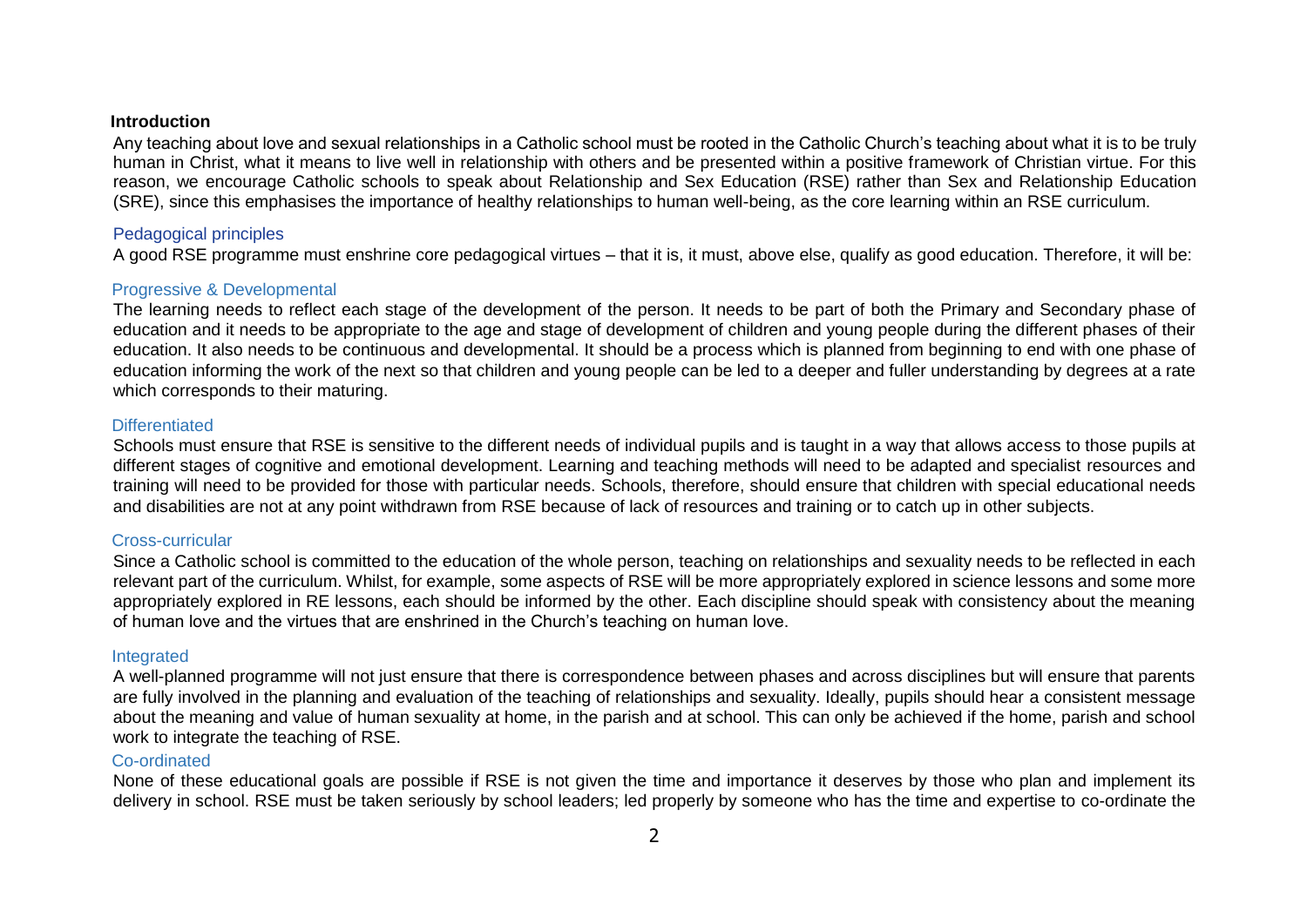subject with dedication and commitment at a senior level; taught by those committed to doing it well; taught as part of a whole-school approach by those who are able to celebrate – not merely tolerate – the teaching of the Church on love and human sexuality.

#### **Balanced**

Whilst promoting Catholic virtues, schools should ensure that children and young people are offered a broad and balanced RSE programme which provides them with clear factual, scientific information when relevant and meets the statutory requirements placed on schools.

#### The structure of this model curriculum.

This model curriculum covers EYFS, KS1 and KS2 and is based on three core themes within which there will be broad overlap. It is adaptable to the age and ability of the pupils. The three themes are:

• **Created and loved by God** (this explores the individual)

The Christian imperative to love self, made in the image and likeness of God, shows an understanding of the importance of valuing and understanding oneself as the basis for personal relationships.

• **Created to love others** (this explores an individual's relationships with others)

God is love. We are created out of love and for love. The command to love is the basis of all Christian morality.

• **Created to live in community – local, national & global** (this explores the individual's relationships with the wider world) Human beings are relational by nature and live in the wider community. Through our exchange with others, our mutual service and through dialogue, we attempt to proclaim and extend the Kingdom of God for the good of individuals and the good of society.

Each theme covers the core strands of 'Education in Virtue' and 'Religious Understanding' as well as strands which cover the PSHEE content of the theme.

#### Christian virtue and RSE

Each theme begins with a statement of the virtues which are necessary to living well in relationship with others and these virtues should underpin the teaching but also should emerge as a consequence of it. Virtues are habits which are learned from experience, and are gained through imitation the same virtues being modelled by those who teach. They express the qualities of character that schools should seek to develop in their pupils, through their exemplification by the whole community of which the pupils are a part. These virtues reflect our Christian tradition but they are also, of course, fundamental human virtues which are universally shared.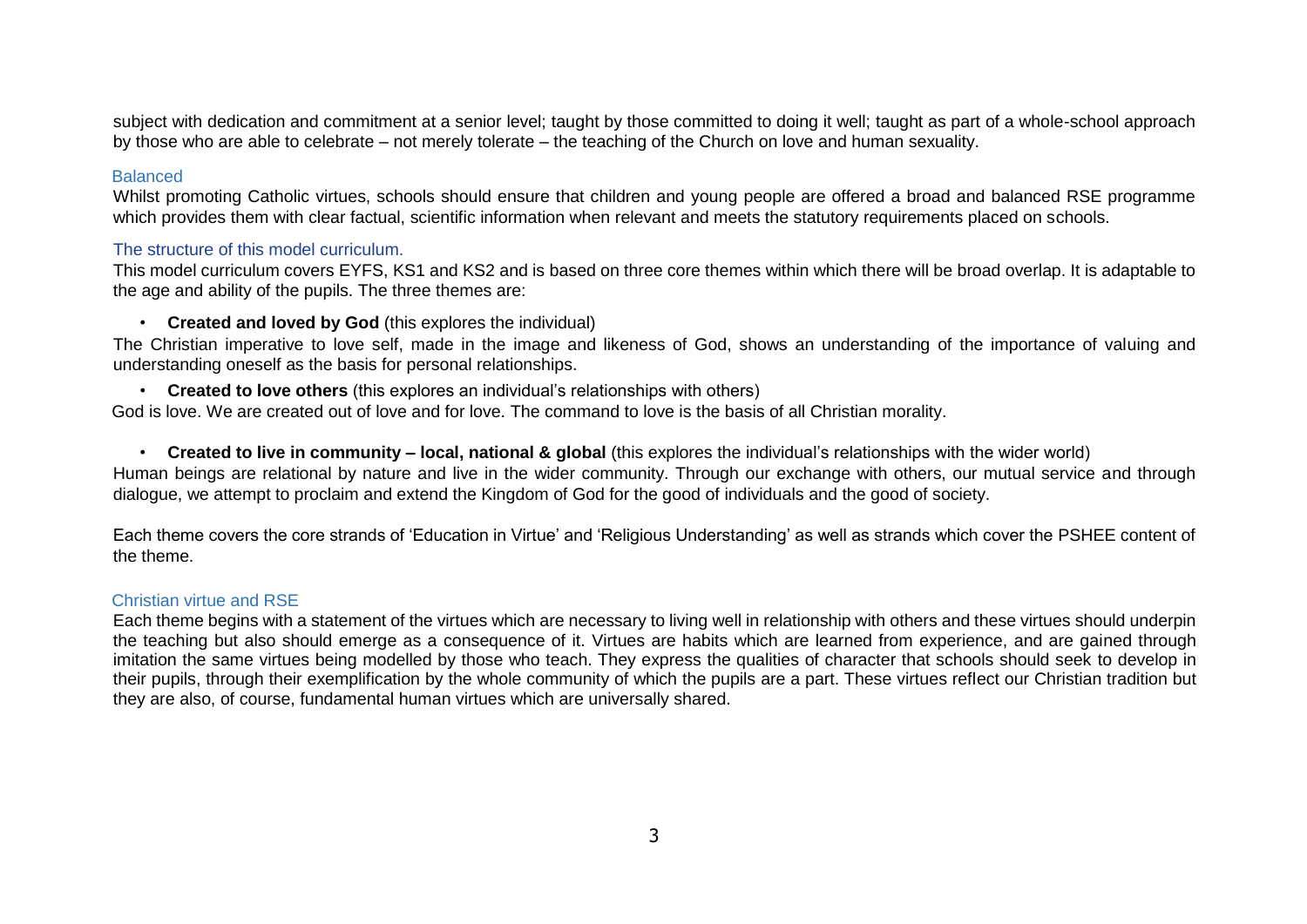## **Primary Phase**

#### **Theme 1: Created and Loved by God**

|                                                                           | <b>EYFS &amp; KS1</b>                                                                                                                                                                                                                                    | KS <sub>2</sub>                                                                                                                                                                                                                                                                                                                                                                                                                                                                                                                   |
|---------------------------------------------------------------------------|----------------------------------------------------------------------------------------------------------------------------------------------------------------------------------------------------------------------------------------------------------|-----------------------------------------------------------------------------------------------------------------------------------------------------------------------------------------------------------------------------------------------------------------------------------------------------------------------------------------------------------------------------------------------------------------------------------------------------------------------------------------------------------------------------------|
| Education in virtue                                                       | In a Catholic school, pupils are growing to be:<br>1.1.1.1. Respectful of their own bodies and character<br>1.1.1.2. Appreciative for blessings<br>1.1.1.3. Grateful to others and to God<br>1.1.1.4. Patient when they do not always get what they want | In a Catholic school, pupils are growing to be:<br>2.1.1.1. Respectful of their own bodies, character and giftedness<br>2.1.1.2. Appreciative for blessings<br>2.1.1.3. Grateful to others and to God<br>2.1.1.4. Self-disciplined and able to delay or forego gratification for<br>the sake of greater goods<br>2.1.1.5. Discerning in their decision making<br>2.1.1.6. Determined and resilient in the face of difficulty<br>2.1.1.7. Courageous in the face of new situations and in facing their<br>fears                    |
| loving<br>myself<br>$\sigma$<br>understanding<br>person:<br>Religious uno | <b>Pupils should be taught:</b><br>1.1.2.1. We are made by God and are special<br>1.1.2.2. We are all God's children<br>1.1.2.3. Ways of expressing gratitude to God<br>1.1.2.4. About the sacrament of Baptism                                          | <b>Pupils should be taught:</b><br>2.1.2.1. We are special people made in the image and likeness of<br>God<br>2.1.2.2. We are children of God with an innate dignity<br>2.1.2.3. God has created us for a purpose (vocation)<br>2.1.2.4. Life is precious and their body is God's gift to them<br>2.1.2.5. Prayer and worship are ways of nourishing their<br>relationship with God<br>2.1.2.6. Sacraments often coincide with different natural stages in<br>life, for example Baptism often occurs near birth for<br>Catholics. |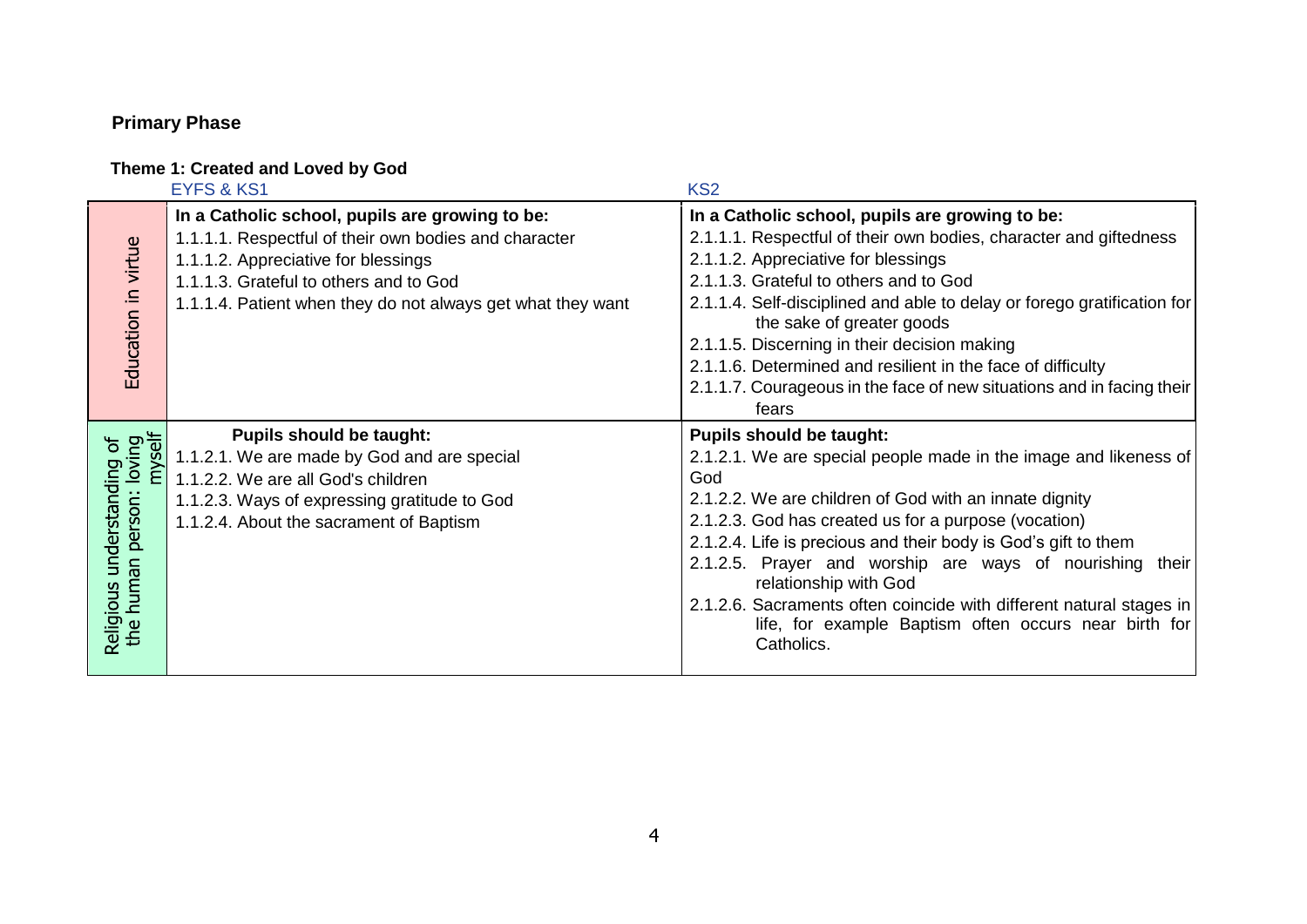| <b>EYFS &amp; KS1</b>              |                                                                                                                                                                                                                                                                                                                                                                                                                                                                              | KS <sub>2</sub>                                                                                                                                                                                                                                                                                                                                                                                                                                                                                                                                                                                                                                                                                                                                                                                                                                                                              |
|------------------------------------|------------------------------------------------------------------------------------------------------------------------------------------------------------------------------------------------------------------------------------------------------------------------------------------------------------------------------------------------------------------------------------------------------------------------------------------------------------------------------|----------------------------------------------------------------------------------------------------------------------------------------------------------------------------------------------------------------------------------------------------------------------------------------------------------------------------------------------------------------------------------------------------------------------------------------------------------------------------------------------------------------------------------------------------------------------------------------------------------------------------------------------------------------------------------------------------------------------------------------------------------------------------------------------------------------------------------------------------------------------------------------------|
| Me, my body and my health          | <b>Pupils should be taught:</b><br>Me<br>1.1.3.1. We are all unique individuals<br>1.1.3.2. We all have individual gifts, talents and abilities<br>My body<br>1.1.3.1. The names of the external parts of the body<br>1.1.3.2. The similarities and differences between girls and boys<br><b>My Health</b><br>1.1.3.3. How to maintain personal hygiene<br>1.1.3.4. What constitutes a healthy life-style, including physical<br>activity, dental health and healthy eating. | <b>Pupils should be taught:</b><br>Me<br>2.1.3.1. Everyone expresses their uniqueness in different ways and<br>that being different is not always easy<br>2.1.3.2. Strategies to develop self-confidence and self-esteem<br>2.1.3.3. Each person has a purpose in the world<br>2.1.3.4. That similarities and differences between people arise from<br>several different factors (See protected characteristics of<br>the Equality Act 2010, Part 2, Chapter 1, sections 4-12)<br>My body<br>2.1.3.5. Their body will change and develop as they grow<br>2.1.3.6. About the growth and development of humans and the<br>changes experienced during puberty<br>2.1.3.7. The names of the main parts of the body, including<br>identifying and correctly naming genitalia (e.g. penis and vagina)<br>My health<br>2.1.3.8. How to make informed choices that have an impact on their<br>health |
| Emotional well-being and attitudes | <b>Pupils should be taught:</b><br><b>Emotional well-being</b><br>1.1.4.1. That we all have different likes and dislikes<br>1.1.4.2. A language to describe feelings<br><b>Attitudes</b><br>1.1.4.3. A basic understanding that feelings and actions are two<br>different things<br>1.1.4.4. Simple strategies for managing feelings and behaviour<br>1.1.4.5. That choices have consequences                                                                                | <b>Pupils should be taught:</b><br><b>Emotional well-being</b><br>2.1.4.1. Their emotions may change as they approach as they grow<br>and move through puberty<br>2.1.4.2. To extend their vocabulary to deepen their understanding<br>of the range and intensity of their feelings<br>2.1.4.3. What positively and negatively affects their physical,<br>mental and emotional health (including the media)<br>2.1.4.4. To recognise how images in the media do not always<br>reflect reality and can affect how people feel about<br>themselves<br><b>Attitudes</b><br>2.1.4.5. That some behavior is unacceptable, unhealthy or risky                                                                                                                                                                                                                                                      |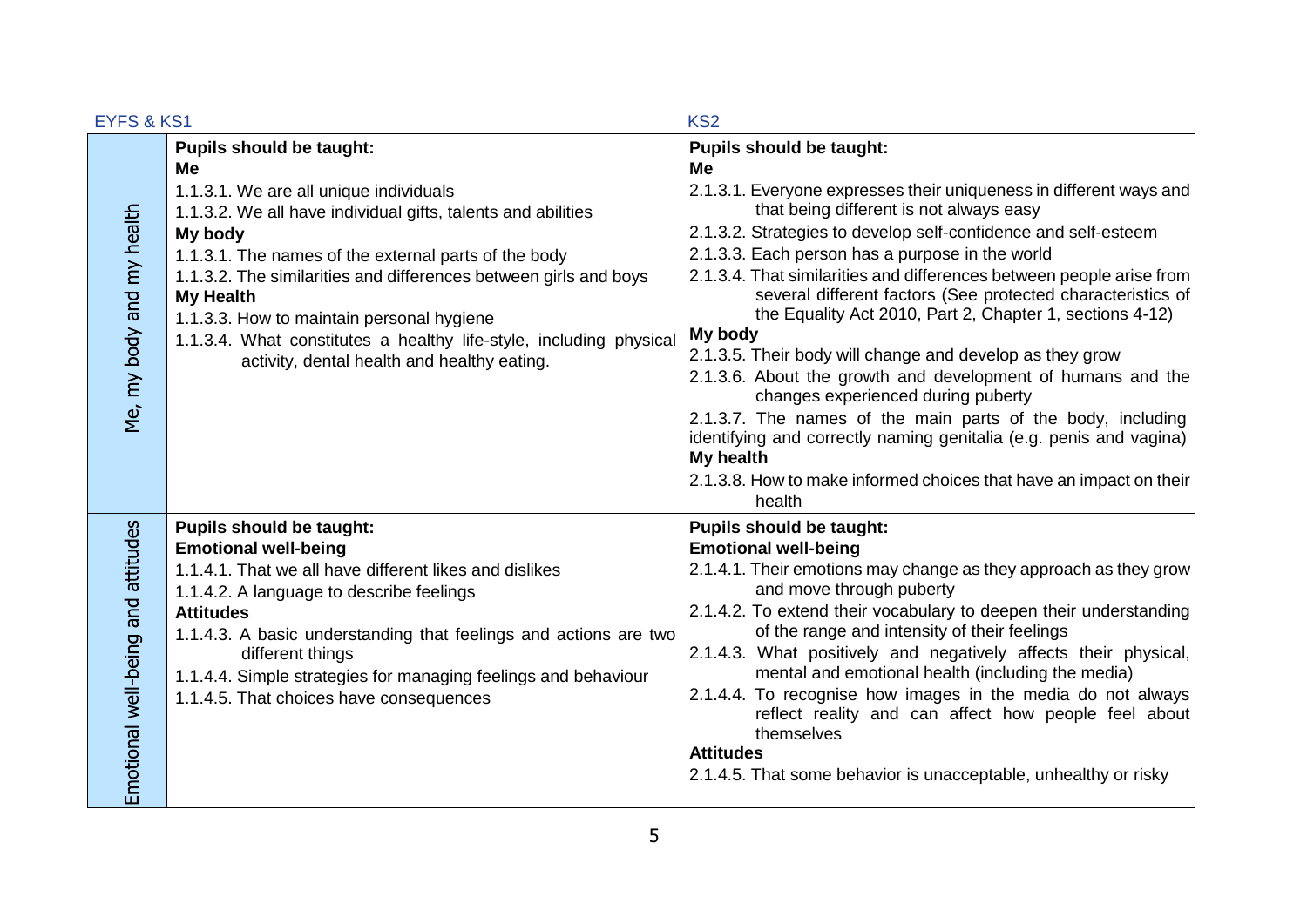|                                 |                                                                                                           | 2.1.4.6. Strategies to build resilience in order to identify and resist<br>unacceptable pressure from a variety of sources                                                                                                                                                                                                                                                                                                                                             |
|---------------------------------|-----------------------------------------------------------------------------------------------------------|------------------------------------------------------------------------------------------------------------------------------------------------------------------------------------------------------------------------------------------------------------------------------------------------------------------------------------------------------------------------------------------------------------------------------------------------------------------------|
|                                 | <b>EYFS &amp; KS1</b>                                                                                     | KS <sub>2</sub>                                                                                                                                                                                                                                                                                                                                                                                                                                                        |
| fertility<br>bue<br>Life cycles | <b>Pupils should be taught:</b><br>Life cycles<br>1.1.5.1. That there are life stages from birth to death | <b>Pupils should be taught:</b><br>Life cycles<br>2.1.5.1. How a baby grows and develops in its mother's womb<br>2.1.5.2. To recognise the differences that occur at each stage of a<br>human being's development (including childhood,<br>adolescence, adulthood, old age)<br><b>Fertility</b><br>2.1.5.3. The nature and role of menstruation in the fertility cycle<br>2.1.5.4. How human life is conceived in the womb, including the<br>language of sperm and ova |

#### **Theme 2: Created to love others**

|               | <b>EYFS &amp; KS1</b>                                               | KS <sub>2</sub>                                                                                                                                                                          |
|---------------|---------------------------------------------------------------------|------------------------------------------------------------------------------------------------------------------------------------------------------------------------------------------|
|               | In a Catholic school, pupils are growing to be:                     | In a Catholic school, pupils are growing to be:                                                                                                                                          |
| $\omega$<br>ō | 1.2.1.1. Friendly, able to make and keep friends                    | 2.2.1.1. Loyal, able to develop and sustain friendships                                                                                                                                  |
|               | their responses                                                     | 1.2.1.2. Caring, attentive to the needs of others and generous in 2.2.1.2. Compassionate, able to empathise with the suffering of<br>others and the generosity to help others in trouble |
|               | their needs                                                         | 1.2.1.3. Respectful of others, their uniqueness, their wants and 2.2.1.3. Respectful, able to identify other people's personal space<br>and respect the ways in which they are different |
|               | those who have hurt them                                            | 1.2.1.4. Forgiving, able to say sorry and not hold grudges against 2.2.1.4. Forgiving, developing the skills to allow reconciliation in<br>relationships                                 |
| 료             | 1.2.1.5. Courteous, learning to say, "please" and "thank you."      | 2.2.1.5. Courteous in their dealings with friends and strangers                                                                                                                          |
|               | 1.2.1.6. Honest, able to tell the difference between truth and lies | 2.2.1.6. Honesty, committed to living truthfully and with integrity                                                                                                                      |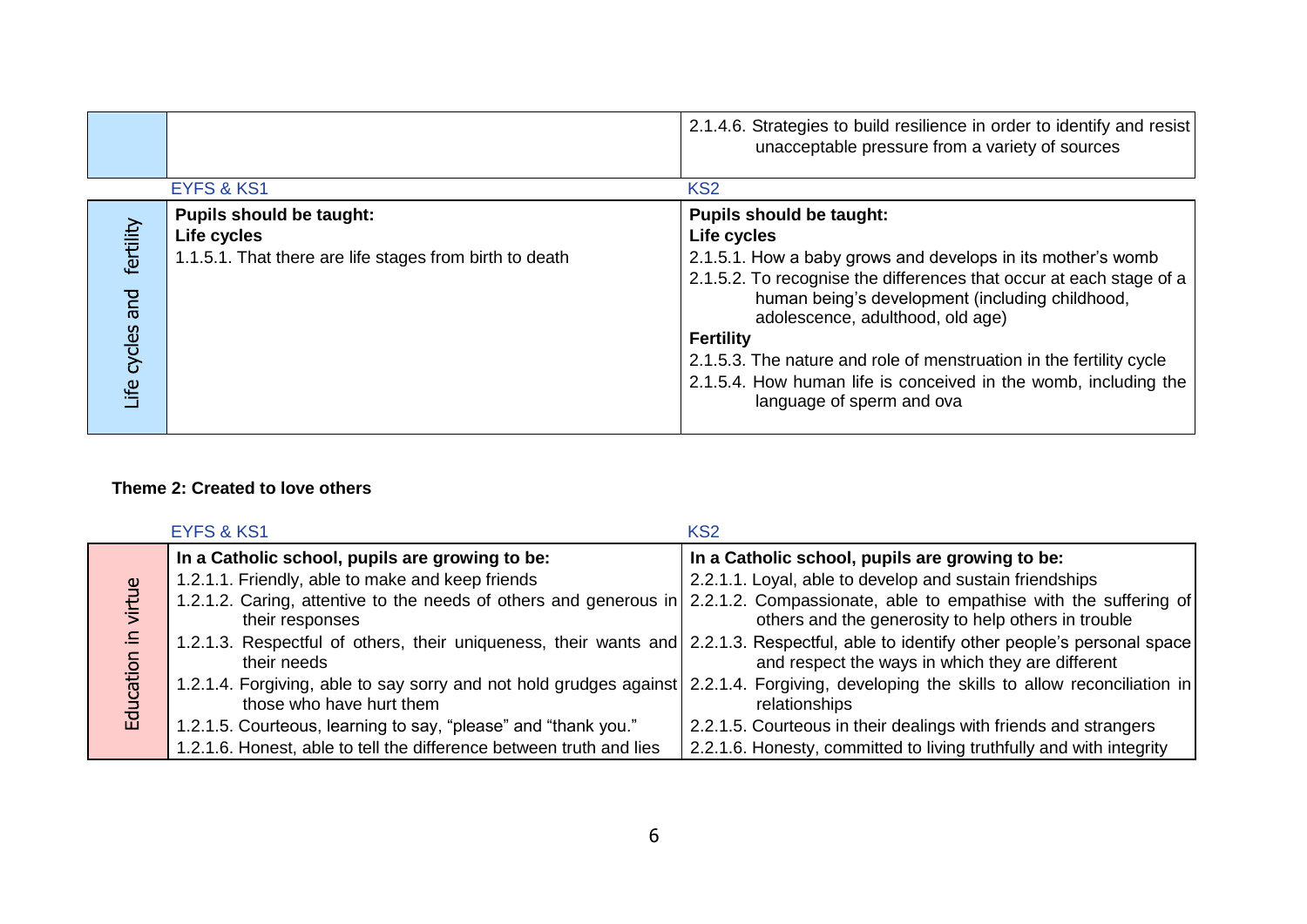|                                                                                | <b>Pupils should be taught:</b>                                                                                                                                                                                                                                                                                                                                                                                                                                                                                                                                                                              | <b>Pupils should be taught:</b>                                                                                                                                                                                                                                                                                                                                                                                                                                                                                                                                                                                                                                                                                                                                                                                                                                                                                       |
|--------------------------------------------------------------------------------|--------------------------------------------------------------------------------------------------------------------------------------------------------------------------------------------------------------------------------------------------------------------------------------------------------------------------------------------------------------------------------------------------------------------------------------------------------------------------------------------------------------------------------------------------------------------------------------------------------------|-----------------------------------------------------------------------------------------------------------------------------------------------------------------------------------------------------------------------------------------------------------------------------------------------------------------------------------------------------------------------------------------------------------------------------------------------------------------------------------------------------------------------------------------------------------------------------------------------------------------------------------------------------------------------------------------------------------------------------------------------------------------------------------------------------------------------------------------------------------------------------------------------------------------------|
| hers                                                                           | 1.2.2.1. We are part of God's family                                                                                                                                                                                                                                                                                                                                                                                                                                                                                                                                                                         | 2.2.2.1. Christians belong to the Church family which includes the                                                                                                                                                                                                                                                                                                                                                                                                                                                                                                                                                                                                                                                                                                                                                                                                                                                    |
| Religious understanding<br>of human relationships:<br>$\overline{a}$<br>loving | 1.2.2.2. That saying sorry is important and can help mend broken<br>friendships<br>1.2.2.3. Jesus cared for others<br>1.2.2.4. That we should love other people in the same way Jesus<br>loves us                                                                                                                                                                                                                                                                                                                                                                                                            | school, parish and diocese<br>2.2.2.2. The importance of forgiveness and reconciliation in<br>relationships and some of Jesus' teaching on forgiveness<br>2.2.2.3. The sacrament of marriage involves commitment and<br>selfgiving                                                                                                                                                                                                                                                                                                                                                                                                                                                                                                                                                                                                                                                                                    |
|                                                                                |                                                                                                                                                                                                                                                                                                                                                                                                                                                                                                                                                                                                              |                                                                                                                                                                                                                                                                                                                                                                                                                                                                                                                                                                                                                                                                                                                                                                                                                                                                                                                       |
| ships<br>Personal Relation                                                     | <b>Pupils should be taught:</b><br>1.2.3.1. The characteristics of positive and negative relationships<br>1.2.3.2. To identify special people (e.g. family, carers, friends) and<br>what makes them special.<br>1.2.3.3. There are different family structures and these should be<br>respected<br>1.2.3.4. How their behaviour affects other people and that there are<br>appropriate and inappropriate behaviours<br>1.2.3.5. To recognise when people are being unkind to them and<br>others and how to respond.<br>1.2.3.6. Different types of teasing and bullying which are wrong and<br>unacceptable. | <b>Pupils should be taught:</b><br>2.2.3.1. How to maintain positive relationships and strategies to use<br>when relationships go wrong.<br>2.2.3.2. There are different types of relationships including those<br>between acquaintances, friends, relatives and family<br>2.2.3.3. How to make informed choices in relationships and that<br>choices have positive, neutral and negative consequences<br>2.2.3.4. An awareness of bullying (including cyber-bullying) and<br>how to respond<br>2.2.3.5. About harassment and exploitation in relationships,<br>including physical, emotional and sexual abuse and how<br>to respond<br>2.2.3.6. To recognise and manage risk, to develop resilience and<br>learn how to cope with "dares" and other ways in which<br>people can be pressurized<br>2.2.3.7. About changes that can happen in life, e.g. loss,<br>separation, divorce and bereavement and the emotions |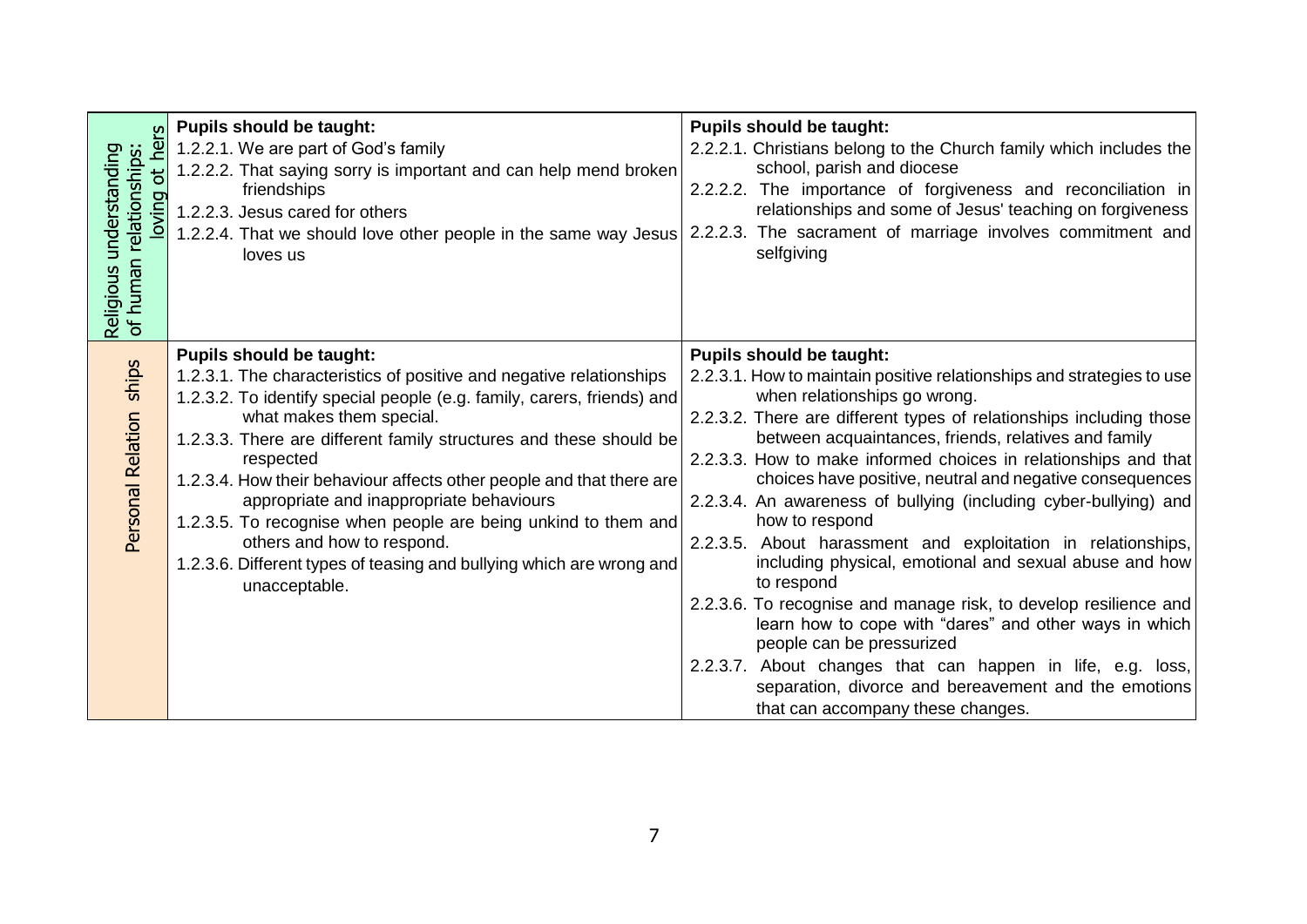|                              | <b>Pupils should be taught:</b>                                                                                                                                                                                                                                                                                                                                                                                                                                                                            | <b>Pupils should be taught:</b>                                                                                                                                                                                                                                                                                                                                                                                                          |
|------------------------------|------------------------------------------------------------------------------------------------------------------------------------------------------------------------------------------------------------------------------------------------------------------------------------------------------------------------------------------------------------------------------------------------------------------------------------------------------------------------------------------------------------|------------------------------------------------------------------------------------------------------------------------------------------------------------------------------------------------------------------------------------------------------------------------------------------------------------------------------------------------------------------------------------------------------------------------------------------|
|                              | <b>Keeping safe</b>                                                                                                                                                                                                                                                                                                                                                                                                                                                                                        | Keeping safe                                                                                                                                                                                                                                                                                                                                                                                                                             |
| help me<br>can               | keeping safe, including simple rules for keeping safe<br>online                                                                                                                                                                                                                                                                                                                                                                                                                                            | 1.2.4.1. To recognise safe and unsafe situations and ways of 2.2.4.1. To recognise their increasing independence brings<br>increased responsibility to keep themselves and others<br>safe                                                                                                                                                                                                                                                |
| who<br>people<br>pue<br>safe | 1.2.4.2. To use simple rules for resisting pressure when they feel 2.2.4.2. How to use technology safely<br>unsafe or uncomfortable<br>1.2.4.3. The difference between good and bad secrets<br>1.2.4.4. Identifying and correctly name their "private parts" (see<br>NSPCC resource PANTS) for the purposes<br>safeguarding them from sexual exploitation.<br>People who can help me<br>1.2.4.5. Who to go to if they are worried or need help<br>1.2.4.6. That there are a number of different people and | 2.2.4.3. That not all images, language and behavior are appropriate<br>2.2.4.4. To judge what kind of physical contact is acceptable or<br>unacceptable and how to respond<br>of   People who can help me<br>2.2.4.5. That there are a number of different people and<br>organisations they can go to for help in different situations<br>and how to contact them<br>2.2.4.6. How to report and get help if they encounter inappropriate |
| Keeping                      | organisations they can go to for help in different situations.                                                                                                                                                                                                                                                                                                                                                                                                                                             | materials or messages                                                                                                                                                                                                                                                                                                                                                                                                                    |

### **Theme 3: Created to live in community (local, national and global)**

|                                    | <b>EYFS &amp; KS1</b>                                                                                                                                        | KS <sub>2</sub>                                                                                                                                                                                                                                                                                                                                                                                                                                                                                                        |
|------------------------------------|--------------------------------------------------------------------------------------------------------------------------------------------------------------|------------------------------------------------------------------------------------------------------------------------------------------------------------------------------------------------------------------------------------------------------------------------------------------------------------------------------------------------------------------------------------------------------------------------------------------------------------------------------------------------------------------------|
| $\mathfrak{S}$<br>le,<br>Education | In a Catholic school, pupils are growing to be:<br>locally, nationally and globally<br>globally<br>1.3.1.3. Active in their commitment to bring about change | In a Catholic school, pupils are growing to be:<br>1.3.1.1. Just and fair in their treatment of other people, 2.3.1.1. Just, understanding the impact of their actions locally,<br>nationally and globally<br>1.3.1.2. People who serve others, locally, nationally and 2.3.1.2. Self-giving, able to put aside their own wants in order to serve<br>others locally, nationally and globally<br>2.3.1.3. Prophetic in their ability to identify injustice and speak out<br>against it locally, nationally and globally |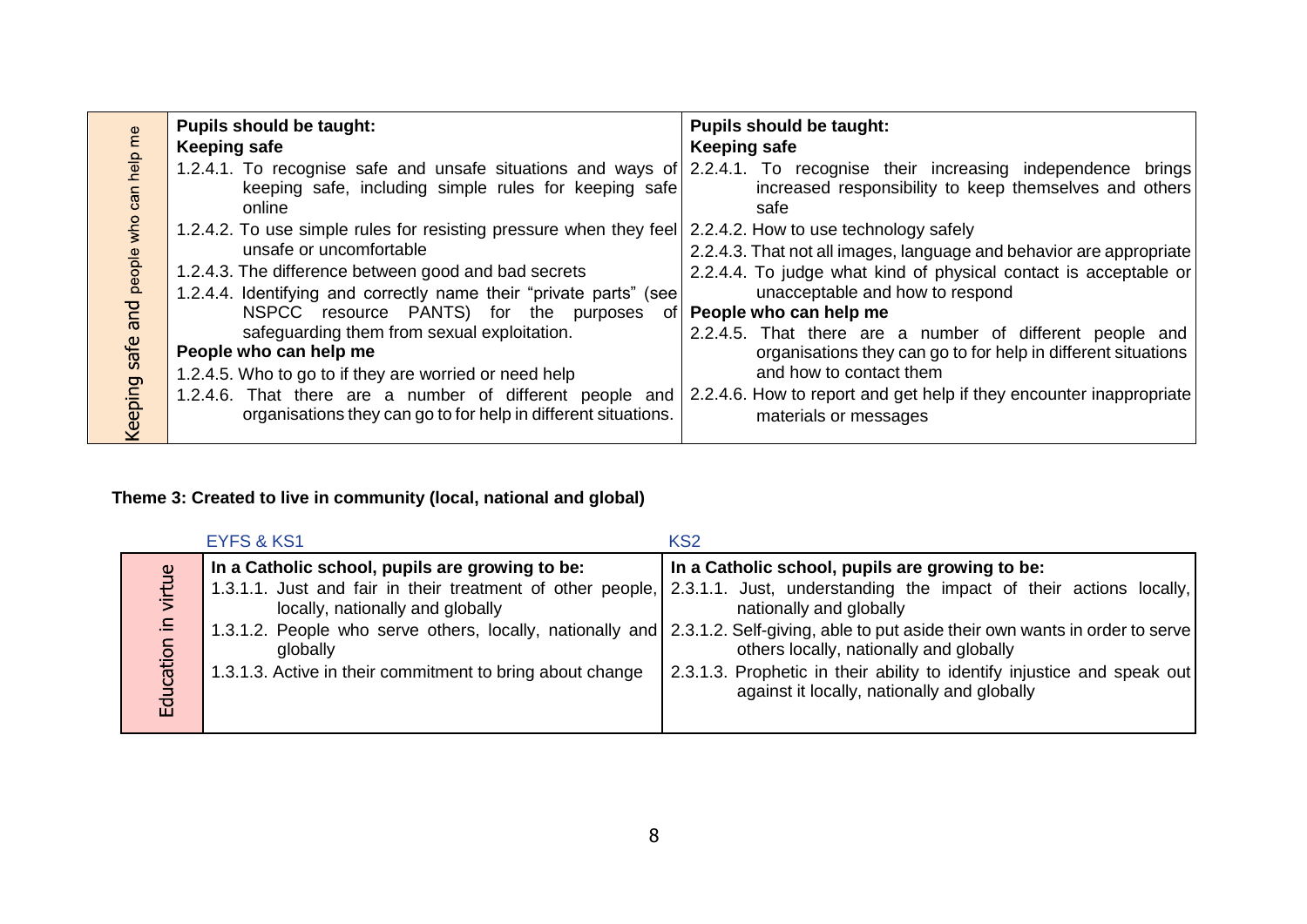| communities<br>the importance of human<br>'ত<br>understanding<br>Religious | <b>Pupils should be taught:</b><br>1.3.2.1. That God is Father, Son and Holy Spirit<br>1.3.2.2. Some scripture illustrating the importance of living<br>in community<br>1.3.2.3. Jesus' teaching on who is my neighbour                                                                                                                                                                                                                                                                                                                                                | <b>Pupils should be taught:</b><br>2.3.2.1. God is Trinity - a communion of persons<br>2.3.2.2. The key principles of Catholic Social Teaching<br>2.3.2.3. The Church is the Body of Christ                                                                                                                                                                                                                                                                                                                                                                                                                                                                                                                                                                                                         |
|----------------------------------------------------------------------------|------------------------------------------------------------------------------------------------------------------------------------------------------------------------------------------------------------------------------------------------------------------------------------------------------------------------------------------------------------------------------------------------------------------------------------------------------------------------------------------------------------------------------------------------------------------------|-----------------------------------------------------------------------------------------------------------------------------------------------------------------------------------------------------------------------------------------------------------------------------------------------------------------------------------------------------------------------------------------------------------------------------------------------------------------------------------------------------------------------------------------------------------------------------------------------------------------------------------------------------------------------------------------------------------------------------------------------------------------------------------------------------|
| Living in the wider world                                                  | <b>Pupils should be taught:</b><br>1.3.3.1. That they belong to various communities such as<br>home, school, parish, the wider local community<br>and the global community<br>communities to which they belong<br>1.3.3.3. That people and other living things have needs and<br>that they have responsibilities to meet them;<br>1.3.3.4. About what harms and improves the world in which<br>they live<br>1.3.3.5. How diseases are spread and can be controlled and<br>the responsibilities they have for their own health<br>and that of others e.g. washing hands | <b>Pupils should be taught:</b><br>2.3.3.1. That there are some cultural practices which are against<br>British law and universal rights (e.g. honour based violence<br>and forced marriage, human trafficking etc.)<br>1.3.3.2. That their behavior has an impact on the 2.3.3.2. That actions such as female genital mutilation (FGM)<br>constitute abuse, are crimes and how to get support if they<br>have fears for themselves or their peers<br>2.3.3.3. That bacteria and viruses can affect health and that following<br>simple routines and medical interventions can reduce their<br>spread<br>2.3.3.4. About the range of national, regional, religious and ethnic<br>identities in the United Kingdom and beyond and the<br>importance of living in right relationship with one another |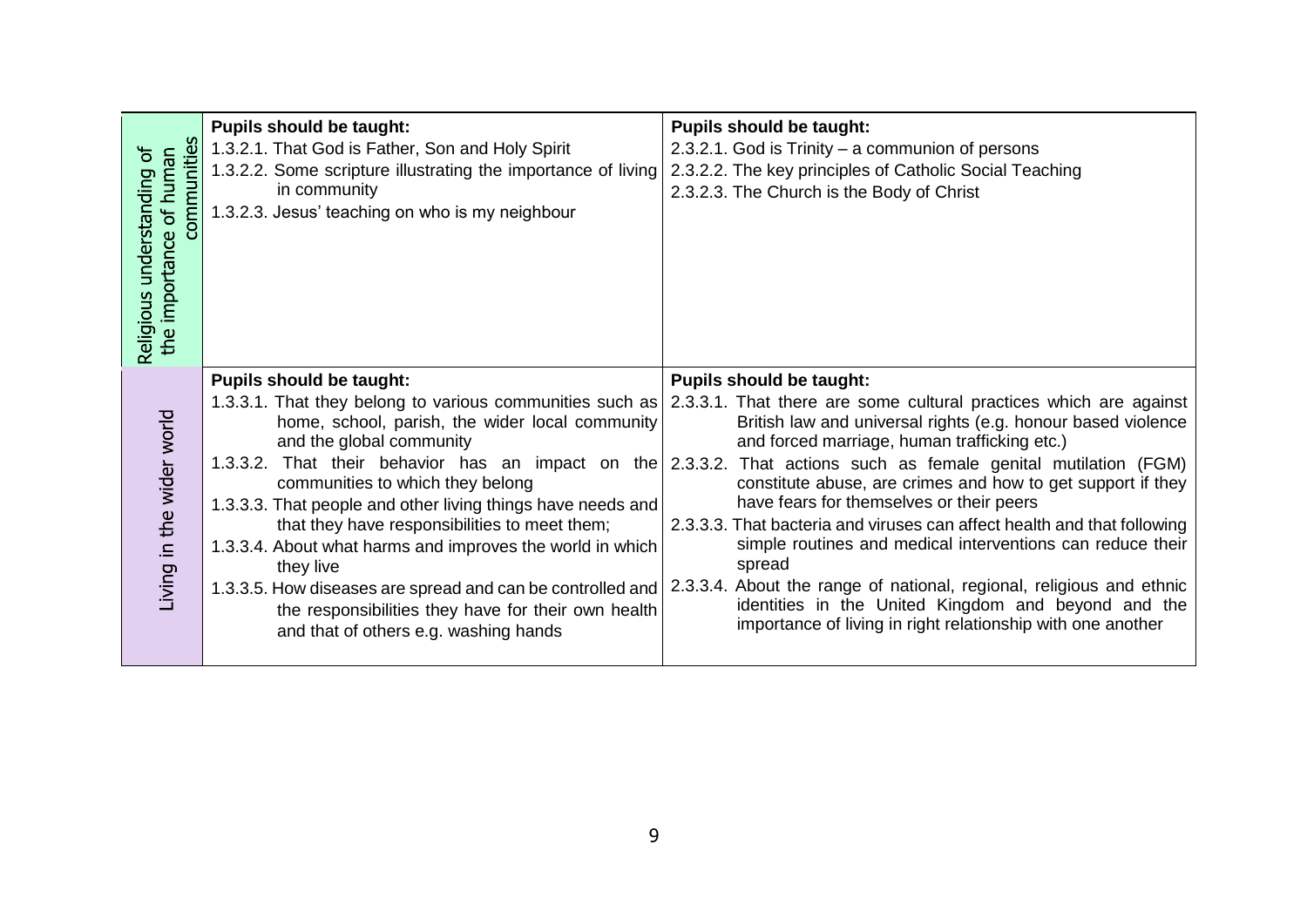## **Secondary Phase**

#### **Theme 1: Created and Loved by God**

|           | KS3                                                                            | <b>KS4&amp;5</b>                                                                            |
|-----------|--------------------------------------------------------------------------------|---------------------------------------------------------------------------------------------|
|           | In a Catholic school, pupils are growing to be:                                | In a Catholic school, pupils are growing to be:                                             |
|           | 3.1.1.1. Respectful of their own bodies, character and giftedness              | 4.1.1.1. Respectful of their own bodies, character and giftedness,                          |
|           | 3.1.1.2. Appreciative for blessings                                            | including their emerging sexual identity                                                    |
| virtue    | 3.1.1.3. Grateful to others and to God                                         | 4.1.1.2. Appreciative for blessings                                                         |
|           | 3.1.1.4. Self-disciplined and able to delay or forego gratification for        | 4.1.1.3. Grateful to others and to God                                                      |
|           | the sake of greater goods                                                      | 4.1.1.4. Self-disciplined and able to delay or forego gratification for                     |
|           | 3.1.1.5. Discerning in their decision making                                   | the sake of greater goods, appreciating the nature and                                      |
|           | 3.1.1.6. Determined and resilient in the face of difficulty                    | importance of chastity in all relationships                                                 |
| Education | 3.1.1.7. Courageous in the face of new situations and in facing their<br>fears | 4.1.1.5. Discerning in their decision making, able to exercise<br>wisdom and good judgement |
|           |                                                                                | 4.1.1.6. Determined and resilient in the face of difficulty, including                      |
|           |                                                                                | the strength of character to stand up for truth and                                         |
|           |                                                                                | goodness in the face of pressure                                                            |
|           |                                                                                | 4.1.1.7. Courageous in the face of new situations and in facing their                       |
|           |                                                                                | fears, including the courage to be different                                                |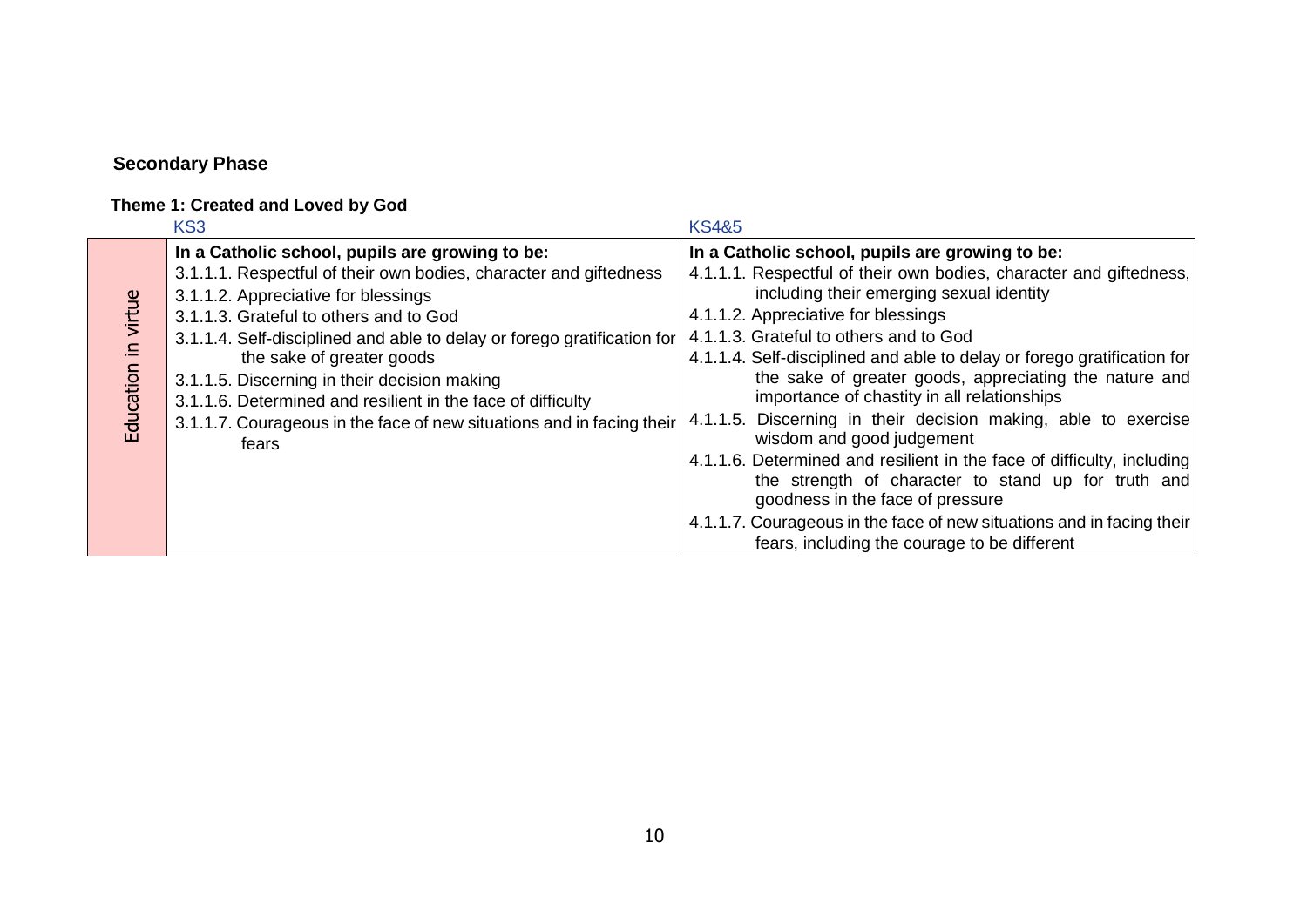|                             | <b>Pupils should be taught:</b>                                                                                                                    | <b>Pupils should be taught:</b>                                                                                                                                                        |
|-----------------------------|----------------------------------------------------------------------------------------------------------------------------------------------------|----------------------------------------------------------------------------------------------------------------------------------------------------------------------------------------|
| human<br>myself<br>of the I | 3.1.2.1. To appreciate sensual pleasure as a gift from God                                                                                         | 4.1.2.1. To appreciate sensual pleasure as a gift from God and the                                                                                                                     |
|                             | 3.1.2.2. To recognise that sexuality is a God-given gift and that                                                                                  | difference between sensual and sexual pleasure;                                                                                                                                        |
|                             | sexual intercourse is the most intimate expression of<br>human love and should be delayed until marriage                                           | 4.1.2.2. The concept of fasts and feasts and the importance of<br>selfdiscipline and moderation                                                                                        |
|                             | 3.1.2.3. The Church's teaching on the morality of natural and<br>artificial methods of managing fertility                                          | 4.1.2.3. To recognise that sexuality is a God-given gift and that<br>sexual intercourse is the most intimate expression of                                                             |
| person                      | 3.1.2.4. Understand the need for reflection to facilitate personal<br>growth and the role prayer can play in this                                  | human love and should be delayed until marriage, building<br>on learning at KS3                                                                                                        |
| nderstanding                | 3.1.2.5. Understand that their uniqueness, value and dignity derive<br>from God and hence recognise the respect they should<br>have for themselves | 4.1.2.4. The Church's teaching on the morality of natural and<br>artificial methods of managing fertility, building on learning<br>at KS3                                              |
| Religiou                    | 3.1.2.6. Recognise that they are responsible for their own<br>behaviour and how to inform their conscience                                         | 4.1.2.5. That giving time to prayer and reflection is a way of growing<br>in understanding of themselves and their own character,<br>as well as deepening their relationship with God. |
|                             |                                                                                                                                                    | 4.1.2.6. The methods of informing one's conscience and the                                                                                                                             |
|                             |                                                                                                                                                    | absolute character of conscientious demands                                                                                                                                            |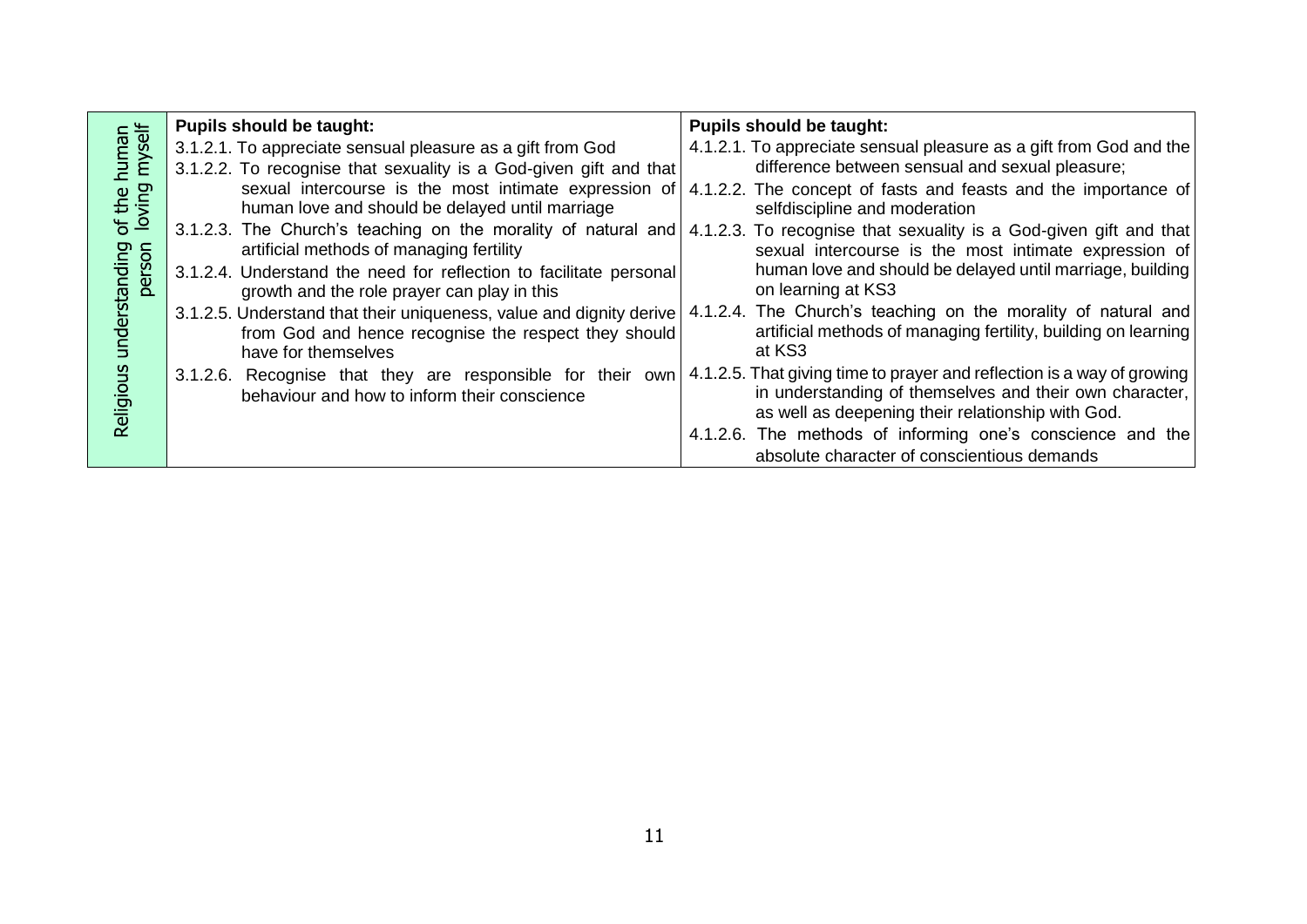| KS3                        |                                                                                                                                                                                                                                                                                                                                                                                                                                                                                                                                                                     | <b>KS4&amp;5</b>                                                                                                                                                                                                                                                                                                                                                                                                                                                                                                      |
|----------------------------|---------------------------------------------------------------------------------------------------------------------------------------------------------------------------------------------------------------------------------------------------------------------------------------------------------------------------------------------------------------------------------------------------------------------------------------------------------------------------------------------------------------------------------------------------------------------|-----------------------------------------------------------------------------------------------------------------------------------------------------------------------------------------------------------------------------------------------------------------------------------------------------------------------------------------------------------------------------------------------------------------------------------------------------------------------------------------------------------------------|
|                            | <b>Pupils should be taught:</b>                                                                                                                                                                                                                                                                                                                                                                                                                                                                                                                                     | <b>Pupils should be taught:</b>                                                                                                                                                                                                                                                                                                                                                                                                                                                                                       |
| Me, m y body and my health | Me<br>3.1.3.1. To recognise their personal strengths<br>3.1.3.2. To distinguish 'needs' from 'wants'<br>3.1.3.3. They have a right not to have an intimate relationship until<br>the appropriate time and that any level of intimacy which<br>makes them feel uncomfortable is never appropriate<br>My body<br>3.1.3.4. To appreciate all five senses and to be able to separate<br>sensuality from sexuality<br>3.1.3.5. There are many different body shapes, sizes and physical<br>attributes<br>3.1.3.6. Media portrayals of the human body may present a false | Me<br>4.1.3.1. To evaluate their own personal strengths and areas for<br>development<br>4.1.3.2. How virtues, values, attitudes and beliefs can drive a<br>growing sense of purpose for their lives<br>My body<br>4.1.3.3. The influences on their body image including the media's<br>portrayal of idealised and artificial body shapes<br>4.1.3.4. The health risks and issues related to this, including<br>cosmetic procedures<br>My health<br>4.1.3.5. To take increased responsibility for monitoring their own |
|                            | ideal of bodily perfection which does not reflect real life<br>and can<br>have negative impact on the individual                                                                                                                                                                                                                                                                                                                                                                                                                                                    | health (including testicular and breast self-examination)                                                                                                                                                                                                                                                                                                                                                                                                                                                             |
|                            | <b>My Health</b>                                                                                                                                                                                                                                                                                                                                                                                                                                                                                                                                                    |                                                                                                                                                                                                                                                                                                                                                                                                                                                                                                                       |
|                            | 3.1.3.7. How to take care of their body and the importance of taking                                                                                                                                                                                                                                                                                                                                                                                                                                                                                                |                                                                                                                                                                                                                                                                                                                                                                                                                                                                                                                       |
|                            | increased responsibility for their own personal hygiene                                                                                                                                                                                                                                                                                                                                                                                                                                                                                                             |                                                                                                                                                                                                                                                                                                                                                                                                                                                                                                                       |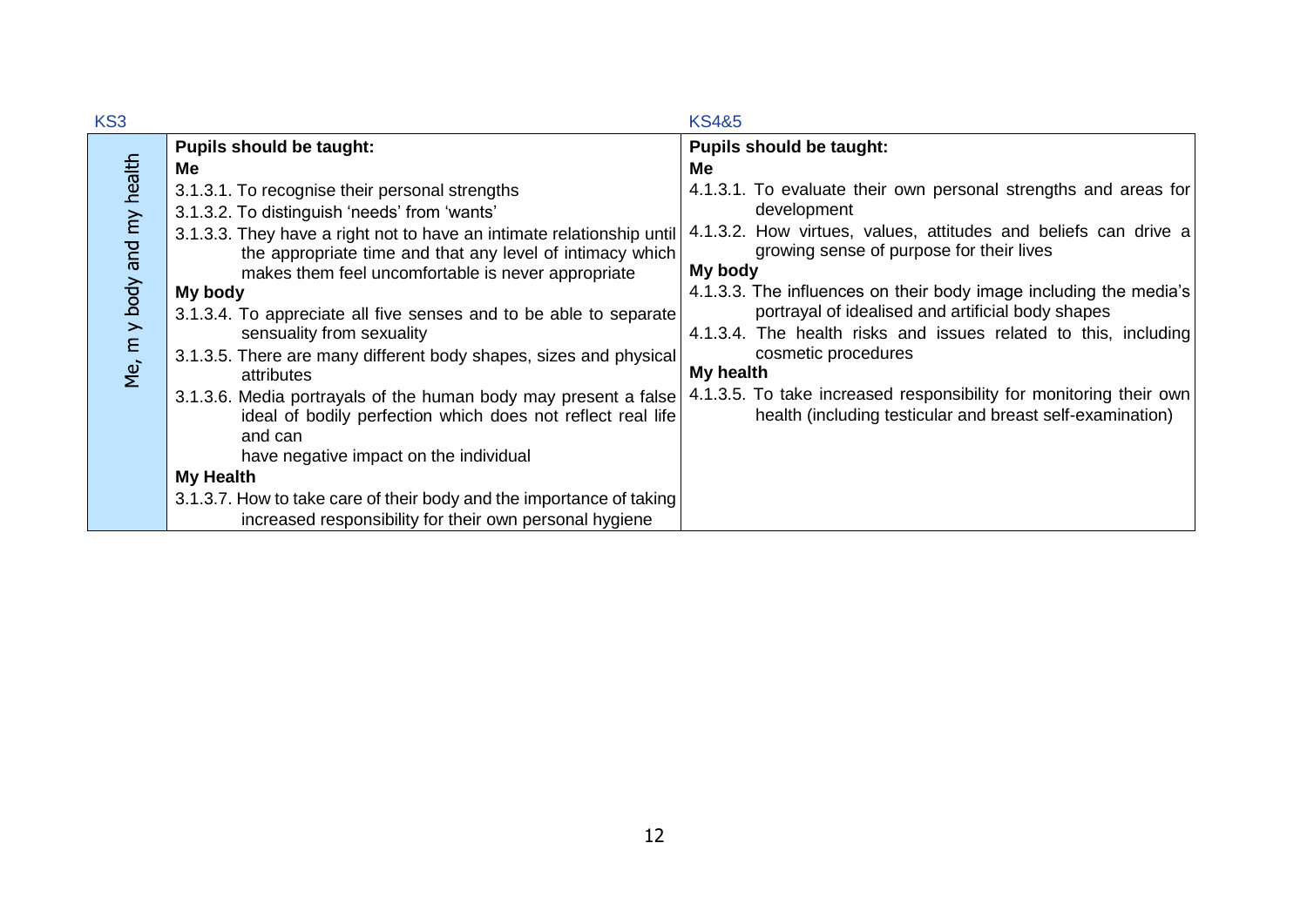|                                          | <b>Pupils should be taught:</b>                                                                                                                                                                                                                                                                                                                                                                                                                                                                       | <b>Pupils should be taught:</b>                                                                                                                                                                                                                                                                                                                                                                                                                                                                                                                   |
|------------------------------------------|-------------------------------------------------------------------------------------------------------------------------------------------------------------------------------------------------------------------------------------------------------------------------------------------------------------------------------------------------------------------------------------------------------------------------------------------------------------------------------------------------------|---------------------------------------------------------------------------------------------------------------------------------------------------------------------------------------------------------------------------------------------------------------------------------------------------------------------------------------------------------------------------------------------------------------------------------------------------------------------------------------------------------------------------------------------------|
|                                          | <b>Emotional well-being</b>                                                                                                                                                                                                                                                                                                                                                                                                                                                                           | <b>Emotional well-being</b>                                                                                                                                                                                                                                                                                                                                                                                                                                                                                                                       |
| attitudes<br><b>Due</b><br>being<br>well | 3.1.4.1. How to develop self-confidence and self-esteem<br>3.1.4.2. The importance and benefits of delaying sexual intercourse<br>until ready<br>3.1.4.3. There are different emotions which may emerge in relation<br>to change and loss and strategies to manage them<br>3.1.4.4. How to develop the skills needed to identify and resist peer<br>and other types of pressure to conform<br>3.1.4.5. The concepts of sexual identity, gender identity and sexual<br>orientation<br><b>Attitudes</b> | 4.1.4.1. The characteristics of emotional and mental health,<br>including stress, anxiety and depression, self-harm and<br>suicide and their potential impact on self and others<br>4.1.4.2. The importance and benefits of delaying sexual intercourse<br>until ready, considering the idea of appropriateness and<br>the importance of marriage<br>4.1.4.3. Strategies for managing mental health and emotional<br>wellbeing<br>4.1.4.4. How to develop the skills needed to identify and resist peer<br>and other types of pressure to conform |
|                                          |                                                                                                                                                                                                                                                                                                                                                                                                                                                                                                       |                                                                                                                                                                                                                                                                                                                                                                                                                                                                                                                                                   |
| Emotional                                | 3.1.4.6. To recognise, clarify and if necessary challenge their<br>values, attitudes and beliefs and to understand how these                                                                                                                                                                                                                                                                                                                                                                          | <b>Attitudes</b><br>4.1.4.5. To recognise, clarify and if necessary challenge their                                                                                                                                                                                                                                                                                                                                                                                                                                                               |
|                                          | influence their choices                                                                                                                                                                                                                                                                                                                                                                                                                                                                               | values, attitudes and beliefs and to understand how these<br>influence their choices                                                                                                                                                                                                                                                                                                                                                                                                                                                              |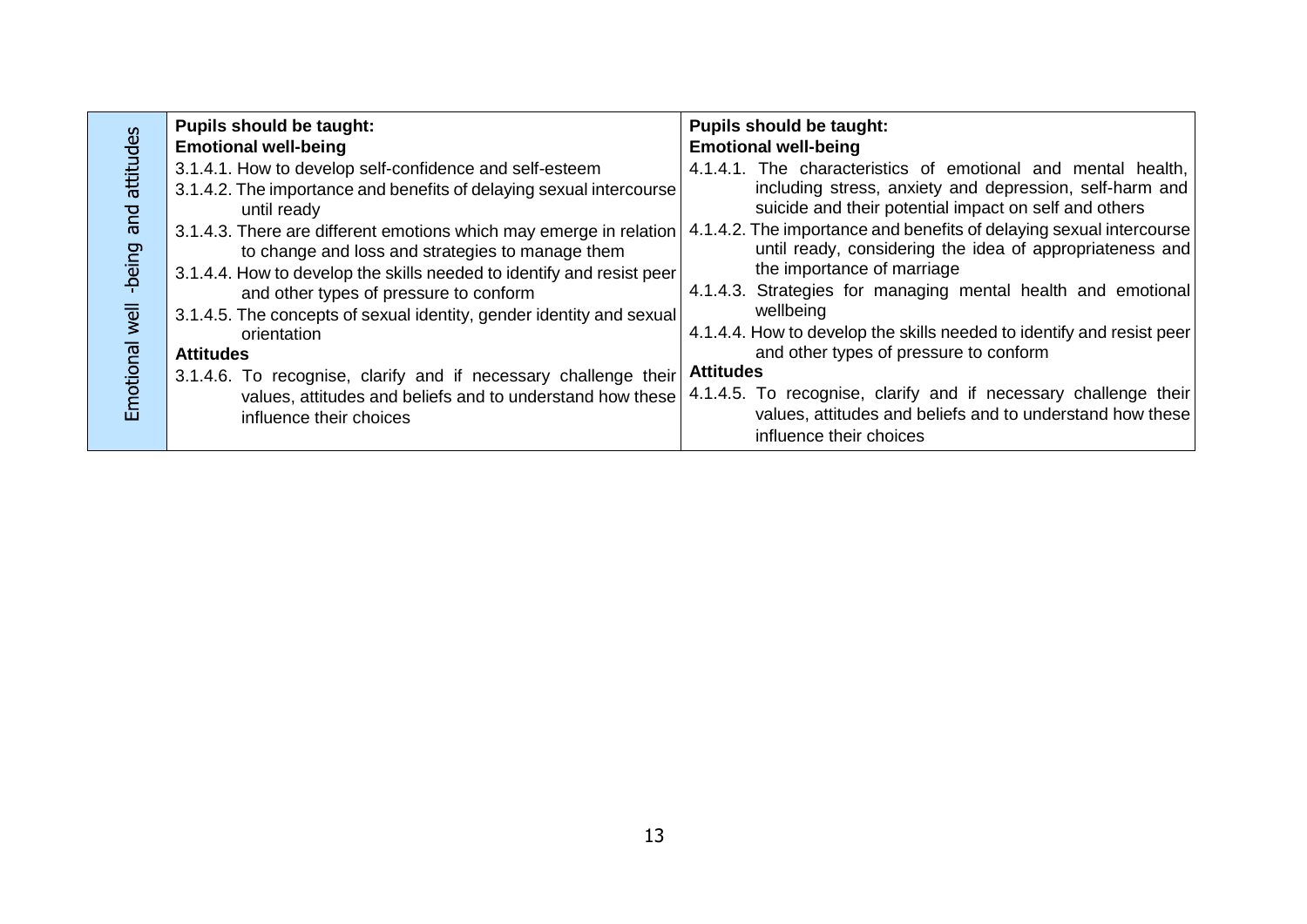| KS3           |                  |                                                                                                                                  | <b>KS4&amp;5</b> |                                                                                                                                                     |
|---------------|------------------|----------------------------------------------------------------------------------------------------------------------------------|------------------|-----------------------------------------------------------------------------------------------------------------------------------------------------|
|               | Life             | should be taught:                                                                                                                | Life             | should be taught:                                                                                                                                   |
|               | cycle            |                                                                                                                                  | cycle            |                                                                                                                                                     |
| and fertility |                  | 3.1.5.1. Human reproduction, including the structure and function 4.1.5.1.<br>of the male and female reproductive systems        |                  | Human reproduction, including the structure and function<br>of the male and female reproductive systems and the                                     |
|               |                  | 3.1.5.2. About gestation and birth, including the effect of maternal<br>lifestyle on the foetus through the placenta, e.g foetal |                  | correct terms for the reproductive body parts, both internal<br>and external                                                                        |
|               | <b>Fertility</b> | alcohol syndrome                                                                                                                 | 4.1.5.2.         | About gestation and birth, including the effect of maternal<br>lifestyle on the foetus through the placenta, e.g foetal                             |
| Life cycles   | 3.1.5.3.         | About human fertility, methods of managing conception for<br>the purposes of achieving or avoiding pregnancy and the             |                  | alcohol syndrome<br>The different stages in the development of an unborn child                                                                      |
|               |                  | difference between natural and artificial methods<br>The menstrual cycle and the function of gametes (sperm                      | 4.1.5.3.         | in the womb from the moment of conception to birth                                                                                                  |
|               |                  | 3.1.5.4. and ova), in fertilisation.<br>The negative impact of substance use on both male and                                    | 4.1.5.4.         | Fertility About human fertility, building on the learning at KS3;                                                                                   |
|               |                  | 3.1.5.5. female fertility                                                                                                        |                  | methods of managing conception for the purposes of<br>achieving or avoiding pregnancy and the difference<br>between natural and artificial methods. |
|               |                  |                                                                                                                                  |                  | 4.1.5.5. That fertility levels can vary in different people; can be<br>damaged by some sexually transmitted infections and<br>decreases with age    |
|               |                  |                                                                                                                                  |                  | 4.1.5.6. The negative impact of substance use on both male and<br>female fertility and those positive lifestyle choices which<br>maximize fertility |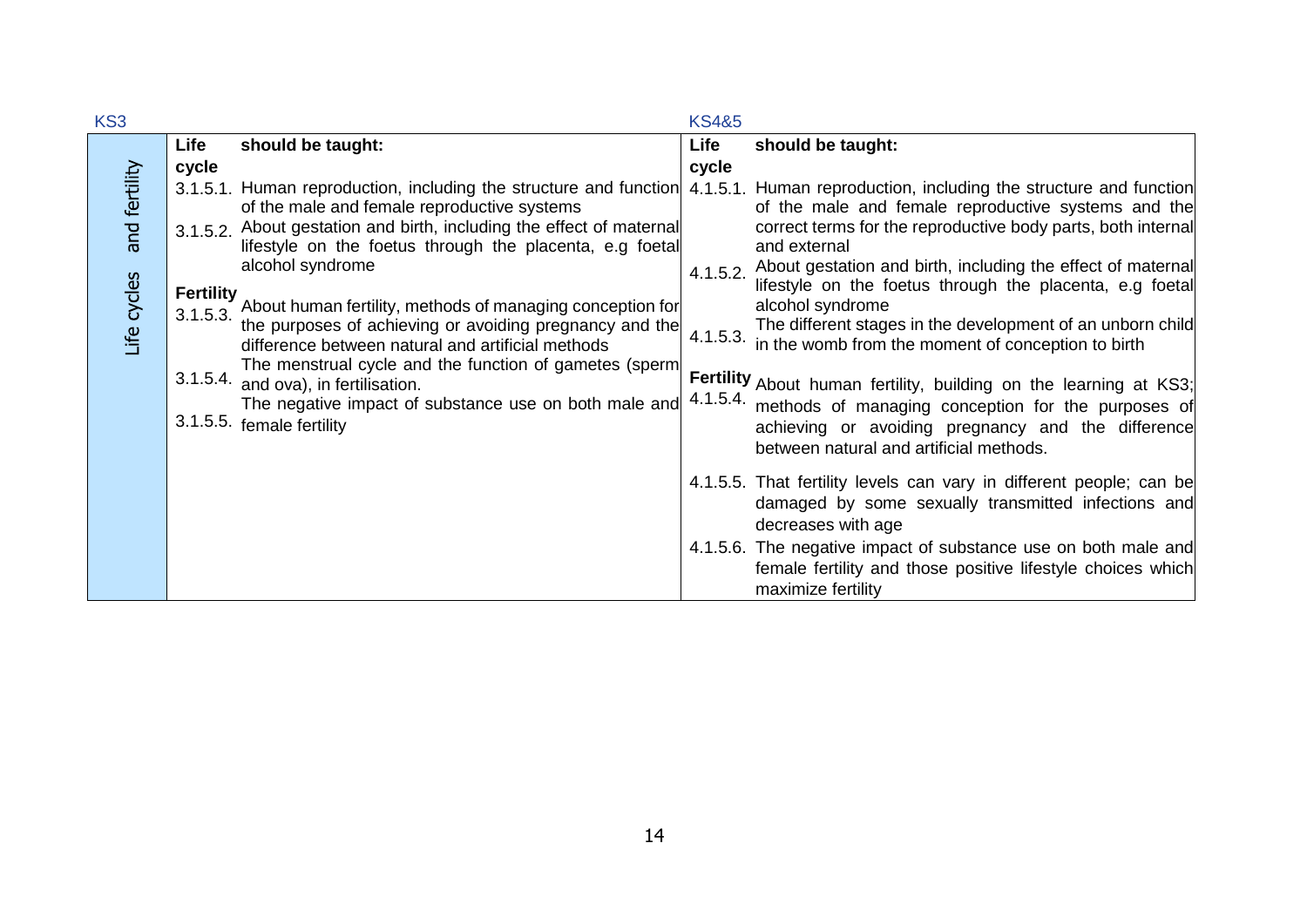#### **Theme 2: Created to love others**

|                                 | KS <sub>3</sub>                                                                                                                                                                                                                                                                                                                                                                                                                                                                                                                                                | <b>KS4&amp;5</b>                                                                                                                                                                                                                                                                                                                                                                                                                                                                                                                                                                                                                                                                                                                                                                                                                                                                                                                                                                                                |
|---------------------------------|----------------------------------------------------------------------------------------------------------------------------------------------------------------------------------------------------------------------------------------------------------------------------------------------------------------------------------------------------------------------------------------------------------------------------------------------------------------------------------------------------------------------------------------------------------------|-----------------------------------------------------------------------------------------------------------------------------------------------------------------------------------------------------------------------------------------------------------------------------------------------------------------------------------------------------------------------------------------------------------------------------------------------------------------------------------------------------------------------------------------------------------------------------------------------------------------------------------------------------------------------------------------------------------------------------------------------------------------------------------------------------------------------------------------------------------------------------------------------------------------------------------------------------------------------------------------------------------------|
| virtue<br>$\equiv$<br>Education | In a Catholic school, pupils are growing to be:<br>3.2.1.1. Loyal, able to develop and sustain friendships<br>3.2.1.2. Compassionate, able to empathise with the<br>suffering of others and the generosity to help<br>others in trouble<br>3.2.1.3. Respectful, able to identify other people's<br>they are different<br>3.2.1.4. Forgiving, developing the skills to allow<br>reconciliation in relationships<br>3.2.1.5. Courteous in their dealings with friends and<br>strangers<br>3.2.1.6. Honesty, committed to living truthfully and with<br>integrity | In a Catholic school, pupils are growing to be:<br>4.2.1.1. Loyal, able to develop and sustain friendships and the habits of<br>commitment and compassion which make this possible<br>4.2.1.2. Compassionate, able to empathise with the suffering of others and<br>the generosity to help others in trouble, recognizing the importance<br>of self-sacrificing love in this context<br>personal space and respect the ways in which   4.2.1.3. Respectful, able to identify other people's personal space and<br>respect the ways in which they are different, valuing difference and<br>diversity<br>4.2.1.4. Forgiving, developing the skills to allow reconciliation in<br>relationships, including the ability to sincerely ask for and to offer<br>forgiveness<br>4.2.1.5. Courteous in their dealings with friends and strangers, sensitive to<br>the different ways courtesy is demonstrated in different contexts<br>4.2.1.6. The importance of honesty and integrity in all forms of<br>communication |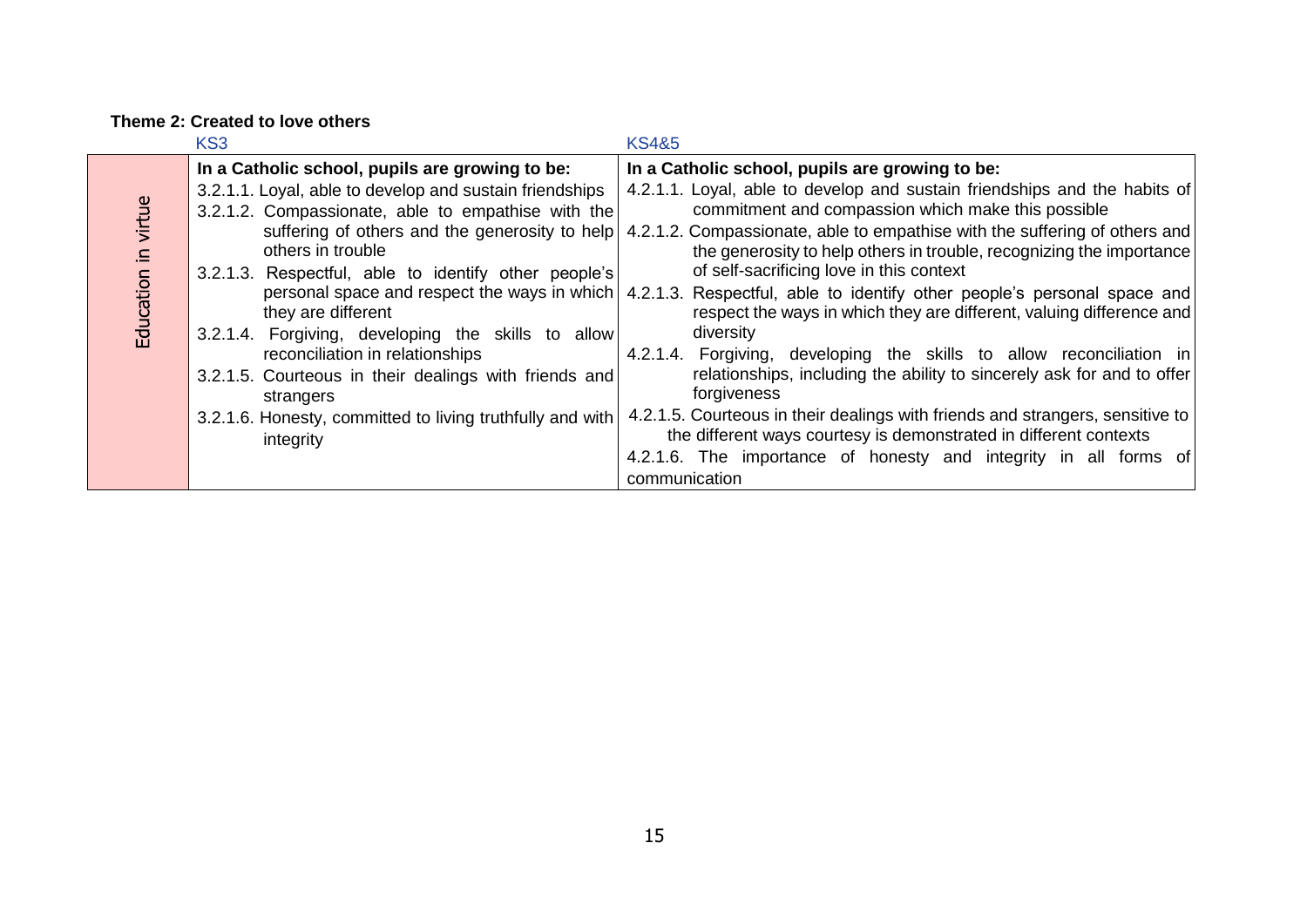|                    | <b>Pupils should be taught:</b>                                                                                                                                             | <b>Pupils should be taught:</b>                                                                                                                                                      |
|--------------------|-----------------------------------------------------------------------------------------------------------------------------------------------------------------------------|--------------------------------------------------------------------------------------------------------------------------------------------------------------------------------------|
| nships:<br>others  | 3.2.2.1. The nature of sacramental marriage and the<br>importance of marriage as the foundation of<br>society and its role in the domestic Church                           | 4.2.2.1. Understand what the Church teaches about marriage, and when it<br>is a Sacrament and the distinction between separation, divorce and<br>nullity                             |
| relation<br>loving | 3.2.2.2. The role of marriage as the basis of family life<br>and its importance to the bringing up of children<br>3.2.2.3. Recognise the spiritual context of the family as | 4.2.2.2. The role of marriage as the basis of family life and its importance<br>to the bringing up of children, including an understanding of how<br>the Church supports family life |
| human<br>$\sigma$  | a community where members can grow in faith,<br>hope and love<br>3.2.2.4. How to express love and care for others through                                                   | 4.2.2.3. Know and understand what human and divine attributes, virtues<br>and skills are required to sustain a happy, authentic marriage<br>which is life long and life giving       |
| understanding      | acts of charity<br>3.2.2.5. How to discuss religious faith and personal                                                                                                     | 4.2.2.4. To recognise their responsibilities towards others, and the human<br>dignity of others in God's eyes                                                                        |
|                    | beliefs with others<br>3.2.2.6. Recognise the importance of forgiveness in                                                                                                  | 4.2.2.5. To be able to discuss faith and personal belief sensitively,<br>demonstrating mutual respect                                                                                |
|                    | relationships and know something about<br>Jesus' teaching on forgiveness                                                                                                    | 4.2.2.6. To understand the importance of self-giving love and forgiveness in<br>a relationship                                                                                       |
| Religious          |                                                                                                                                                                             | 4.2.2.7. The sanctity of life, and the significance of this concept in debates<br>about abortion                                                                                     |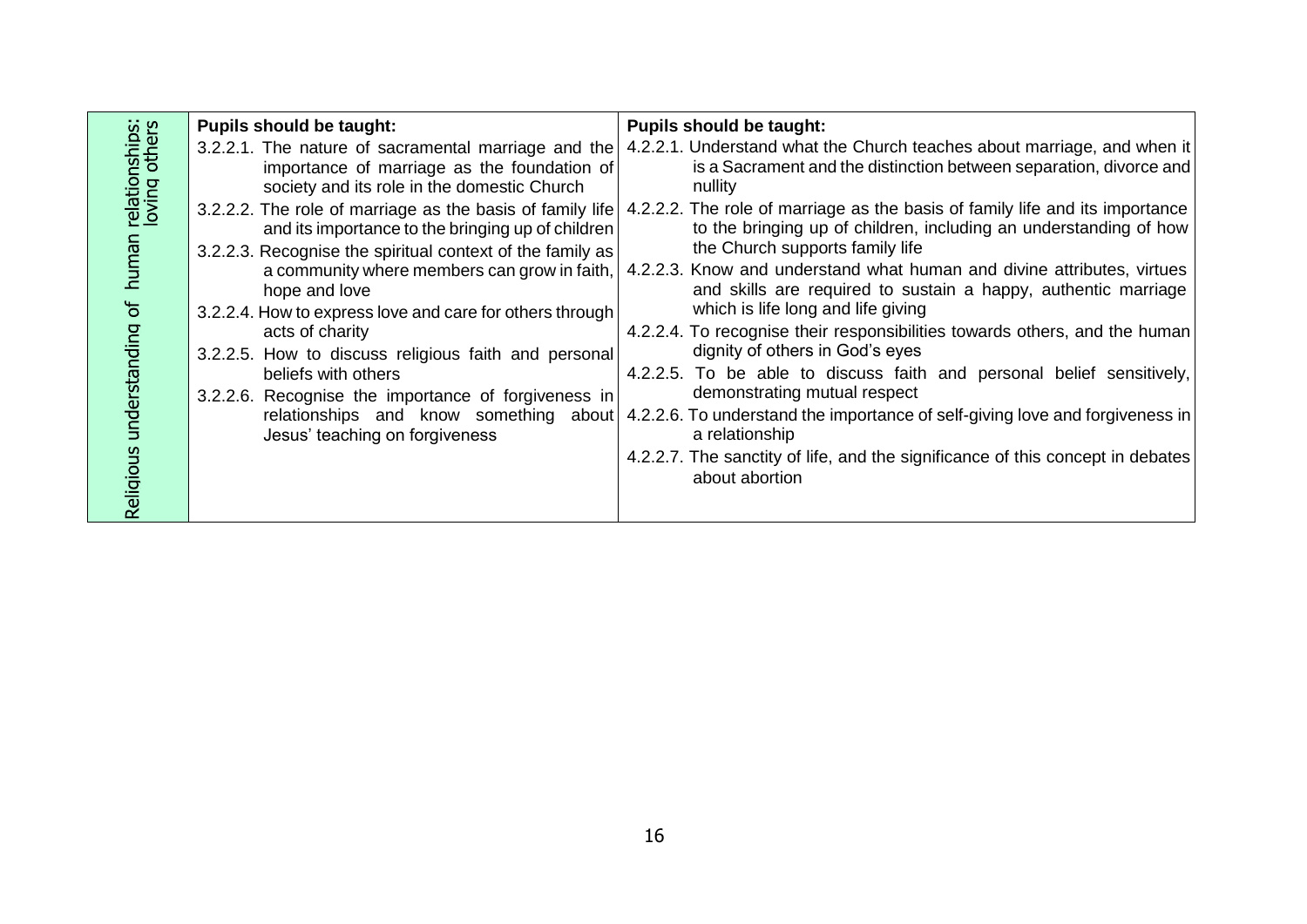## KS4&5 KS3

|                           | <b>Pupils should be taught:</b>                                                                                                                                                                                                                                                                                                                                                                                                                                                                                                                                                                                                                                                                                                                                                                                                                                                                                                                                                                                                                                                                                                                                                                                        | <b>Pupils should be taught:</b>                                                                                                                                                                                                                                                                                                                                                                                                                                                                                                                                                                                                                                                                                                           |
|---------------------------|------------------------------------------------------------------------------------------------------------------------------------------------------------------------------------------------------------------------------------------------------------------------------------------------------------------------------------------------------------------------------------------------------------------------------------------------------------------------------------------------------------------------------------------------------------------------------------------------------------------------------------------------------------------------------------------------------------------------------------------------------------------------------------------------------------------------------------------------------------------------------------------------------------------------------------------------------------------------------------------------------------------------------------------------------------------------------------------------------------------------------------------------------------------------------------------------------------------------|-------------------------------------------------------------------------------------------------------------------------------------------------------------------------------------------------------------------------------------------------------------------------------------------------------------------------------------------------------------------------------------------------------------------------------------------------------------------------------------------------------------------------------------------------------------------------------------------------------------------------------------------------------------------------------------------------------------------------------------------|
|                           | 3.2.3.1. About discrimination, prejudice and bullying and how<br>to respond, including responsibilities towards those<br>who are experiencing these things (See protected                                                                                                                                                                                                                                                                                                                                                                                                                                                                                                                                                                                                                                                                                                                                                                                                                                                                                                                                                                                                                                              | 4.2.3.1. To evaluate the extent to which their self-confidence and<br>selfesteem are affected by the judgments of others                                                                                                                                                                                                                                                                                                                                                                                                                                                                                                                                                                                                                  |
| Relationships<br>Personal | characteristics of the Equality Act 2010, Part 2,<br>Chapter 1, sections 4-12)<br>3.2.3.2. The features of positive and stable relationships and<br>the virtues needed to sustain them (e.g. trust, mutual<br>respect, honesty) in a wide variety of contexts,<br>family,<br>friendships,<br>intimate<br>including<br>class,                                                                                                                                                                                                                                                                                                                                                                                                                                                                                                                                                                                                                                                                                                                                                                                                                                                                                           | 4.2.3.2. The characteristics and benefits of positive, strong,<br>supportive, equal relationships<br>4.2.3.3. To manage changes in personal relationships including the<br>ending of relationships<br>4.2.3.4. About harassment and how to manage this<br>4.2.3.5. To recognise when others are using manipulation,<br>persuasion or coercion and how to respond                                                                                                                                                                                                                                                                                                                                                                          |
|                           | relationships etc.<br>3.2.3.3. That relationships can cause strong feelings and<br>emotions (including sexual attraction) and methods for<br>managing these<br>3.2.3.4. The nature and importance of friendship as the basis<br>of a loving, sexual relationship<br>3.2.3.5. That someone else's expectations in a relationship<br>may be different to yours and strategies for negotiating<br>possible differences.<br>3.2.3.6. The nature and importance of marriage; the distinctions<br>between marriage in Church teaching, including<br>civil<br>civil<br>marriage,<br>sacramental<br>marriage,<br>partnerships and other stable, long-term relationships.<br>3.2.3.7. The roles, rights and responsibilities of parents, carers<br>and children in families and that those families can be<br>varied and complex<br>3.2.3.8. Understand that loving, supportive family relationships<br>provide the best environment for a child<br>3.2.3.9. That marriage is a commitment, entered into freely,<br>never forced through threat or coercion.<br>3.2.3.10. Some people will choose to be celibate (unmarried)<br>and to refrain from sexual activity, e.g. single people,<br>priests and those in religious life | 4.2.3.6. Parenting skills and qualities and their central importance to<br>family life (including the implications of young parenthood)<br>4.2.3.7. The nature and importance of marriage; the difference<br>between sacramental and civil marriage, civil partnerships<br>and other stable, long-term relationships.<br>4.2.3.8. About the impact of domestic and relationship violence<br>(including sources of help and support)<br>4.2.3.9. The impact of separation, divorce and bereavement on<br>individuals and families and the need to adapt to changing<br>circumstances<br>4.2.3.10. About diversity in sexual attraction and developing<br>sexuality, including sources of support and reassurance<br>and how to access them |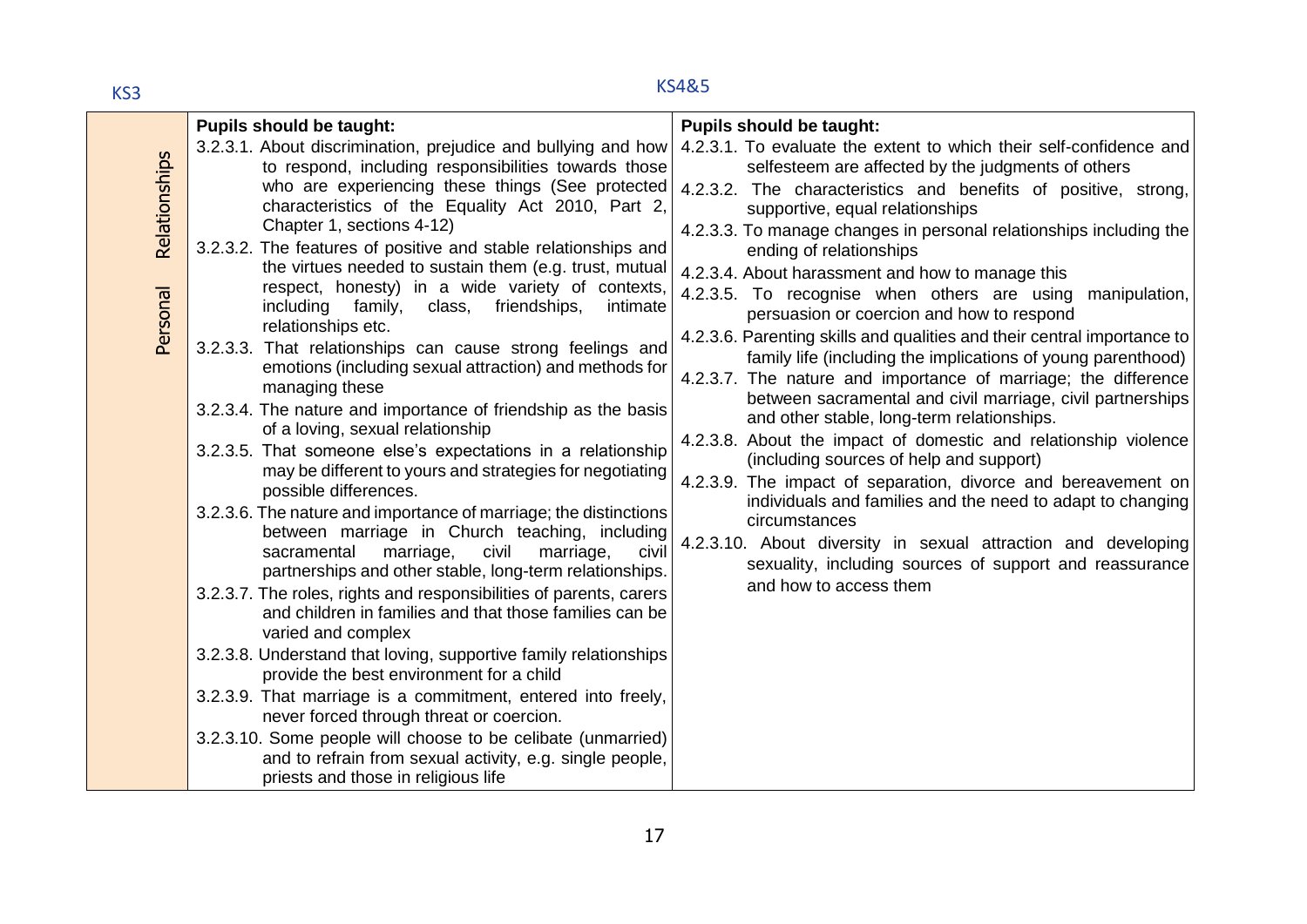| 3.2.3.11. There is diversity in sexual attraction and developing |  |
|------------------------------------------------------------------|--|
| including sources of support<br>sexuality,<br>and l              |  |
| reassurance and how to access them                               |  |
|                                                                  |  |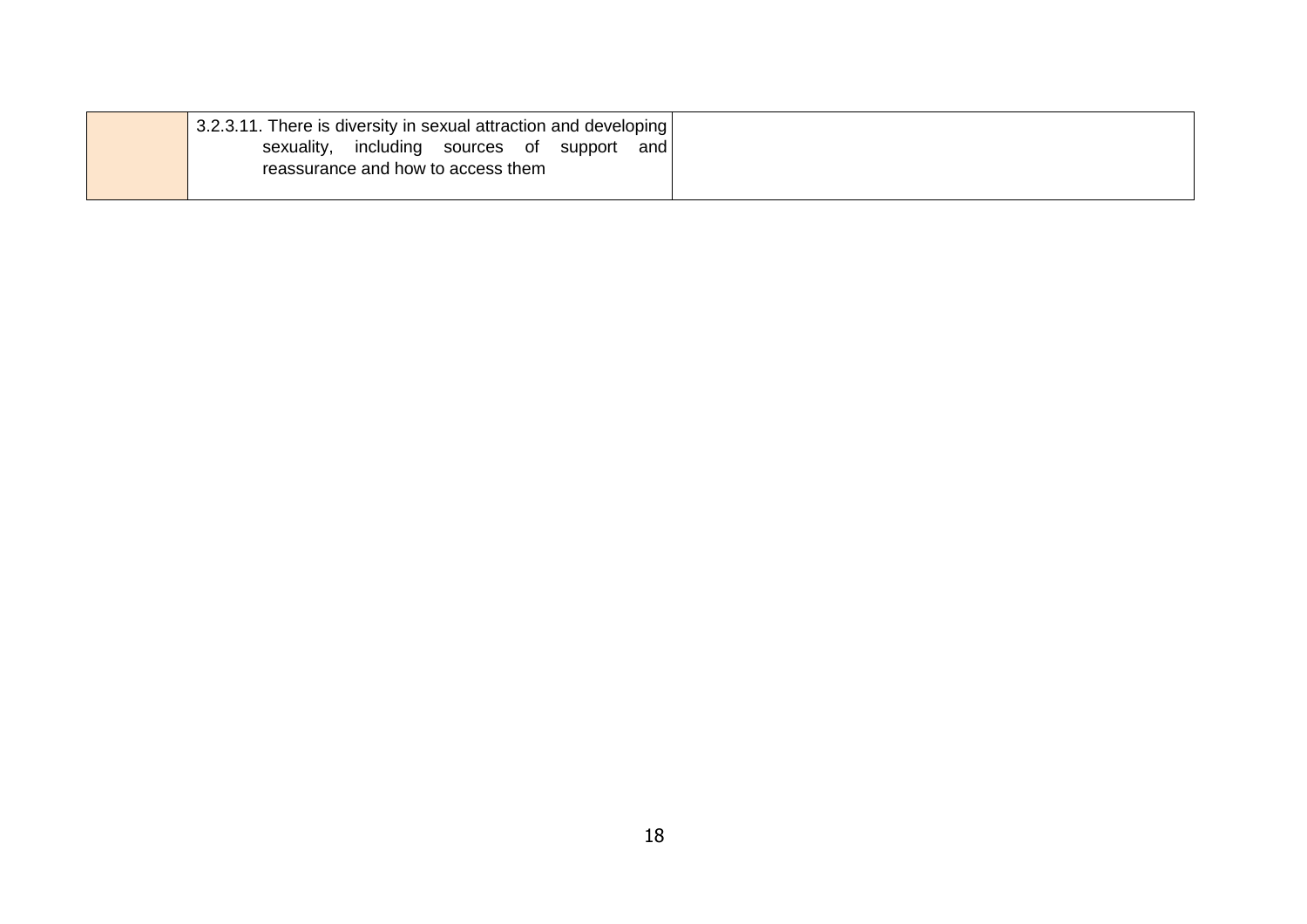|                                            | <b>Pupils should be taught:</b>                                                                                                                                                                                                                                                                                                                                                                                                                                                                                                                                                                                                                                                                                                                                                                                                                                                                                                                                                                                                                                                                                                                                                                                                                                                                                     | <b>Pupils should be taught:</b>                                                                                                                                                                                                                                                                                                                                                                                                                                                                                                                                                                                                                                                                                                                                                                                                                                                                                                                                                                                                                                                                                                                                                                                                                                                                                                                                                                                                                                                                                                                                                                                 |
|--------------------------------------------|---------------------------------------------------------------------------------------------------------------------------------------------------------------------------------------------------------------------------------------------------------------------------------------------------------------------------------------------------------------------------------------------------------------------------------------------------------------------------------------------------------------------------------------------------------------------------------------------------------------------------------------------------------------------------------------------------------------------------------------------------------------------------------------------------------------------------------------------------------------------------------------------------------------------------------------------------------------------------------------------------------------------------------------------------------------------------------------------------------------------------------------------------------------------------------------------------------------------------------------------------------------------------------------------------------------------|-----------------------------------------------------------------------------------------------------------------------------------------------------------------------------------------------------------------------------------------------------------------------------------------------------------------------------------------------------------------------------------------------------------------------------------------------------------------------------------------------------------------------------------------------------------------------------------------------------------------------------------------------------------------------------------------------------------------------------------------------------------------------------------------------------------------------------------------------------------------------------------------------------------------------------------------------------------------------------------------------------------------------------------------------------------------------------------------------------------------------------------------------------------------------------------------------------------------------------------------------------------------------------------------------------------------------------------------------------------------------------------------------------------------------------------------------------------------------------------------------------------------------------------------------------------------------------------------------------------------|
| and people who can help me<br>Keeping safe | <b>Keeping safe</b><br>3.2.4.1. They have autonomy and the right to protect their body<br>from inappropriate and unwanted contact<br>3.2.4.2. To identify the characteristics of unhealthy<br>relationships and where to get help<br>3.2.4.3. Consent is freely given and that being pressurised,<br>manipulated or coerced to agree to something is not<br>'consent'.<br>3.2.4.4. The law in relation to consent, including the legal age<br>of consent for sexual activity, the legal definition of<br>consent and the responsibility in law for the seeker of<br>consent to ensure that consent has been given.<br>3.2.4.5. How to use technology safely, including social media<br>and consideration of their "digital footprint" and the law<br>regarding the sharing of images<br>3.2.4.6. That not all images, language and behaviour are<br>appropriate, including the negative effects of<br>pornography and the dangers of online exploitation<br>3.2.4.7. Recognise the impact that the use of substances has<br>on the ability to make good and healthy decisions<br>People who can help me<br>4.2.4.1. There are a number of different people and appropriate<br>organisations they can go to for help in different<br>situations and should be provided with information<br>about how to contact them | <b>Keeping safe</b><br>4.2.4.2. An awareness of exploitation, bullying and harassment in<br>relationships (including the unique challenges posed by<br>online bullying and the unacceptability of physical,<br>emotional, sexual abuse in all types of teenage<br>relationships, including in group settings such as gangs)<br>and how to respond<br>4.2.4.3. The concept of consent in relevant, age-appropriate<br>contexts<br>building on Key Stage 3, how to seek consent and to<br>respect others' right to give, not give or withdraw consent<br>4.2.4.4. The risks and consequences of legal and illegal substance<br>use including on their ability to make good decisions in<br>relation to sexual relationships<br>4.2.4.5. To understand the pernicious influence of gender double<br>standards and victim-blaming<br>4.2.4.6. To understand the consequences of unintended pregnancy<br>and of teenage parenthood (in the context of learning about<br>parenting skills and qualities and their importance to family<br>life)<br>4.2.4.7. About abortion, including the current legal position, the risks<br>associated with it, the Church's position and other beliefs<br>and opinions about it<br>People who can help me<br>4.2.4.8. About statutory and voluntary organisations that support<br>relationships experiencing difficulties or in crisis, such as<br>breakdown,<br>relationship<br>separation,<br>divorce,<br>or<br>bereavement<br>4.2.4.9. The importance of the school, the parish and other Catholic<br>voluntary organisations in providing help and advice for<br>young people |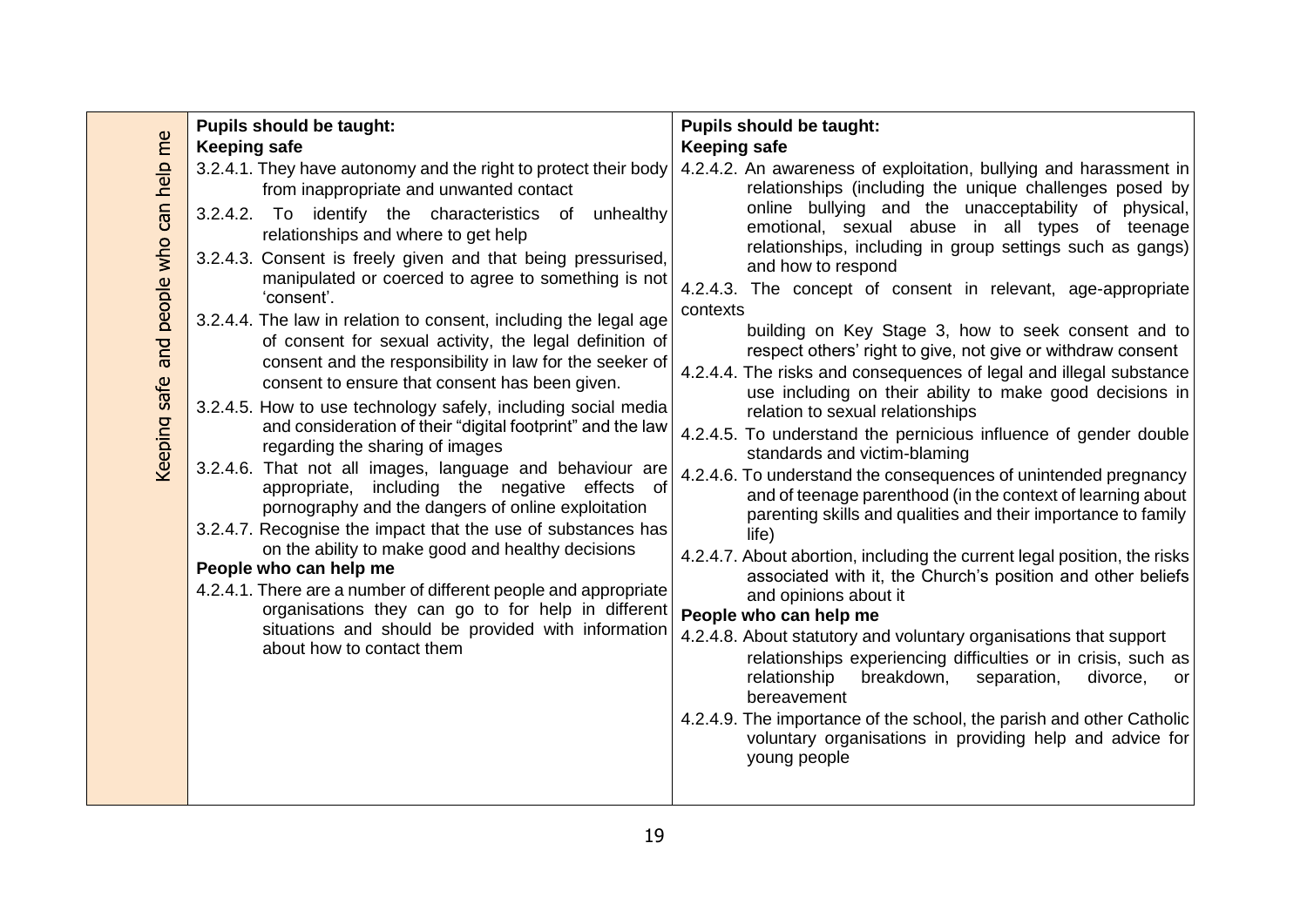|  | 4.2.4.10. Where and how to obtain sexual health information, advice<br>and support                                |
|--|-------------------------------------------------------------------------------------------------------------------|
|  | 4.2.4.11. About who to talk to for accurate, impartial advice and<br>support in the event of unintended pregnancy |
|  |                                                                                                                   |
|  |                                                                                                                   |
|  |                                                                                                                   |
|  |                                                                                                                   |
|  |                                                                                                                   |
|  |                                                                                                                   |
|  |                                                                                                                   |
|  |                                                                                                                   |
|  |                                                                                                                   |
|  |                                                                                                                   |
|  |                                                                                                                   |
|  |                                                                                                                   |
|  |                                                                                                                   |
|  |                                                                                                                   |
|  |                                                                                                                   |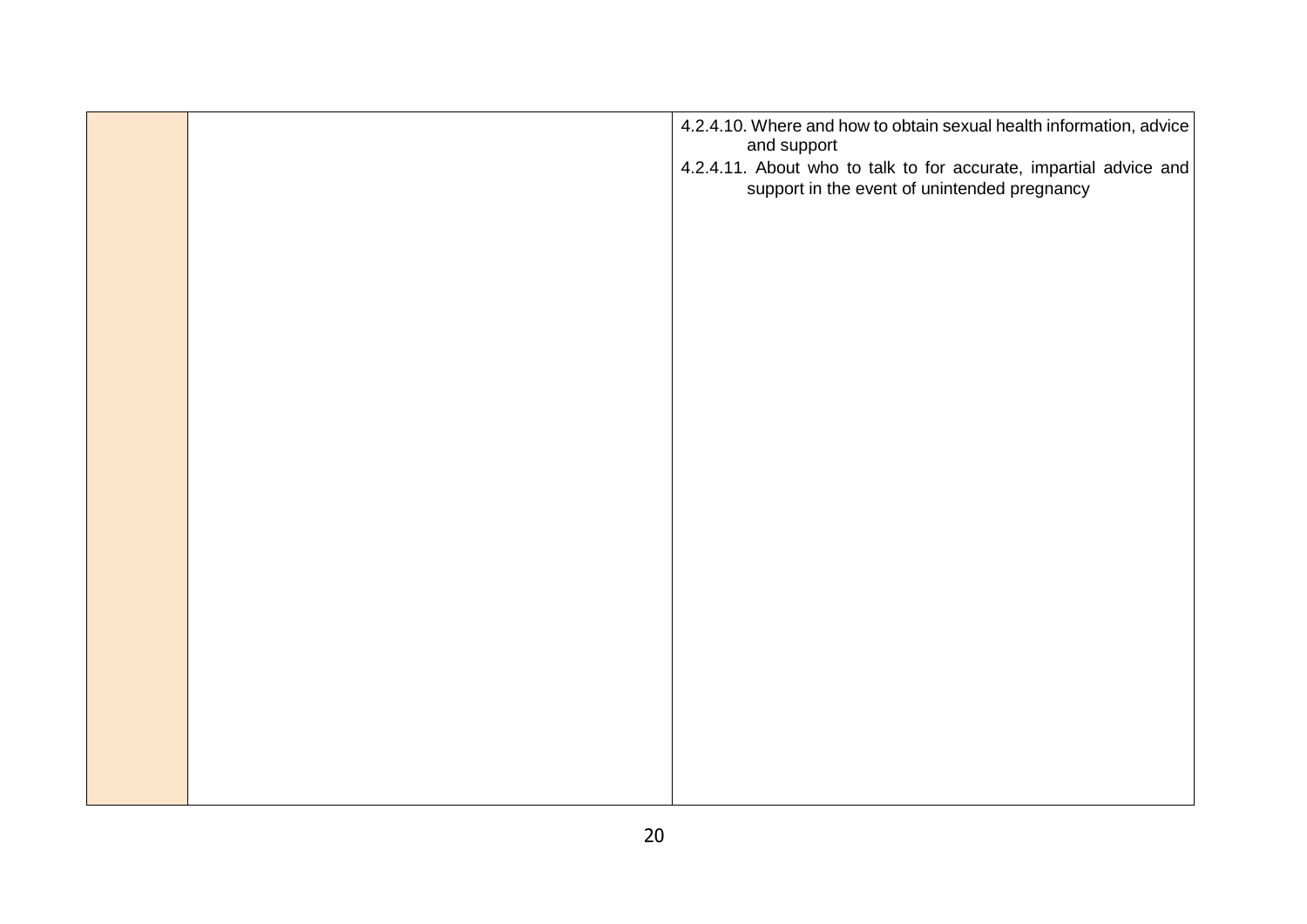|                                                                                        | KS3                                                                                                                                                                                                                                                                                                                                                                                               | <b>KS4&amp;5</b>                                                                                                                                                                                                                                                                                                                                                                                                                                                                                                                                                                                                                                                                           |
|----------------------------------------------------------------------------------------|---------------------------------------------------------------------------------------------------------------------------------------------------------------------------------------------------------------------------------------------------------------------------------------------------------------------------------------------------------------------------------------------------|--------------------------------------------------------------------------------------------------------------------------------------------------------------------------------------------------------------------------------------------------------------------------------------------------------------------------------------------------------------------------------------------------------------------------------------------------------------------------------------------------------------------------------------------------------------------------------------------------------------------------------------------------------------------------------------------|
| virtue<br>Education in                                                                 | In a Catholic school, pupils are growing to be:<br>3.3.1.1. Just, understanding the impact of their actions<br>locally, nationally and globally<br>3.3.1.2. Self-giving, able to put aside their own wants in<br>order to serve others locally, nationally and globally<br>3.3.1.3. Prophetic in their ability to identify injustice and<br>speak out against it locally, nationally and globally | In a Catholic school, pupils are growing to be:<br>4.3.1.1. Just, understanding the impact of their actions locally,<br>nationally and globally, including the knowledge and<br>understanding to ensure that such judgements are well-<br>informed<br>4.3.1.2. Self-giving, able to put aside their own wants in order to serve<br>others locally, nationally and globally, including a recognition<br>of the importance of service as the purpose of human life<br>4.3.1.3. Prophetic in their ability to identify injustice and speak out<br>against it locally, nationally and globally, including the<br>recognition of the necessity to accept the unpopularity this<br>often entails |
| $\sigma$<br>communities<br>understanding<br>importance<br>human<br>of the<br>Religious | <b>Pupils should be taught:</b><br>3.3.2.1. To discuss moral questions in a balanced and well<br>informed way<br>3.3.2.2. Understand the features of the home, school and<br>parish and how each work for the good of all                                                                                                                                                                         | <b>Pupils should be taught:</b><br>4.3.2.1. To debate moral questions in a way which is well informed,<br>nuanced and sensitive, taking into account the teaching of<br>the Catholic Church in the relevant areas<br>4.3.2.2. The main principles of Catholic Social Teaching and how<br>these relate to our relationship to each other and to creation                                                                                                                                                                                                                                                                                                                                    |

**Theme 3: Created to live in community (local, national and global)**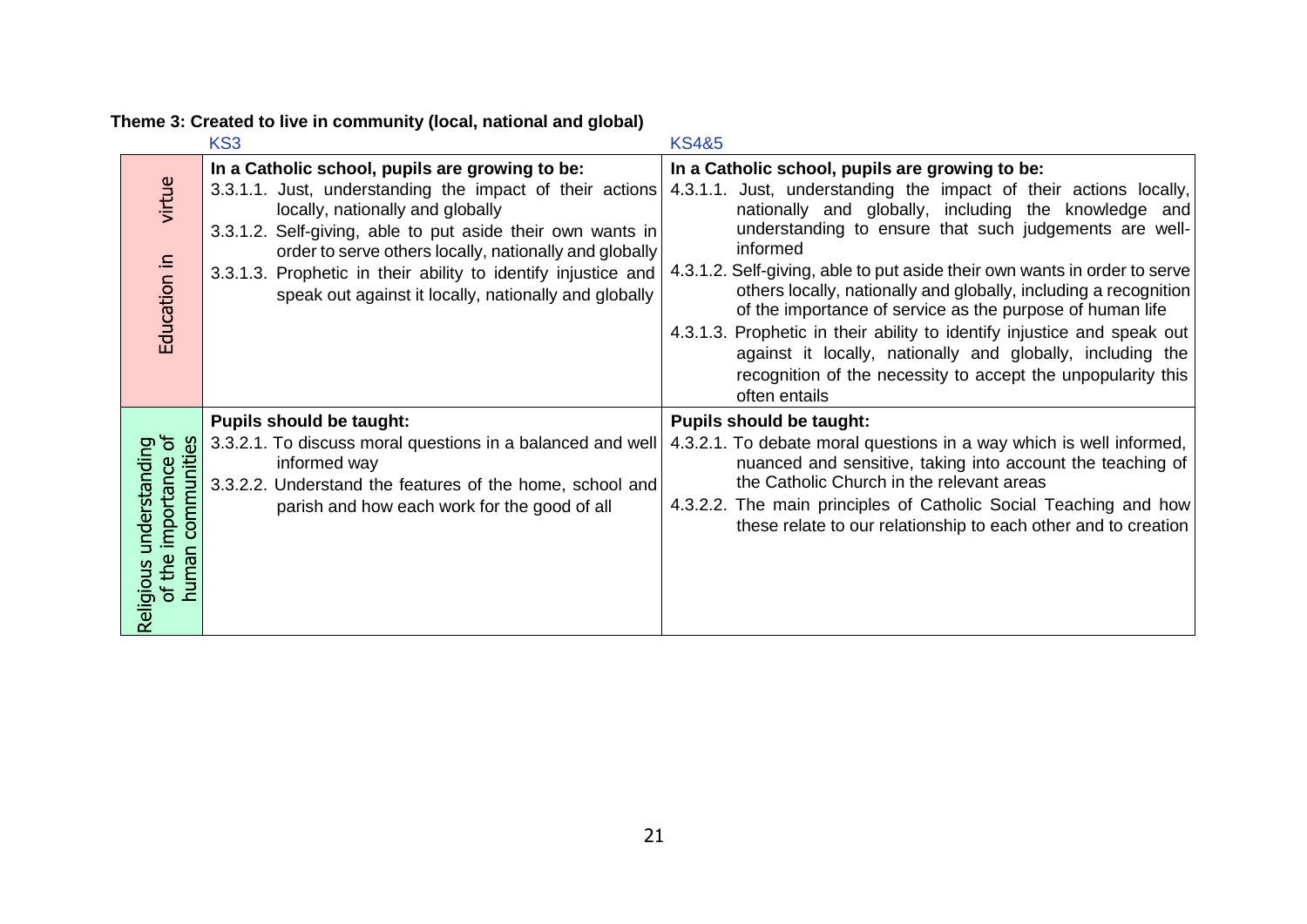| KS3                       |                                                                                                                                                                                                                                                                                                          | <b>KS4&amp;5</b>                                                                                                                                                                                                                                                                                                                                                                           |
|---------------------------|----------------------------------------------------------------------------------------------------------------------------------------------------------------------------------------------------------------------------------------------------------------------------------------------------------|--------------------------------------------------------------------------------------------------------------------------------------------------------------------------------------------------------------------------------------------------------------------------------------------------------------------------------------------------------------------------------------------|
|                           | <b>Pupils should be taught:</b>                                                                                                                                                                                                                                                                          | <b>Pupils should be taught:</b>                                                                                                                                                                                                                                                                                                                                                            |
|                           | 3.3.3.1. The purpose and importance of immunisation and<br>vaccination<br>3.3.3.2. That certain infections can be spread through                                                                                                                                                                         | 4.3.3.1. About STIs, including HIV/AIDS, how these are transmitted<br>protective practices, including abstinence, and how to<br>respond if they feel they or others are at risk                                                                                                                                                                                                            |
|                           | sexual activity, including HIV, and ways of<br>protecting against sexually transmitted infections,<br>including abstinence                                                                                                                                                                               | 4.3.3.2. To understand and the need to respect others' faith and<br>cultural expectations concerning relationships and sexual<br>activity                                                                                                                                                                                                                                                  |
| Living in the wider world | 3.3.3.3. The physical and emotional damage caused by<br>female genital mutilation (FGM); that it is a criminal<br>act and where to get support for themselves or                                                                                                                                         | 4.3.3.3. That extremism and intolerance in whatever forms they take<br>(including honour based violence, FGM, forced marriage)<br>are never acceptable and why                                                                                                                                                                                                                             |
|                           | their peers.<br>3.3.3.4. They have responsibilities towards their local,<br>global and national community and creation                                                                                                                                                                                   | 4.3.3.4. The shared responsibility to protect the community from<br>violent extremism and how to respond to anything that<br>causes anxiety or concern                                                                                                                                                                                                                                     |
|                           | 3.3.3.5. There are some cultural practices which are against<br>UK law and Universal Rights (e.g. FGM, forced<br>marriages, honour based violence, human<br>trafficking, radicalisation etc); to have the skills and<br>strategies to respond to being targeted or<br>witnessing the targeting of others | 4.3.3.5. About the unacceptability of all forms of discrimination, and<br>the need to challenge it in the wider community<br>4.3.3.6. To recognise when relationships are unhealthy or abusive<br>(including the unacceptability of both emotional and physical<br>abuse or violence including honour based violence, forced<br>marriage and rape) and strategies to manage this or access |
|                           | 3.3.3.6. That discriminatory language and behaviour is<br>unacceptable (e.g. sexist, racist, homophobic,<br>transphobic, disablist) and the need to challenge it<br>and how to do so.                                                                                                                    | support for self or others at risk<br>4.3.3.7. The role peers can play in supporting one another (including<br>helping vulnerable friends to access reliable, accurate and<br>appropriate support)                                                                                                                                                                                         |
|                           | 3.3.3.7. The potential tensions between human rights,<br>English law and cultural and religious expectations<br>and practices                                                                                                                                                                            |                                                                                                                                                                                                                                                                                                                                                                                            |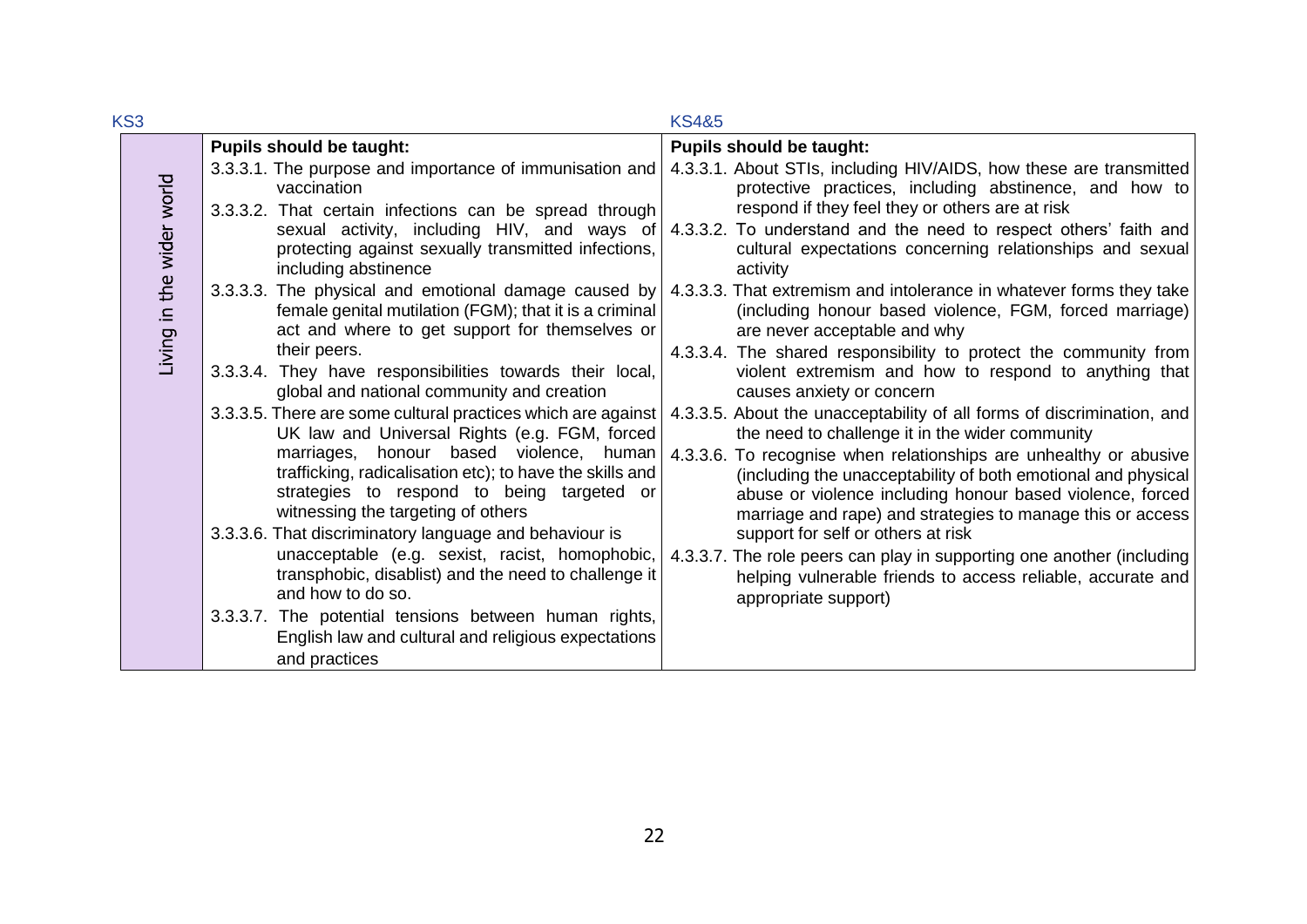

|    | Relationships and Sex Education in Catholic Schools<br><b>Quality Standard</b>                                                                                                                                                                                                                                                                                                                                                                                                                   |                                                                                                                                                                                                                                                                                                                                                                                                                                                                                                                                                                                          |  |                                                                                                                                                                                                                           |                     |  |  |  |
|----|--------------------------------------------------------------------------------------------------------------------------------------------------------------------------------------------------------------------------------------------------------------------------------------------------------------------------------------------------------------------------------------------------------------------------------------------------------------------------------------------------|------------------------------------------------------------------------------------------------------------------------------------------------------------------------------------------------------------------------------------------------------------------------------------------------------------------------------------------------------------------------------------------------------------------------------------------------------------------------------------------------------------------------------------------------------------------------------------------|--|---------------------------------------------------------------------------------------------------------------------------------------------------------------------------------------------------------------------------|---------------------|--|--|--|
|    | 1. Policies                                                                                                                                                                                                                                                                                                                                                                                                                                                                                      |                                                                                                                                                                                                                                                                                                                                                                                                                                                                                                                                                                                          |  |                                                                                                                                                                                                                           |                     |  |  |  |
|    | <b>Criteria</b>                                                                                                                                                                                                                                                                                                                                                                                                                                                                                  | <b>Minimum Evidence Required</b>                                                                                                                                                                                                                                                                                                                                                                                                                                                                                                                                                         |  | <b>Notes</b>                                                                                                                                                                                                              | <b>School Notes</b> |  |  |  |
| 2. | The RSE policy is consistent with<br>the Catholic mission and ethos<br>statement of the school/academy<br>and in accordance with Catholic<br>teaching. It includes an outline of<br>provision.<br>The school has an up to date RSE<br>policy which takes into<br>consideration appropriate statutory<br>and non-statutory guidance.<br>3. The school has the following:<br>Safeguarding policy.<br>Confidentiality policy.<br>Equalities policy.<br>E-safety<br>Guidelines for outside visitors. | RSE policy in place approved<br>$\bullet$<br>by governors. Guidance for<br>developing a policy and an<br>exemplar policy can be found<br>on the CES website.<br>All relevant policies in place<br>$\bullet$<br>and approved by governors.<br>Policies reviewed and signed<br>$\bullet$<br>off by governors every 1-2<br>years<br>Minutes of Governing Body<br>meetings where approval has<br>taken place<br>Statement regarding<br>approach to RSE included in<br>school's prospectus.<br>Details of RSE curriculum<br>$\bullet$<br>are published on the<br>school's/academy's web site. |  | Some policies may be combined.<br>In evidence column on the right, please<br>indicate where policies may be found.<br>Policies should be developed in consultation<br>with parents/carers, young people and<br>governors. |                     |  |  |  |

**Appendix 4**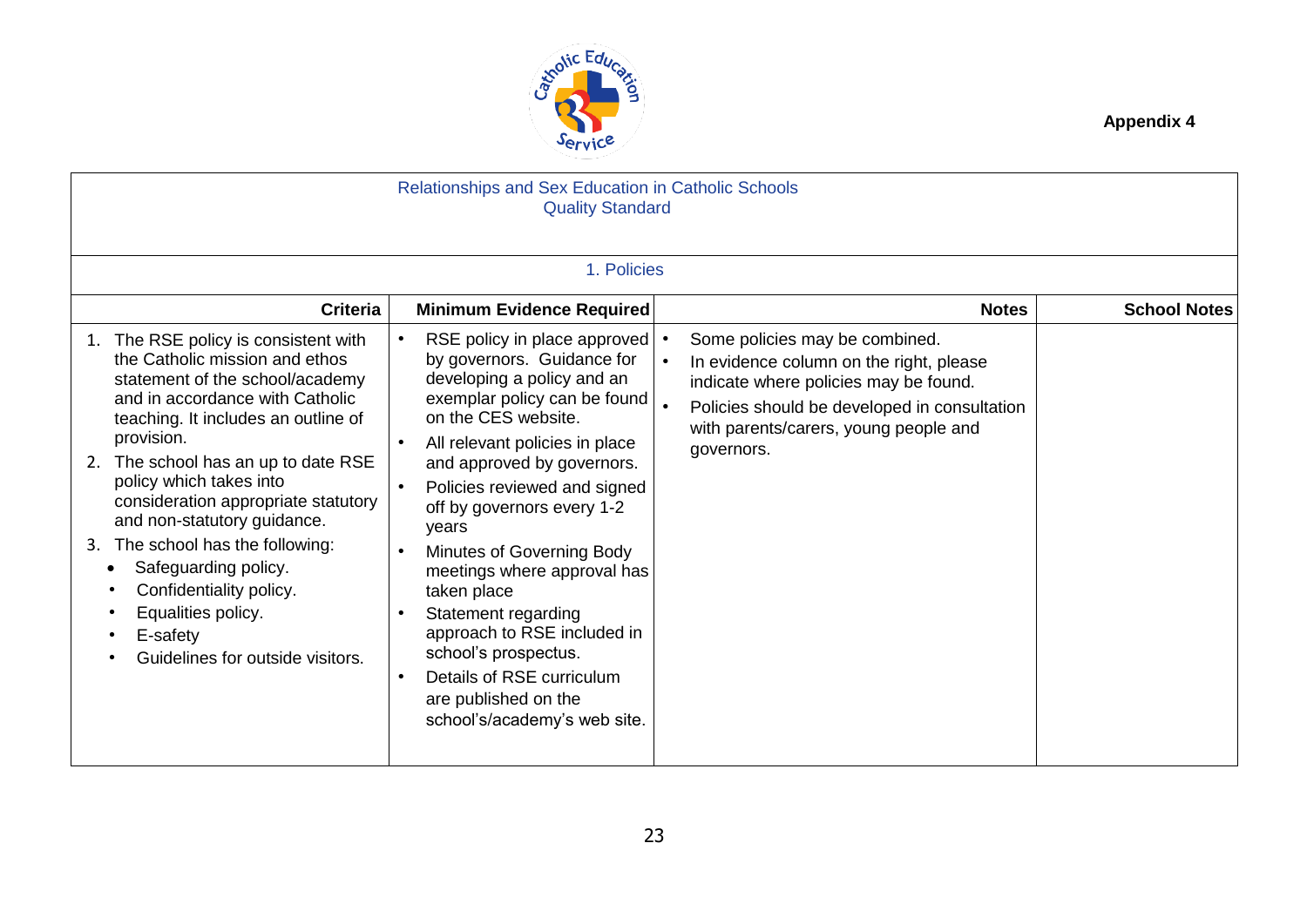| 2. Leadership and Management                                                                                                                                                                                                                                                                                                                                                                                                                                                                 |                 |                                                                                                                                                                                                                                                                                                                                                                                                                                                                                                           |                                                                                                                                                                                                                                                                                                                                                                                                                                                                                                                                  |                     |  |
|----------------------------------------------------------------------------------------------------------------------------------------------------------------------------------------------------------------------------------------------------------------------------------------------------------------------------------------------------------------------------------------------------------------------------------------------------------------------------------------------|-----------------|-----------------------------------------------------------------------------------------------------------------------------------------------------------------------------------------------------------------------------------------------------------------------------------------------------------------------------------------------------------------------------------------------------------------------------------------------------------------------------------------------------------|----------------------------------------------------------------------------------------------------------------------------------------------------------------------------------------------------------------------------------------------------------------------------------------------------------------------------------------------------------------------------------------------------------------------------------------------------------------------------------------------------------------------------------|---------------------|--|
|                                                                                                                                                                                                                                                                                                                                                                                                                                                                                              | <b>Criteria</b> | <b>Minimum Evidence Required</b>                                                                                                                                                                                                                                                                                                                                                                                                                                                                          | <b>Notes</b>                                                                                                                                                                                                                                                                                                                                                                                                                                                                                                                     | <b>School Notes</b> |  |
| There is a named and<br>1.<br>designated member of staff<br>responsible for the organisation,<br>co-ordination and provision of<br>RSE.<br>Also a named senior member of<br>2.<br>staff supporting the delivery,<br>monitoring and evaluation of<br>RSE within school (if this is other<br>than the designated person<br>above).<br>There is a named and<br>3.<br>designated member of the<br>Governing body with a<br>responsibility to oversee policy,<br>resources etc. as they relate to |                 | At least one named member of<br>staff, designated responsible for<br>RSE, recorded in some form in<br>school documentation and<br>named at the appropriate place<br>on the school's website.<br>Senior member of staff with<br>$\bullet$<br>responsibility for overseeing<br>RSE in line with other subjects<br>within the school is identified in<br>some form in school<br>documentation.<br>RSE is included in the school's<br>self-evaluation documentation<br>and in the school development<br>plan. | Effective providers of RSE need to be<br>enthusiastic about and committed to the<br>provision of the subject and are supported to<br>do so through appropriate high quality<br>professional development.<br>Senior member of staff should ensure any<br>findings from review or monitoring processes<br>are written into the school's development<br>plan.<br>The school chaplain, teaching assistants and<br>other appropriate members of staff could be<br>involved in the delivery of RSE and this<br>would enrich provision. |                     |  |
| <b>RSE</b><br>There are identified members of<br>4.<br>staff to provide delivery of RSE.                                                                                                                                                                                                                                                                                                                                                                                                     |                 |                                                                                                                                                                                                                                                                                                                                                                                                                                                                                                           |                                                                                                                                                                                                                                                                                                                                                                                                                                                                                                                                  |                     |  |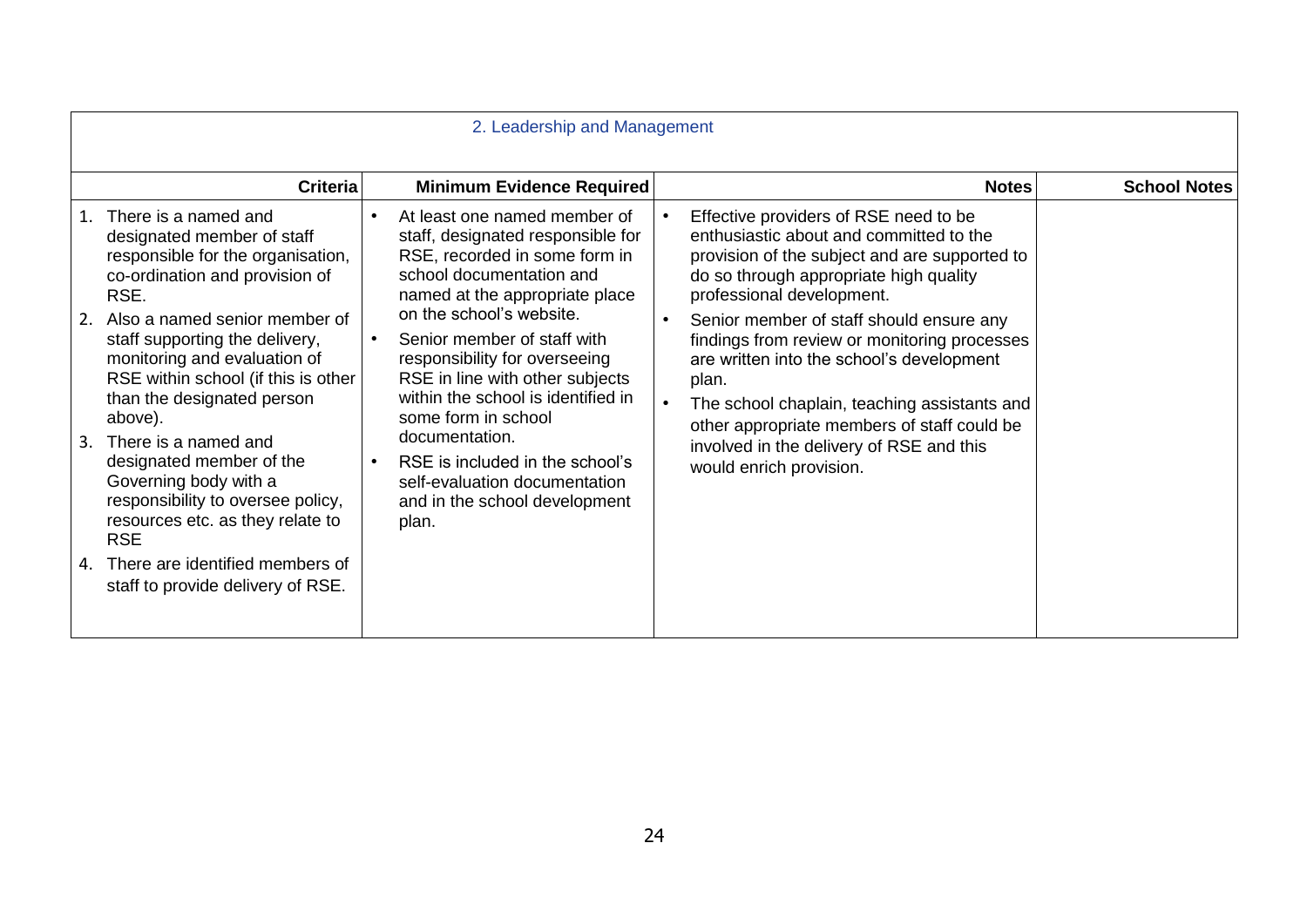| 3. Professional Development                                                                                                                                                   |                                                                                                                                                                             |           |                                                                                                                                                                                                                                                                                                                                                                                                                                                                       |           |                                                                                                                                                                                                                                                                                                                                                                                                          |                     |
|-------------------------------------------------------------------------------------------------------------------------------------------------------------------------------|-----------------------------------------------------------------------------------------------------------------------------------------------------------------------------|-----------|-----------------------------------------------------------------------------------------------------------------------------------------------------------------------------------------------------------------------------------------------------------------------------------------------------------------------------------------------------------------------------------------------------------------------------------------------------------------------|-----------|----------------------------------------------------------------------------------------------------------------------------------------------------------------------------------------------------------------------------------------------------------------------------------------------------------------------------------------------------------------------------------------------------------|---------------------|
|                                                                                                                                                                               | <b>Criteria</b>                                                                                                                                                             |           | <b>Minimum Evidence Required</b>                                                                                                                                                                                                                                                                                                                                                                                                                                      |           | <b>Notes</b>                                                                                                                                                                                                                                                                                                                                                                                             | <b>School Notes</b> |
| 1. All staff delivering RSE are<br>provided with appropriate<br>2.<br>number of staff who regularly<br>good quality provision.<br>3.<br>specific PD in induction<br>sessions. | professional development (PD).<br>The school has an appropriate<br>attend professional development<br>in order to ensure a continuity in<br>New staff are provided with RSE | $\bullet$ | Certificates or documentation to<br>confirm attendance at courses<br>e.g. Diocesan PD programmes,<br>'Delay', National PSHEE<br>Programme. See Links section<br>of document for details of<br>available courses.<br>Dates of PD sessions with short<br>description and dated attended<br>as evidence of ongoing training.<br>Log of contents of induction<br>programmes for new members<br>of staff, which make explicit<br>where the RSE content will be<br>covered. | $\bullet$ | Reference could be made to 'cluster' groups<br>of schools engaging with each other, sharing<br>ideas, resources etc.<br>Note there will be a relevant subject<br>networks in existence in a school's authority<br>area, e.g. in PSHEE, RE, which often host<br>CPD at a regional level.<br>Staff should feel 'safe' when dealing with<br>sensitive issues and have the appropriate<br>PD to ensure this. |                     |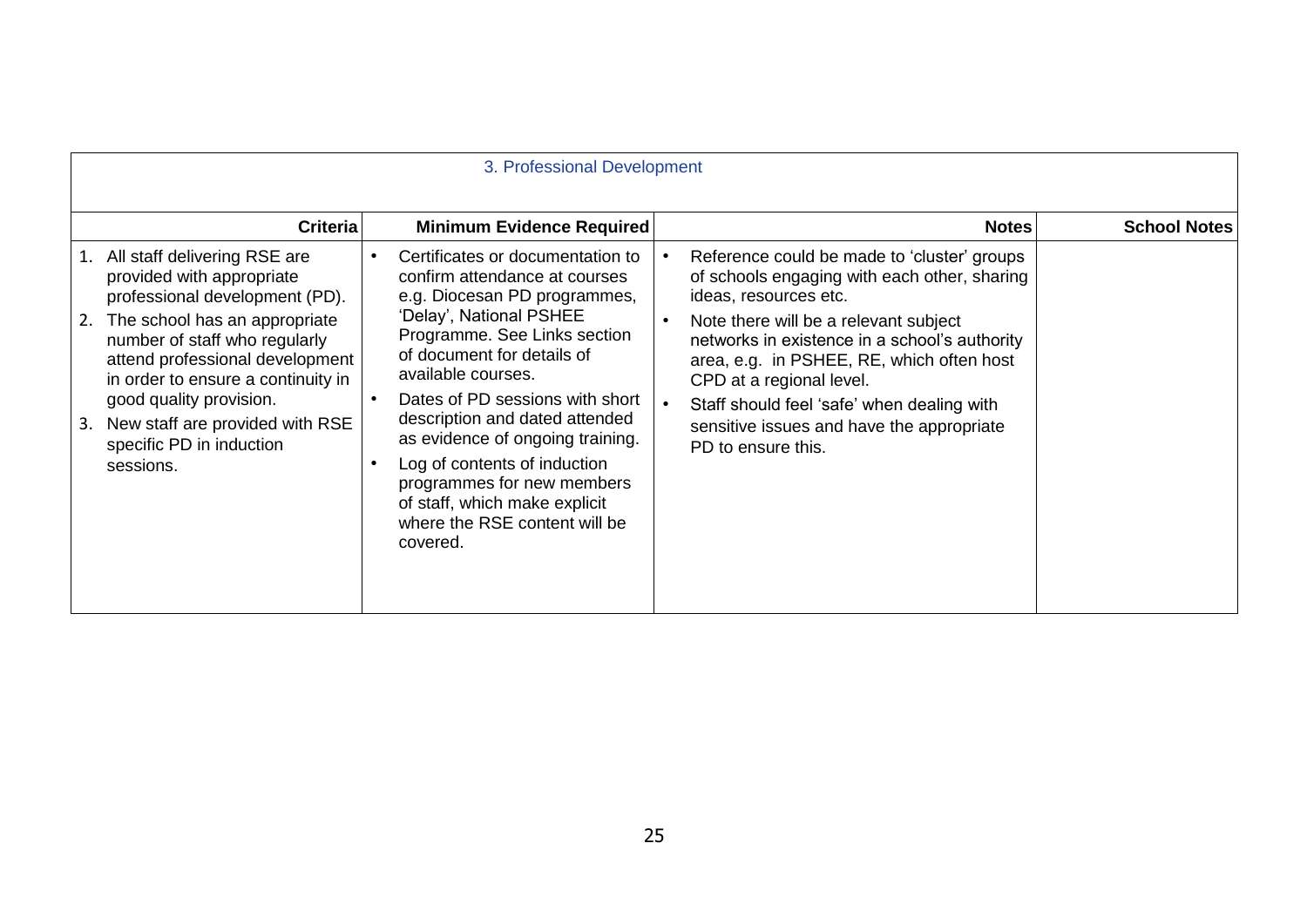| 3. Developmental Teaching & Learning                                                                                                                                                                                                                                                                                                                                                                                                                                                                                                                                                                                                                                                                                                                                                                                                                                                                                                                                                                                                                  |                                                                                                                                                                                                                                                                                                                                                                                                                                                                                                                                                                                                                                                                                                                                                                                                                                                                                 |                                                                                                                                                                                                                                  |                     |  |  |
|-------------------------------------------------------------------------------------------------------------------------------------------------------------------------------------------------------------------------------------------------------------------------------------------------------------------------------------------------------------------------------------------------------------------------------------------------------------------------------------------------------------------------------------------------------------------------------------------------------------------------------------------------------------------------------------------------------------------------------------------------------------------------------------------------------------------------------------------------------------------------------------------------------------------------------------------------------------------------------------------------------------------------------------------------------|---------------------------------------------------------------------------------------------------------------------------------------------------------------------------------------------------------------------------------------------------------------------------------------------------------------------------------------------------------------------------------------------------------------------------------------------------------------------------------------------------------------------------------------------------------------------------------------------------------------------------------------------------------------------------------------------------------------------------------------------------------------------------------------------------------------------------------------------------------------------------------|----------------------------------------------------------------------------------------------------------------------------------------------------------------------------------------------------------------------------------|---------------------|--|--|
| <b>Criteria</b>                                                                                                                                                                                                                                                                                                                                                                                                                                                                                                                                                                                                                                                                                                                                                                                                                                                                                                                                                                                                                                       | <b>Minimum Evidence Required</b>                                                                                                                                                                                                                                                                                                                                                                                                                                                                                                                                                                                                                                                                                                                                                                                                                                                | <b>Notes</b>                                                                                                                                                                                                                     | <b>School Notes</b> |  |  |
| 1. Each class/group has a 'Group<br>Agreement' in place in order to<br>encourage honest and worthwhile<br>debate and discussion. This<br>agreement should reflect that issues<br>around confidentiality have been<br>discussed.<br>2. School uses a framework for RSE<br>which includes cross curricular<br>provision e.g. RE, Science and<br>which is jointly planned.<br>3. Programmes of study and lesson<br>plans are in place which are<br>progressive and appropriate to the<br>needs of the pupils/students.<br>4. Pupils/students and parents have<br>been involved in the development<br>and content of the curriculum.<br>5. The RSE sessions and lessons<br>are part of the planned curriculum<br>and feature in the school timetable.<br>6. Programmes will make clear<br>where the school works with partner<br>agencies and professionals in the<br>delivery of RSE.<br>7. The delivery is inclusive in terms<br>of age, gender, sexual orientation,<br>disability, ethnicity, culture, religion<br>or belief or other life experience. | Concrete evidence, e.g.<br>$\bullet$<br>feedback from pupils or<br>photos which indicate that<br>group agreements are in<br>place and have been arrived<br>at collaboratively.<br>Cross curricular links e.g.<br>$\bullet$<br>RE, Science identified in<br>planning documentation.<br>Time table which shows<br>where delivery of RSE<br>lessons/sessions takes place<br>in the planned curriculum.<br>Schemes of work for RSE.<br>Long term and short term<br>planning documents which<br>reflect opportunities for<br>debate and allow for<br>sensitive discussion and<br>active learning.<br>Opportunities for partner<br>agency involvement<br>identified in planning and<br>evidence recorded to show<br>that they are aware of<br>protocol for visitors.<br>up to date and appropriate<br>resources for all classes<br>which include a variety of<br>teaching strategies. | For details of appropriate and relevant<br>content which covers affective learning<br>(emotional, physical, social, values,<br>attitudes and skills) as well as content<br>please see the CES Catholic RSE model<br>curriculums. |                     |  |  |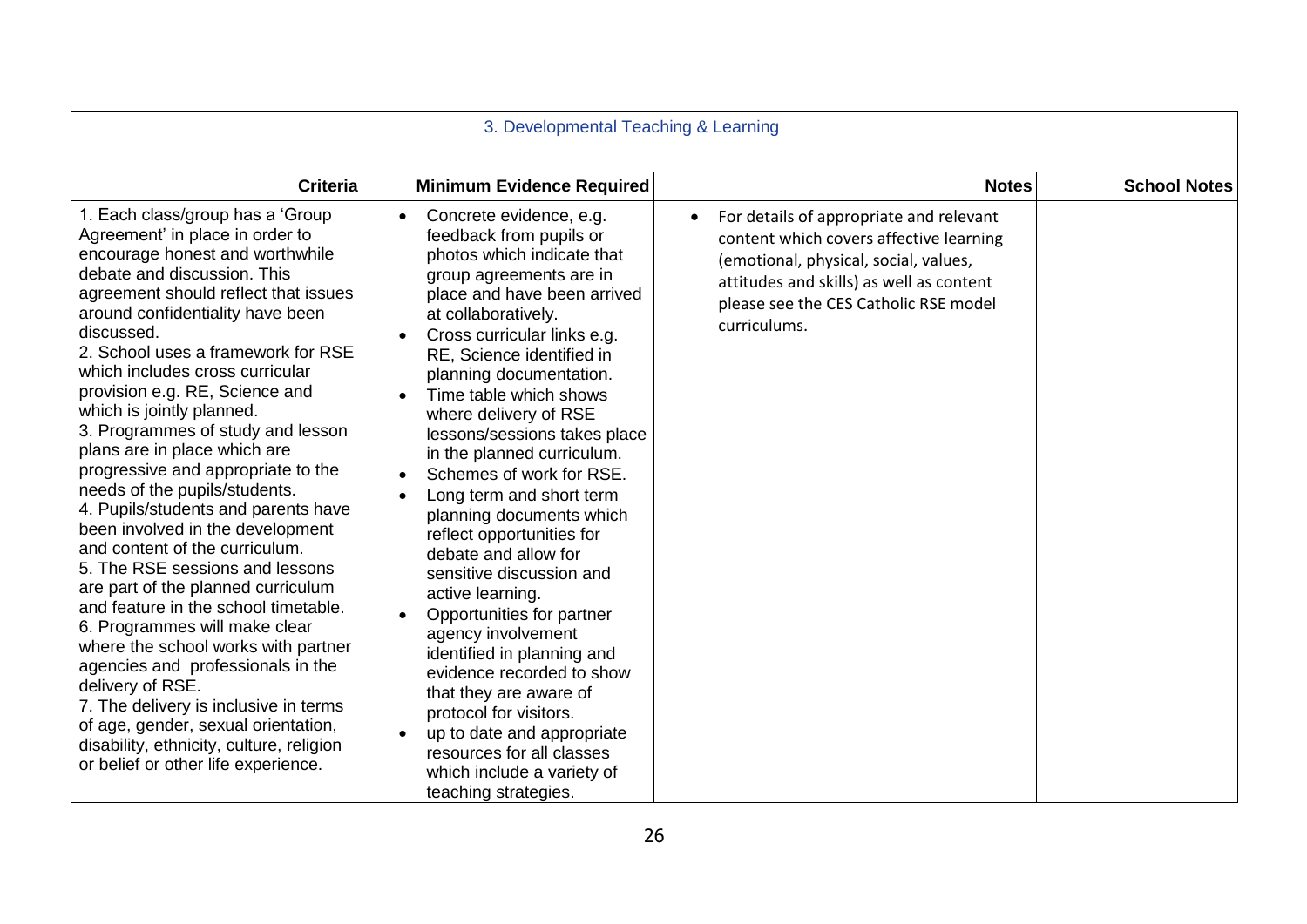| 8. The RSE provision covers the<br>material prescribed by the CES<br>Model Catholic RSE Curriculums for<br>year of schooling.<br>9. RSE is delivered with confidence<br>and within a values context that<br>recognises the fundamental<br>goodness of human relationships<br>and sexuality.<br>10. Correct language and<br>terminology is used and is<br>incorporated into lessons and<br>'Group Agreements'.<br>11. Sessions and lessons are<br>delivered to mixed gender groups<br>but opportunities are given for single<br>gender group work, and for<br>individual follow-up, where<br>appropriate.<br>12. The RSE curriculum takes into<br>account other risk and resilience<br>factors. | Outcomes from consultations<br>with pupils/students and pa<br>rents. |  |  |
|------------------------------------------------------------------------------------------------------------------------------------------------------------------------------------------------------------------------------------------------------------------------------------------------------------------------------------------------------------------------------------------------------------------------------------------------------------------------------------------------------------------------------------------------------------------------------------------------------------------------------------------------------------------------------------------------|----------------------------------------------------------------------|--|--|
|------------------------------------------------------------------------------------------------------------------------------------------------------------------------------------------------------------------------------------------------------------------------------------------------------------------------------------------------------------------------------------------------------------------------------------------------------------------------------------------------------------------------------------------------------------------------------------------------------------------------------------------------------------------------------------------------|----------------------------------------------------------------------|--|--|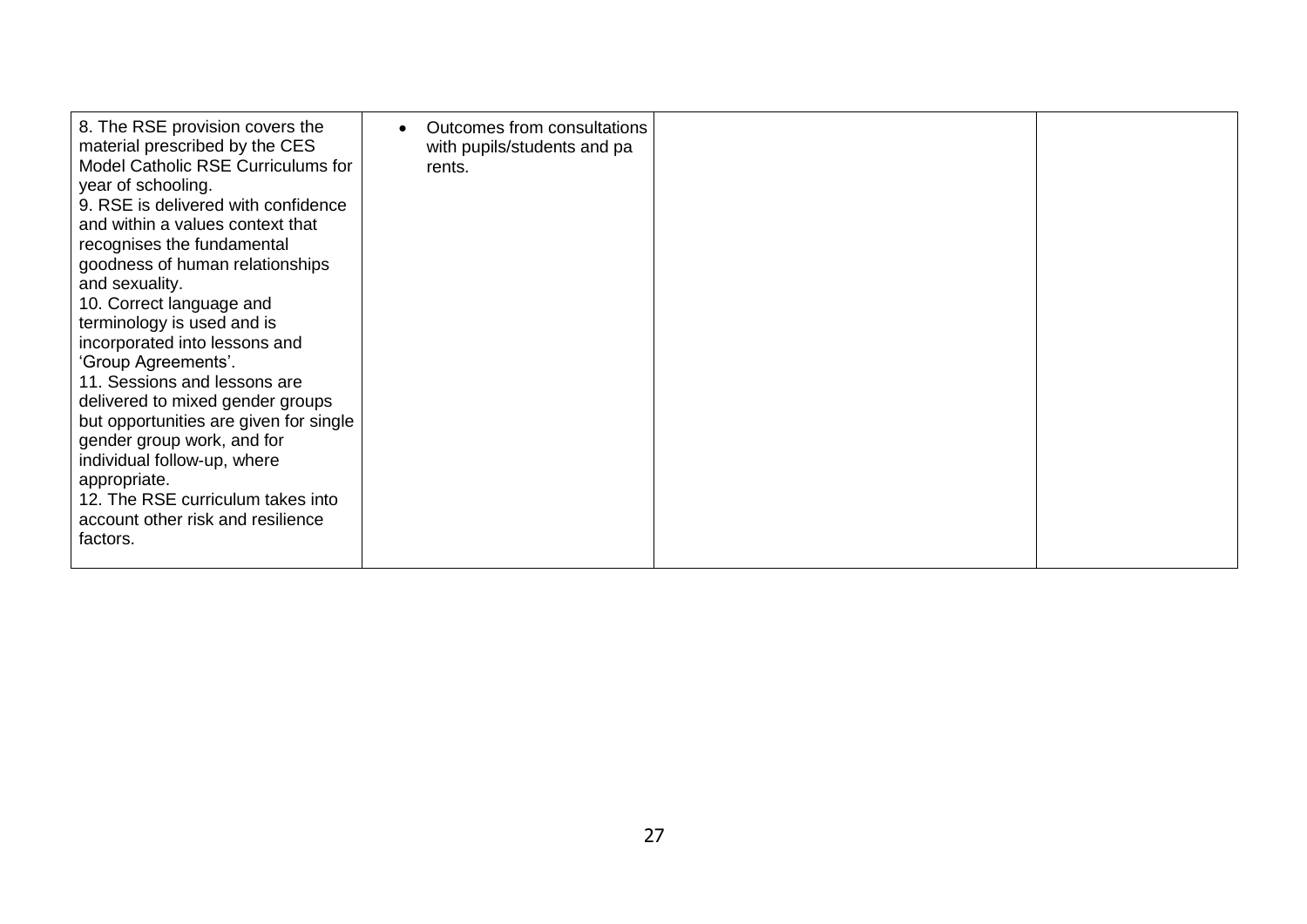| 5. Assessment and Evaluation                                                                                                                                                                                                                                                                                                                                  |                 |                                                                                                                                    |  |                                                                                                                                                                                                                                                                                              |                     |
|---------------------------------------------------------------------------------------------------------------------------------------------------------------------------------------------------------------------------------------------------------------------------------------------------------------------------------------------------------------|-----------------|------------------------------------------------------------------------------------------------------------------------------------|--|----------------------------------------------------------------------------------------------------------------------------------------------------------------------------------------------------------------------------------------------------------------------------------------------|---------------------|
|                                                                                                                                                                                                                                                                                                                                                               | <b>Criteria</b> | <b>Minimum Evidence Required</b>                                                                                                   |  | <b>Notes</b>                                                                                                                                                                                                                                                                                 | <b>School Notes</b> |
| The school implements<br>1.<br>appropriate assessment to show<br>progression of learning.<br>2. Assessment criteria are made<br>clear to pupils.<br>Through a variety of methods,<br>3.<br>the school evaluates the RSE<br>provision to ensure it meets<br>student needs.<br>4. As a result of evaluation, school<br>modifies plans if and as<br>appropriate. |                 | Teachers' and Students'<br>feedback<br>Record of work evaluation<br>sheets<br>Evidence of progression in<br>learning for students. |  | Assessment and evaluation are important in<br>planning a comprehensive RSE curriculum to<br>ensure progression, learning and development<br>for each pupil/student.<br>Evidence could include, videos, photographs,<br>drama.<br>Evidence could include photographs, displays,<br>videos etc |                     |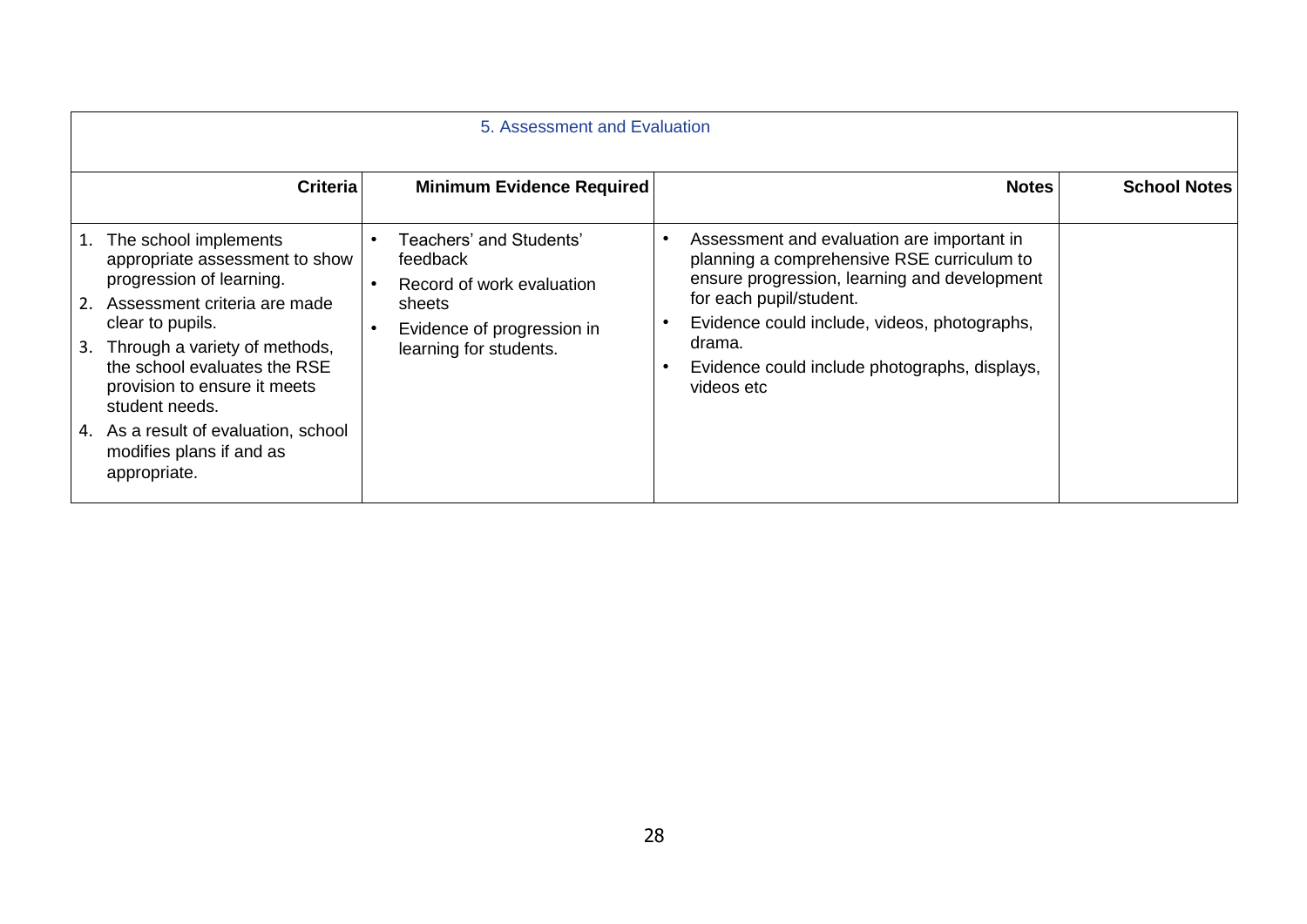| 6. Working with Parents and the Wider School Community                                                                                                                                                                                                                                                                                                                                                                                                                                                                                                                                  |                                                                                                                                                                                                                                                                                                                                                           |                                                                                                                                                                                                                                                                                                                                                                                                                                                                                                                                                                                                                      |                     |  |  |  |
|-----------------------------------------------------------------------------------------------------------------------------------------------------------------------------------------------------------------------------------------------------------------------------------------------------------------------------------------------------------------------------------------------------------------------------------------------------------------------------------------------------------------------------------------------------------------------------------------|-----------------------------------------------------------------------------------------------------------------------------------------------------------------------------------------------------------------------------------------------------------------------------------------------------------------------------------------------------------|----------------------------------------------------------------------------------------------------------------------------------------------------------------------------------------------------------------------------------------------------------------------------------------------------------------------------------------------------------------------------------------------------------------------------------------------------------------------------------------------------------------------------------------------------------------------------------------------------------------------|---------------------|--|--|--|
| <b>Criteria</b>                                                                                                                                                                                                                                                                                                                                                                                                                                                                                                                                                                         | <b>Minimum Evidence Required</b>                                                                                                                                                                                                                                                                                                                          | <b>Notes</b>                                                                                                                                                                                                                                                                                                                                                                                                                                                                                                                                                                                                         | <b>School Notes</b> |  |  |  |
| 1. In the development of RSE provision,<br>the following have been consulted:<br>Parents/carers<br>Governors<br><b>Staff</b><br>Students/ pupils<br>Partner agencies e.g. school<br>$\bullet$<br>nurse, diocesan education service<br>2. The school works with partners/carers<br>in a relationship of reciprocal learning,<br>support and challenge to ensure that<br>the needs of the children and young<br>people are met.<br>3. The school works collaboratively with<br>the diocese and the LA to ensure that<br>provision is coherent and appropriate<br>to the school's context. | Written evidence from those mentioned<br>$\bullet$<br>- dated notes from meetings.<br>Feedback from parents/students.<br>$\bullet$<br>Courses/sessions provided for<br>$\bullet$<br>parents/carers<br>Evidence that parents/carers have<br>$\bullet$<br>been informed of the right to withdraw<br>their children from any nonstatutory<br>aspects of RSE. | Schools should support their<br>$\bullet$<br>parents/carers and recognise that<br>they are the primary educators for<br>their children when it comes to<br>RSE.<br>The school could arrange<br>$\bullet$<br>'Speakeasy' or similar courses or<br>provides especially designed<br>sessions based on their school<br>curriculum.<br>Minimum evidence could come in<br>$\bullet$<br>the form of photos, notes from<br>student focus groups, School<br>Council, surveys, needs analysis.<br>'Draw and Write' evidence would be<br>$\bullet$<br>informative.<br>Student council or focus groups<br>could also contribute. |                     |  |  |  |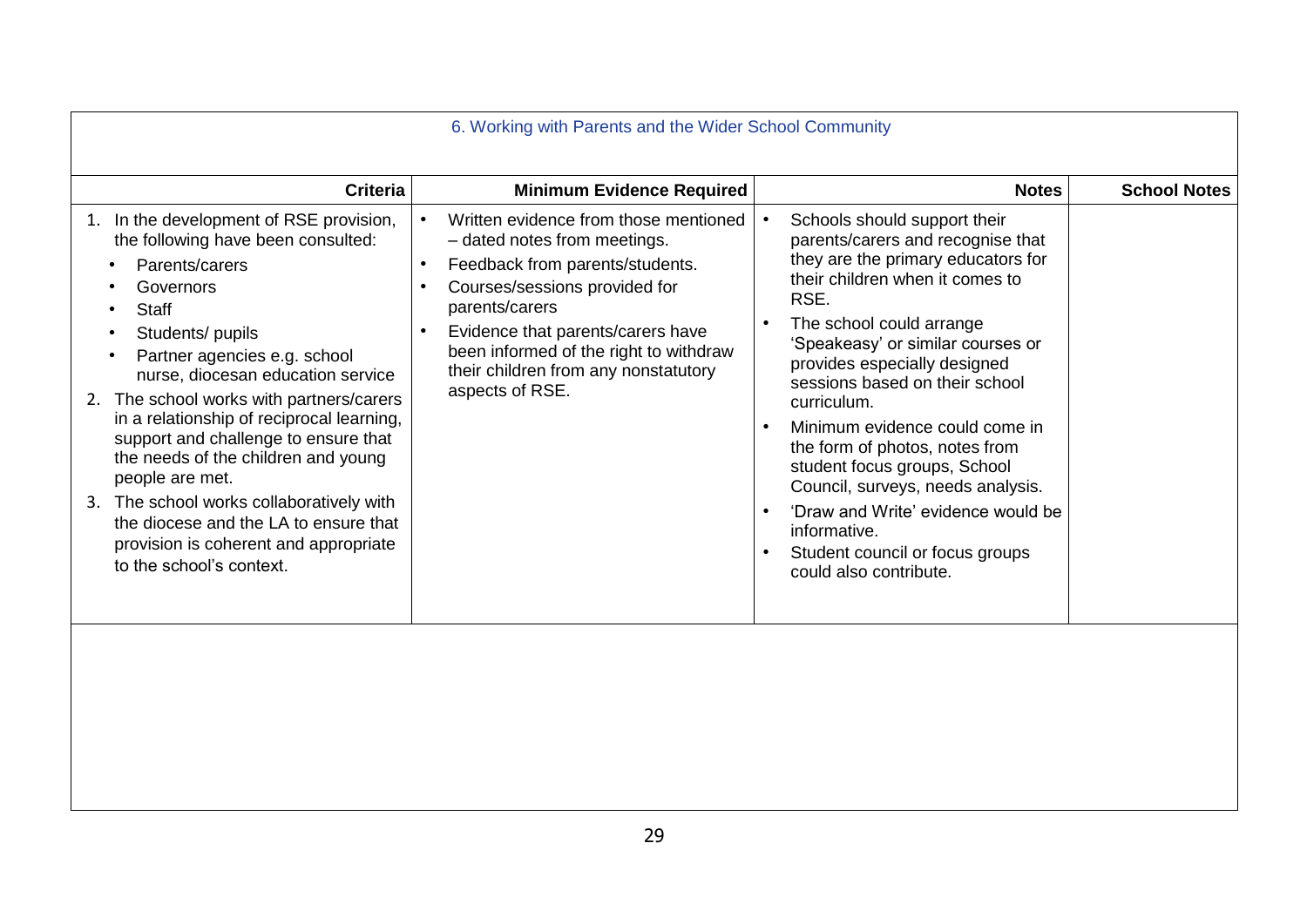| 7. Partnership Engagement                                                                                                                                                                                                                                                                                                                                                                                                                                                                                                                                                                                                                                                                                                                                                                                          |                                                                                                                                                                                                                                                                          |                                                                                                                                                                                                                         |                     |  |  |
|--------------------------------------------------------------------------------------------------------------------------------------------------------------------------------------------------------------------------------------------------------------------------------------------------------------------------------------------------------------------------------------------------------------------------------------------------------------------------------------------------------------------------------------------------------------------------------------------------------------------------------------------------------------------------------------------------------------------------------------------------------------------------------------------------------------------|--------------------------------------------------------------------------------------------------------------------------------------------------------------------------------------------------------------------------------------------------------------------------|-------------------------------------------------------------------------------------------------------------------------------------------------------------------------------------------------------------------------|---------------------|--|--|
| <b>Criteria</b>                                                                                                                                                                                                                                                                                                                                                                                                                                                                                                                                                                                                                                                                                                                                                                                                    | <b>Minimum Evidence Required</b>                                                                                                                                                                                                                                         | <b>Notes</b>                                                                                                                                                                                                            | <b>School Notes</b> |  |  |
| 1. There is input from partner agencies<br>school nurse, relevant professional or<br>vocational expert, charities and agencies.<br>2. A written contract in place which is<br>discussed with visitors which allows<br>both parties to understand clear<br>objectives and outcomes for the visit.<br>3. Visitors and the class teacher plan<br>session(s) for students together.<br>4. Visitors are always with a classroom<br>teacher when delivering sessions.<br>Input from partner agencies e.g.<br>5.<br>school nurse, relevant professional or<br>vocational expert, relevant charities<br>and agencies.<br>Visitors are aware of the schools<br>6.<br>safeguarding, confidentiality and other<br>relevant policies<br>There is 'sign posting' to partner<br>7.<br>agencies for pupils and<br>parents/carers. | A blank contract/completed contract<br>or service level agreement.<br>Emails confirming details of external<br>provide agencies.<br>Evidence of joint planning i.e.<br>lesson/session plans.<br>School Safeguarding and<br>Confidentiality policies easily<br>available. | Theatre in Education' performances<br>and 'Health' drop down days are to be<br>encouraged but as an addition to the<br>curriculum not instead of it.<br>Contributors should enhance the<br>curriculum that is in place. |                     |  |  |